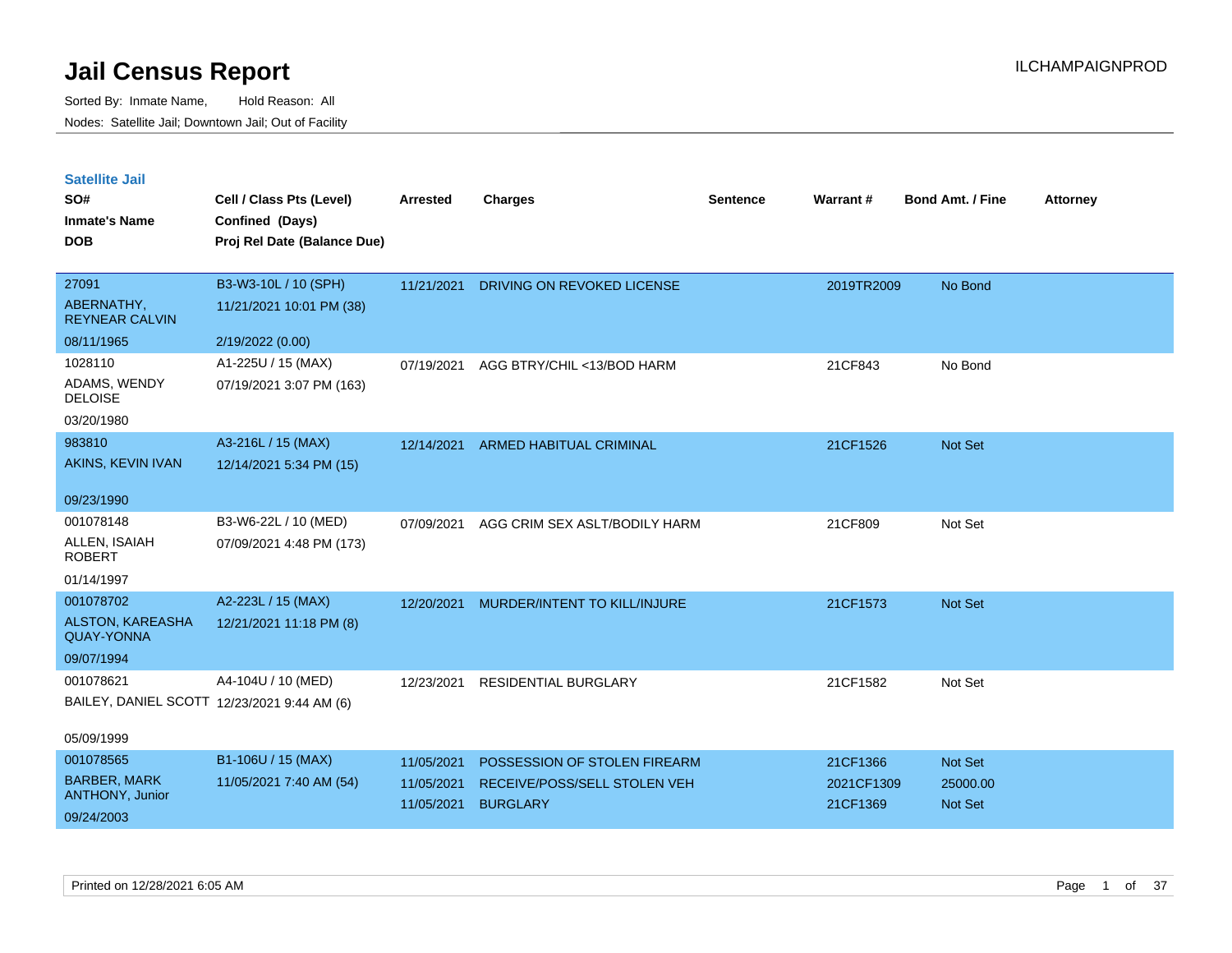Sorted By: Inmate Name, Hold Reason: All Nodes: Satellite Jail; Downtown Jail; Out of Facility

| ivouss. Satellite Jali, Downtown Jali, Out of Facility |                             |                 |                               |                 |            |                         |                 |
|--------------------------------------------------------|-----------------------------|-----------------|-------------------------------|-----------------|------------|-------------------------|-----------------|
| SO#                                                    | Cell / Class Pts (Level)    | <b>Arrested</b> | <b>Charges</b>                | <b>Sentence</b> | Warrant#   | <b>Bond Amt. / Fine</b> | <b>Attorney</b> |
| Inmate's Name                                          | Confined (Days)             |                 |                               |                 |            |                         |                 |
| <b>DOB</b>                                             | Proj Rel Date (Balance Due) |                 |                               |                 |            |                         |                 |
| 1073281                                                | A2-221L / 5 (ADS)           | 11/15/2021      | DOM BTRY/CONTACT/1-2 PRECONV  |                 | 2021CF206  | 5000.00                 |                 |
| <b>BASLER, MONET</b><br>MARISA                         | 11/15/2021 11:08 PM (44)    |                 |                               |                 |            |                         |                 |
| 08/17/1994                                             |                             |                 |                               |                 |            |                         |                 |
| 001078535                                              | B2-T2-07U / 15 (SPH)        | 10/26/2021      | <b>CRIM SEX ASSAULT/FORCE</b> |                 | 21CF1305   | Not Set                 |                 |
| BERRY, DAVID ISAAC                                     | 10/26/2021 10:52 AM (64)    |                 |                               |                 |            |                         |                 |
| 09/23/2000                                             |                             |                 |                               |                 |            |                         |                 |
| 1057334                                                | B4-221U / 15 (MAX)          | 10/27/2021      | MURDER/INTENT TO KILL/INJURE  |                 |            | No Bond                 |                 |
| BEVERLY, DAVID<br><b>BENJAMIN</b>                      | 10/27/2021 1:42 PM (63)     |                 |                               |                 |            |                         |                 |
| 03/31/1987                                             |                             |                 |                               |                 |            |                         |                 |
| 29626                                                  | B1-105U / 10 (MED)          | 11/09/2021      | MFG/DEL 15<100 GR COCA/ANALOG |                 | 21CF1387   | Not Set                 |                 |
| <b>BISHOP, DARRELL</b><br>EDWARD                       | 11/09/2021 4:46 PM (50)     |                 |                               |                 |            |                         |                 |
| 07/18/1968                                             |                             |                 |                               |                 |            |                         |                 |
| 963337                                                 | A3-116L / 10 (ADS)          | 12/14/2021      | CRIMINAL DAMAGE <\$500/SCHOOL |                 | 21CF262    | <b>Not Set</b>          |                 |
| <b>BONE, DALLAS</b><br>LOWELL                          | 12/14/2021 11:37 AM (15)    |                 |                               |                 |            |                         |                 |
| 06/12/1984                                             |                             |                 |                               |                 |            |                         |                 |
| 001078719                                              | BOOKH-6                     | 12/27/2021      | <b>RETAIL THEFT</b>           |                 | 2021CFAWOW | Not Set                 |                 |
| <b>BRANDT, NICHOLAS</b><br>MICHAEL                     | 12/27/2021 10:55 AM (2)     |                 |                               |                 |            |                         |                 |
| 12/25/1982                                             |                             |                 |                               |                 |            |                         |                 |
| 1027929                                                | A4-204L / 15 (MAX)          | 12/18/2021      | HOME INVASION/CAUSE INJURY    |                 | 21CF1560   | No Bond                 |                 |
| <b>BROUGHTON, MARK</b><br><b>ANTHONY, Junior</b>       | 12/18/2021 2:55 AM (11)     |                 |                               |                 |            |                         |                 |
| 02/15/1990                                             |                             |                 |                               |                 |            |                         |                 |
| 51247                                                  | B1-202U / 10 (MED)          | 04/15/2021      | FELON POSS/USE WEAPON/FIREARM |                 | 21CF411    | Not Set                 |                 |
| <b>BROWN, DANTE</b><br>MAURICE                         | 04/15/2021 6:24 PM (258)    |                 |                               |                 |            |                         |                 |
| 04/19/1979                                             |                             |                 |                               |                 |            |                         |                 |

Printed on 12/28/2021 6:05 AM Page 2 of 37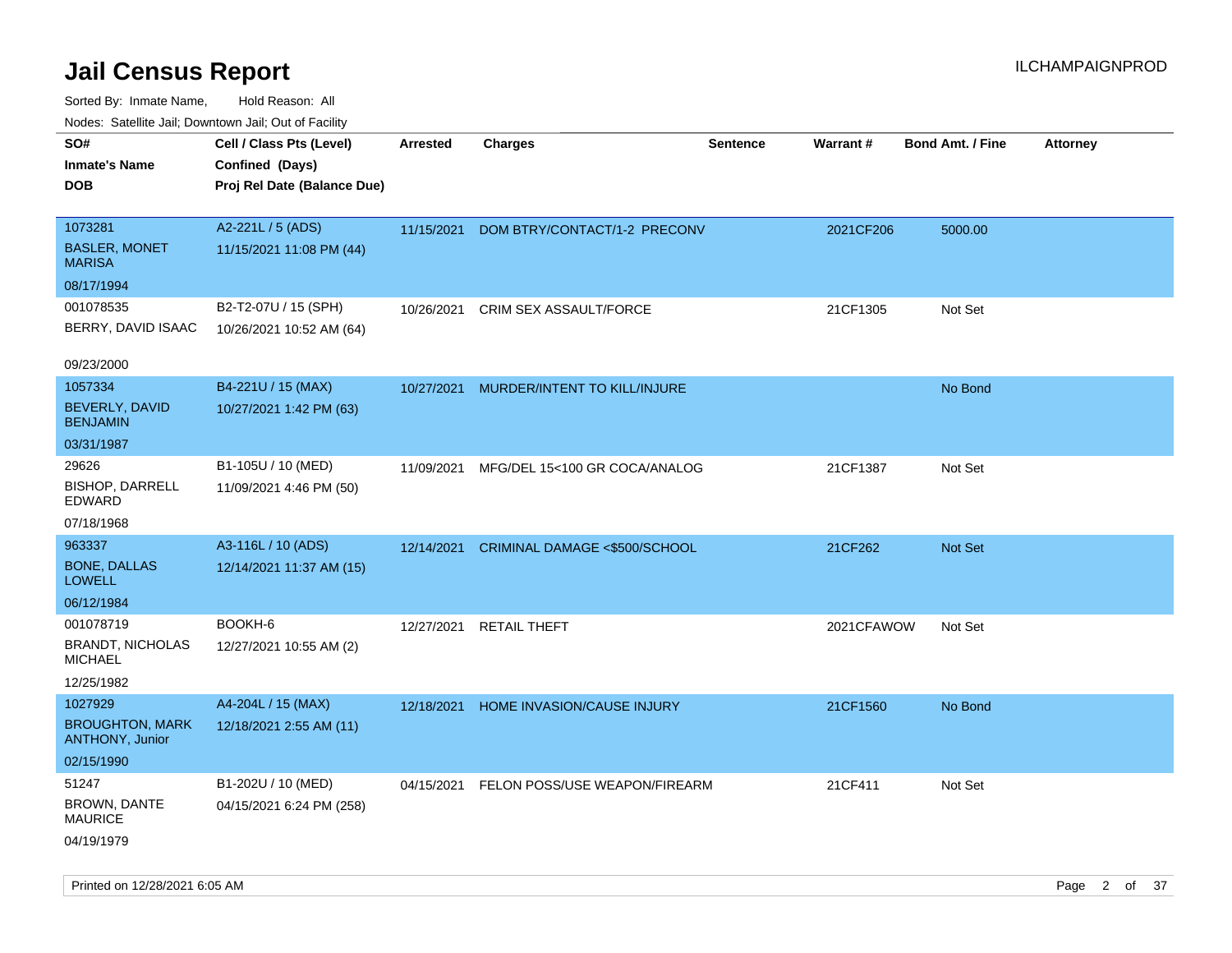Sorted By: Inmate Name, Hold Reason: All Nodes: Satellite Jail; Downtown Jail; Out of Facility

| SO#                                        | Cell / Class Pts (Level)    | <b>Arrested</b> | <b>Charges</b>                            | <b>Sentence</b> | <b>Warrant#</b> | <b>Bond Amt. / Fine</b> | <b>Attorney</b> |
|--------------------------------------------|-----------------------------|-----------------|-------------------------------------------|-----------------|-----------------|-------------------------|-----------------|
| <b>Inmate's Name</b>                       | Confined (Days)             |                 |                                           |                 |                 |                         |                 |
| <b>DOB</b>                                 | Proj Rel Date (Balance Due) |                 |                                           |                 |                 |                         |                 |
| 995432                                     | A3-113L / 10 (MED)          |                 | 12/20/2021 FAIL TO RPT WKLY/NO FIXED ADDR |                 | 21CF1559        | <b>Not Set</b>          |                 |
| <b>BROWN, JAVON</b><br><b>SHANTEZ</b>      | 12/20/2021 2:06 AM (9)      |                 |                                           |                 |                 |                         |                 |
| 10/14/1991                                 |                             |                 |                                           |                 |                 |                         |                 |
| 29957                                      | B4-222L / 15 (MAX)          | 11/13/2021      | FELON POSS/USE WEAPON/FIREARM             |                 | 21CF1390        | Not Set                 |                 |
| BROWN, RODNEY<br>LOUIS                     | 11/13/2021 8:57 PM (46)     |                 | 11/13/2021 AGG CRIM SX AB/>5 YR OLDER VIC |                 | 2019CF0718      | 250000.00               |                 |
| 01/07/1968                                 |                             |                 |                                           |                 |                 |                         |                 |
| 001077945                                  | A1-226L / 10 (MED)          | 11/13/2021      | AGG ASLT PEACE OFF/FIRE/ER WRK            |                 | 2021CF637       | 1000.00                 |                 |
| <b>BROWN, SIDREA</b>                       | 11/13/2021 10:49 AM (46)    | 11/13/2021      | <b>BURGLARY</b>                           |                 | 2021CF543       | 50000.00                |                 |
| <b>RENEIA</b>                              |                             |                 | 11/17/2021 BURGLARY                       |                 | 21CF1264        | 1000.00                 |                 |
| 07/23/1992                                 |                             |                 |                                           |                 |                 |                         |                 |
| 1068812                                    | A3-214L / 10 (ADS)          | 12/21/2021      | FELON POSS/USE FIREARM PRIOR              |                 | 21CF1568        | Not Set                 |                 |
| BRYANT, DANNY<br><b>EUGENE</b>             | 12/21/2021 1:50 PM (8)      |                 | 12/21/2021 AGG DISCHARGE FIREARM/OCC VEH  |                 | 21CF741         | Not Set                 |                 |
| 11/22/1989                                 |                             |                 |                                           |                 |                 |                         |                 |
| 988541                                     | B3-W5-20L / 5 (MIN)         | 12/06/2021      | POSSESSING A CONTROLLED SUBSTANC          |                 | 2020CF1195      | No Bond                 |                 |
| <b>BURDETTE, SHANE</b><br><b>DILLON</b>    | 12/06/2021 2:57 PM (23)     |                 |                                           |                 |                 |                         |                 |
| 11/29/1991                                 | 1/3/2022 (0.00)             |                 |                                           |                 |                 |                         |                 |
| 56936                                      | B2-T1-01U / 15 (SPH)        | 11/01/2021      | PUBLIC INDECENCY/EXPOSURE/3+              | 3y/0m/0d (DO    |                 | Not Set                 |                 |
| CALDWELL, STEVEN<br>ANDRE                  | 11/01/2021 1:09 PM (58)     |                 |                                           |                 |                 |                         |                 |
| 04/19/1982                                 |                             |                 |                                           |                 |                 |                         |                 |
| 001077954                                  | A3-214U / 10 (ADS)          | 12/21/2021      | <b>RESIDENTIAL BURGLARY</b>               |                 | 21CF1570        | Not Set                 |                 |
| CALKINS, STEVEN RAY 12/21/2021 6:35 AM (8) |                             |                 |                                           |                 |                 |                         |                 |
| 01/01/1992                                 |                             |                 |                                           |                 |                 |                         |                 |
| 39474                                      | B1-101U / 10 (ADS)          | 07/06/2021      | MFG/DEL 15<100 GR HEROIN/ANLG             |                 | 21CF792         | Not Set                 |                 |
| CAMPBELL, AARON<br><b>JACOB</b>            | 07/06/2021 11:56 PM (176)   |                 |                                           |                 |                 |                         |                 |
| 07/18/1974                                 |                             |                 |                                           |                 |                 |                         |                 |

Printed on 12/28/2021 6:05 AM **Page 3 of 37**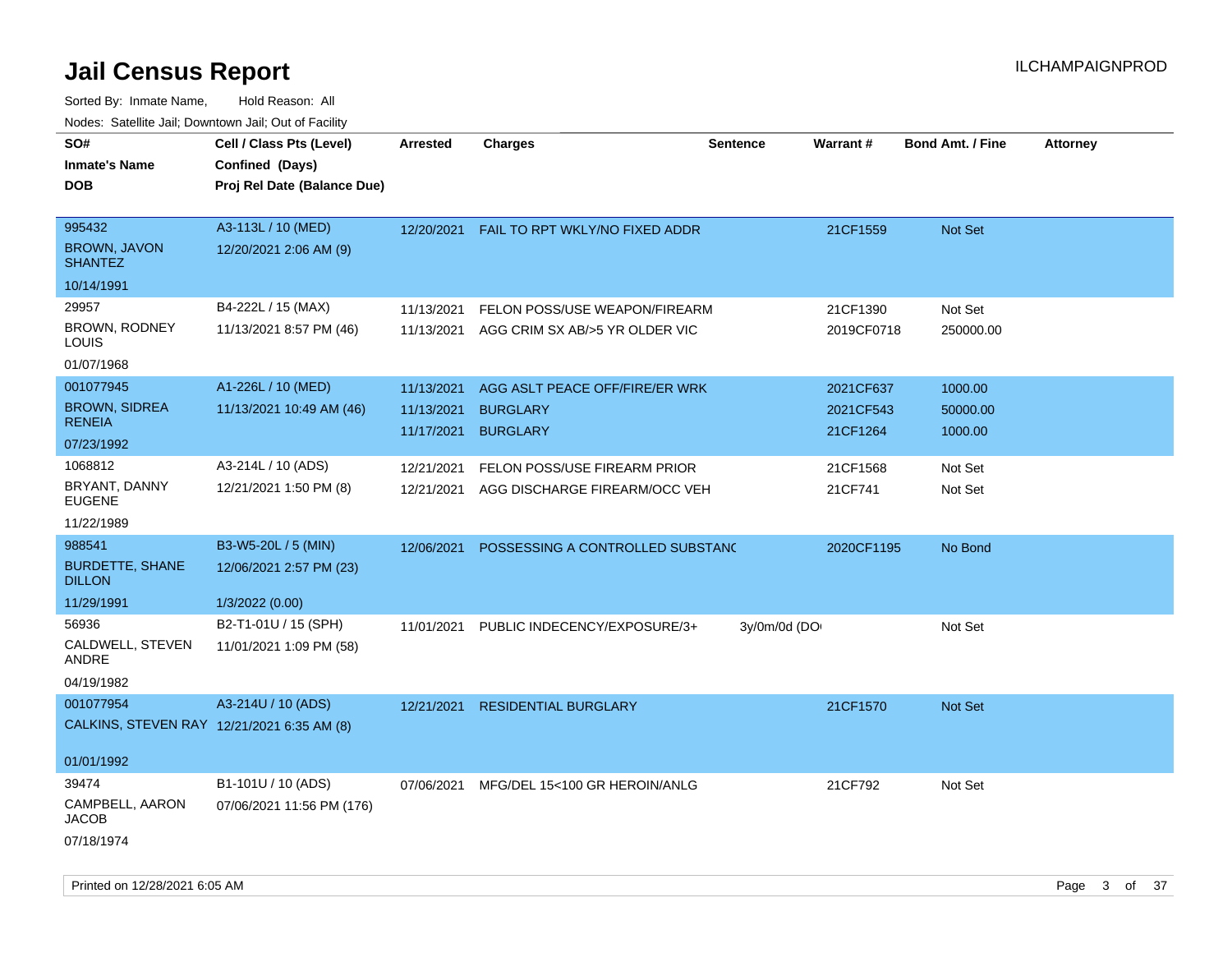| Nodes. Satellite Jali, Downtown Jali, Out of Facility |                                           |            |                                         |                 |            |                         |                 |
|-------------------------------------------------------|-------------------------------------------|------------|-----------------------------------------|-----------------|------------|-------------------------|-----------------|
| SO#                                                   | Cell / Class Pts (Level)                  | Arrested   | <b>Charges</b>                          | <b>Sentence</b> | Warrant#   | <b>Bond Amt. / Fine</b> | <b>Attorney</b> |
| <b>Inmate's Name</b>                                  | Confined (Days)                           |            |                                         |                 |            |                         |                 |
| <b>DOB</b>                                            | Proj Rel Date (Balance Due)               |            |                                         |                 |            |                         |                 |
|                                                       |                                           |            |                                         |                 |            |                         |                 |
| 1029088                                               | A3-213U / 15 (ADS)                        | 12/21/2021 | <b>FELON POSS/USE FIREARM PRIOR</b>     |                 | 21CF1338   | 250000.00               |                 |
| CHAPPLE, MALIK<br><b>BIANCO</b>                       | 12/22/2021 10:02 AM (7)                   |            |                                         |                 |            |                         |                 |
| 10/25/1994                                            |                                           |            |                                         |                 |            |                         |                 |
| 001078092                                             | BOOKH-3                                   | 12/27/2021 | AGG BATTERY/PUBLIC PLACE                |                 | 2021CF1042 | 5000.00                 |                 |
| WILLIAM                                               | CHOUNARD, STANLEY 12/27/2021 10:47 PM (2) |            |                                         |                 |            |                         |                 |
| 06/25/1986                                            |                                           |            |                                         |                 |            |                         |                 |
| 001077485                                             | A2-222L / 15 (MAX)                        | 12/21/2021 | MURDER/INTENT TO KILL/INJURE            |                 | 2021CF1282 | 1000000.00              |                 |
| <b>COLBERT, ARIEANA</b><br><b>FELICIA</b>             | 12/21/2021 2:08 PM (8)                    |            |                                         |                 |            |                         |                 |
| 12/13/2000                                            |                                           |            |                                         |                 |            |                         |                 |
| 1076276                                               | BOOKH-8 / 10 (ADS)                        | 12/20/2021 | <b>BURGLARY</b>                         |                 | 21CF1565   | Not Set                 |                 |
| COX, SEAN MICHAEL                                     | 12/20/2021 12:45 PM (9)                   | 12/20/2021 | WARRANT OUT OF COUNTY                   |                 | 21CM99     | 3000.00                 |                 |
|                                                       |                                           |            |                                         |                 |            |                         |                 |
| 02/06/1985                                            |                                           |            |                                         |                 |            |                         |                 |
| 1074319                                               | B2-T1-04L / 15 (SPH)                      | 10/12/2021 | AGGRAVATED CRUELTY TO ANIMALS           |                 | 21CF1238   | <b>Not Set</b>          |                 |
| <b>CRAIG, DAVUCCI</b><br><b>DAVION</b>                | 10/12/2021 11:36 AM (78)                  | 10/14/2021 | <b>MURDER</b>                           |                 | 21CF1239   | <b>Not Set</b>          |                 |
| 08/02/2001                                            |                                           |            |                                         |                 |            |                         |                 |
| 001077549                                             | B2-T3-10L / 10 (SPH)                      | 12/22/2020 | <b>PRED CRIM SEX ASLT/VICTIM &lt;13</b> |                 | 2020CF1469 | Not Set                 |                 |
| CRISTOBAL-MATEO,<br><b>CRISTOBAL</b>                  | 12/22/2020 1:17 PM (372)                  |            |                                         |                 |            |                         |                 |
| 12/02/1988                                            |                                           |            |                                         |                 |            |                         |                 |
| 988538                                                | A4-207L / 10 (MED)                        | 12/21/2021 | <b>AGGRAVATED DOMESTIC BATTERY</b>      |                 | 21CF1564   | Not Set                 |                 |
| DAVIDSON, HARLEY<br><b>KYLE SCOTT</b>                 | 12/21/2021 5:45 AM (8)                    |            |                                         |                 |            |                         |                 |
| 08/05/1990                                            |                                           |            |                                         |                 |            |                         |                 |
| 1023587                                               | B1-203U / 15 (MAX)                        | 09/24/2021 | MFG/DEL CANNABIS/2.5-10 GRAMS           |                 | 21CF1155   | Not Set                 |                 |
| DAVIS, MARTIN<br><b>DENNIS</b>                        | 09/24/2021 9:38 PM (96)                   | 09/24/2021 | ARMED HABITUAL CRIMINAL                 |                 | 2021-CF681 | 500000.00               |                 |
| 12/02/1994                                            |                                           |            |                                         |                 |            |                         |                 |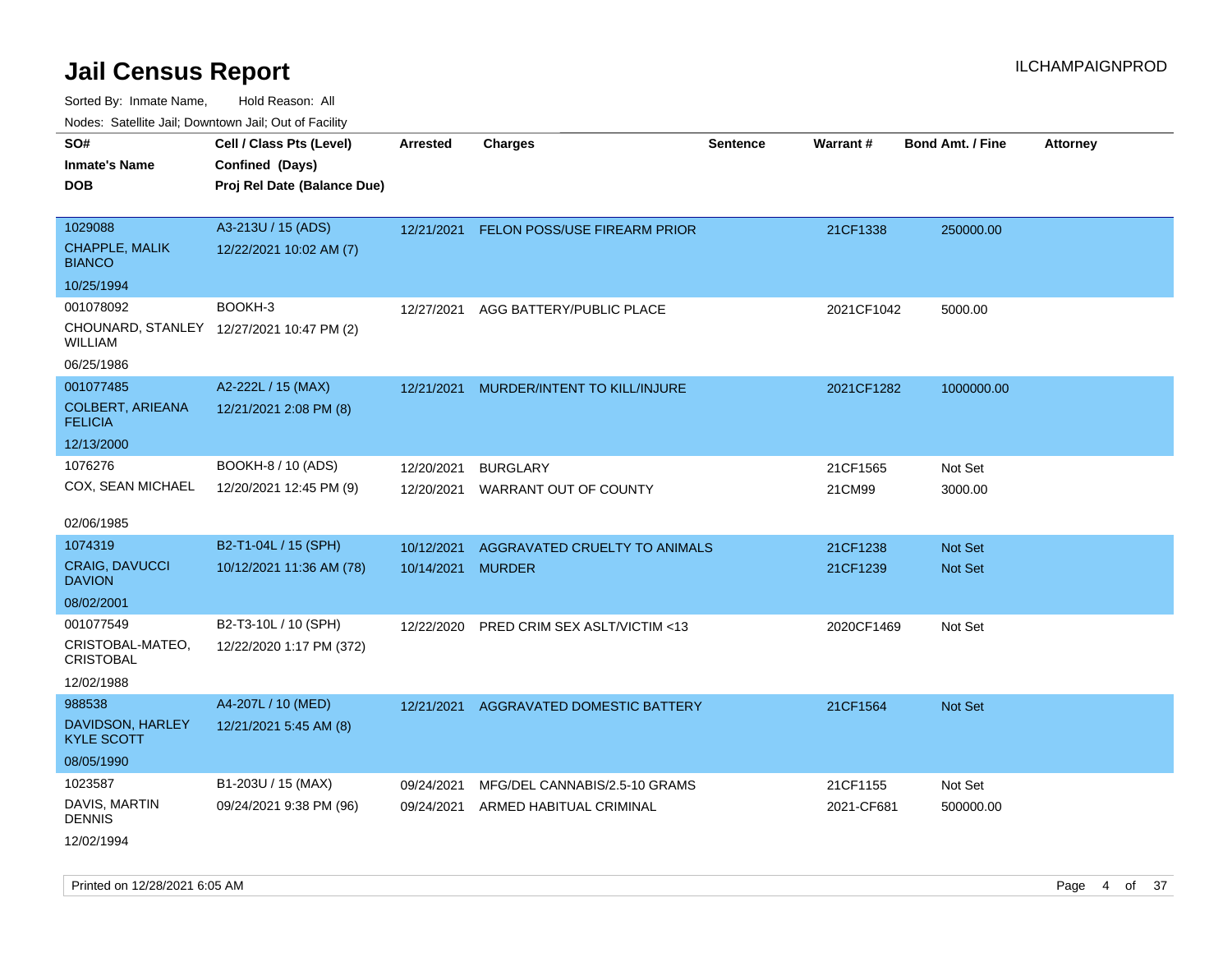| roacs. Catellite Jall, Downtown Jall, Out of Facility |                             |                 |                                    |                 |            |                         |                 |
|-------------------------------------------------------|-----------------------------|-----------------|------------------------------------|-----------------|------------|-------------------------|-----------------|
| SO#                                                   | Cell / Class Pts (Level)    | <b>Arrested</b> | <b>Charges</b>                     | <b>Sentence</b> | Warrant#   | <b>Bond Amt. / Fine</b> | <b>Attorney</b> |
| <b>Inmate's Name</b>                                  | Confined (Days)             |                 |                                    |                 |            |                         |                 |
| <b>DOB</b>                                            | Proj Rel Date (Balance Due) |                 |                                    |                 |            |                         |                 |
|                                                       |                             |                 |                                    |                 |            |                         |                 |
| 001077214                                             | A3-212L / 15 (MAX)          | 12/20/2021      | <b>MURDER</b>                      |                 | 21CF1572   | <b>Not Set</b>          |                 |
| DAVIS-MURDOCK,<br><b>ERION VASSHAD</b>                | 12/21/2021 10:13 AM (8)     |                 | 12/22/2021 PAROLE REVOCATION       |                 | CH2107977  | Not Set                 |                 |
| 06/22/1998                                            |                             |                 |                                    |                 |            |                         |                 |
| 001078538                                             | B1-205L / 10 (MED)          | 10/26/2021      | <b>CRIM SEX ASSAULT/FORCE</b>      |                 | 21CF1301   | Not Set                 |                 |
| DAWKINS, LEN                                          | 10/26/2021 8:18 PM (64)     |                 |                                    |                 |            |                         |                 |
| 03/23/1987                                            |                             |                 |                                    |                 |            |                         |                 |
| 56972                                                 | B3-W8-32L / 10 (MED)        | 08/30/2021      | POSS STOLEN VEHICLE > \$25,000     |                 | 21CF1044   | <b>Not Set</b>          |                 |
| DAY, DANIEL JOSEPH                                    | 08/30/2021 3:07 PM (121)    | 09/04/2021      | <b>BURGLARY</b>                    |                 | 21CF1054   | <b>Not Set</b>          |                 |
|                                                       |                             |                 |                                    |                 |            |                         |                 |
| 10/16/1982                                            |                             |                 |                                    |                 |            |                         |                 |
| 001078715                                             | <b>BOOKH-7 / 5 (MIN)</b>    | 12/26/2021      | DRVG UNDER INFLU OF ALCOHOL        |                 | 2021DTAWOW | Not Set                 |                 |
| DEIGO, JUAN                                           | 12/26/2021 10:03 PM (3)     | 12/26/2021      | <b>IMPROPER TRAFFIC LANE USAGE</b> |                 | 2021TRAWOW | Not Set                 |                 |
| 01/03/1972                                            |                             | 12/26/2021      | AGG DUI/LIC SUSP OR REVOKED        |                 | 2015CF1325 | 2500.00                 |                 |
|                                                       |                             | 12/26/2021      | AGG DUI/NO VALID DL                |                 | 2018CF1067 | 2500.00                 |                 |
|                                                       |                             | 12/26/2021      | AGG DUI/NO VALID DL                |                 | 2021CFAWOW | Not Set                 |                 |
| 25659                                                 | B4-125L / 15 (MAX)          | 06/15/2021      | <b>RESIDENTIAL BURGLARY</b>        |                 | 2020CF1218 | 50000.00                |                 |
| DORRIS, LORENZO                                       | 06/15/2021 6:17 AM (197)    | 06/15/2021      | <b>BURGLARY</b>                    |                 | 21CF689    | Not Set                 |                 |
| 07/19/1966                                            |                             |                 |                                    |                 |            |                         |                 |
| 1024895                                               | A4-106U / 10 (ADS)          | 12/15/2021      | MFG/DEL 100<400 GR COCA/ANLG       |                 | 21CF1535   | Not Set                 |                 |
| EDWARDS, GEORGE                                       | 12/15/2021 12:26 PM (14)    | 12/15/2021      | AGGRAVATED BATTERY                 |                 | 21CF1536   | Not Set                 |                 |
| <b>CORTEZ</b>                                         |                             |                 |                                    |                 |            |                         |                 |
| 06/19/1994                                            |                             |                 |                                    |                 |            |                         |                 |
| 43977                                                 | A3-117U / 5 (MIN)           | 12/20/2021      | AGG FLEEING POLICE/21 MPH OVER     |                 | 21CF1566   | Not Set                 |                 |
| <b>EMKES, DOUGLAS</b><br><b>ALAN</b>                  | 12/20/2021 9:59 AM (9)      |                 | 12/20/2021 PAROLE REVOCATION       |                 |            | No Bond                 |                 |
| 06/08/1959                                            |                             |                 |                                    |                 |            |                         |                 |
| 987328                                                | A2-122L / 10 (MED)          | 12/11/2021      | AGG ASLT PEACE OFF/FIRE/ER WRK     |                 | 21CF1515   | Not Set                 |                 |
| ERVIN, DEIDRA ANN<br><b>RUTH</b>                      | 12/11/2021 8:48 PM (18)     |                 |                                    |                 |            |                         |                 |
| 04/15/1991                                            |                             |                 |                                    |                 |            |                         |                 |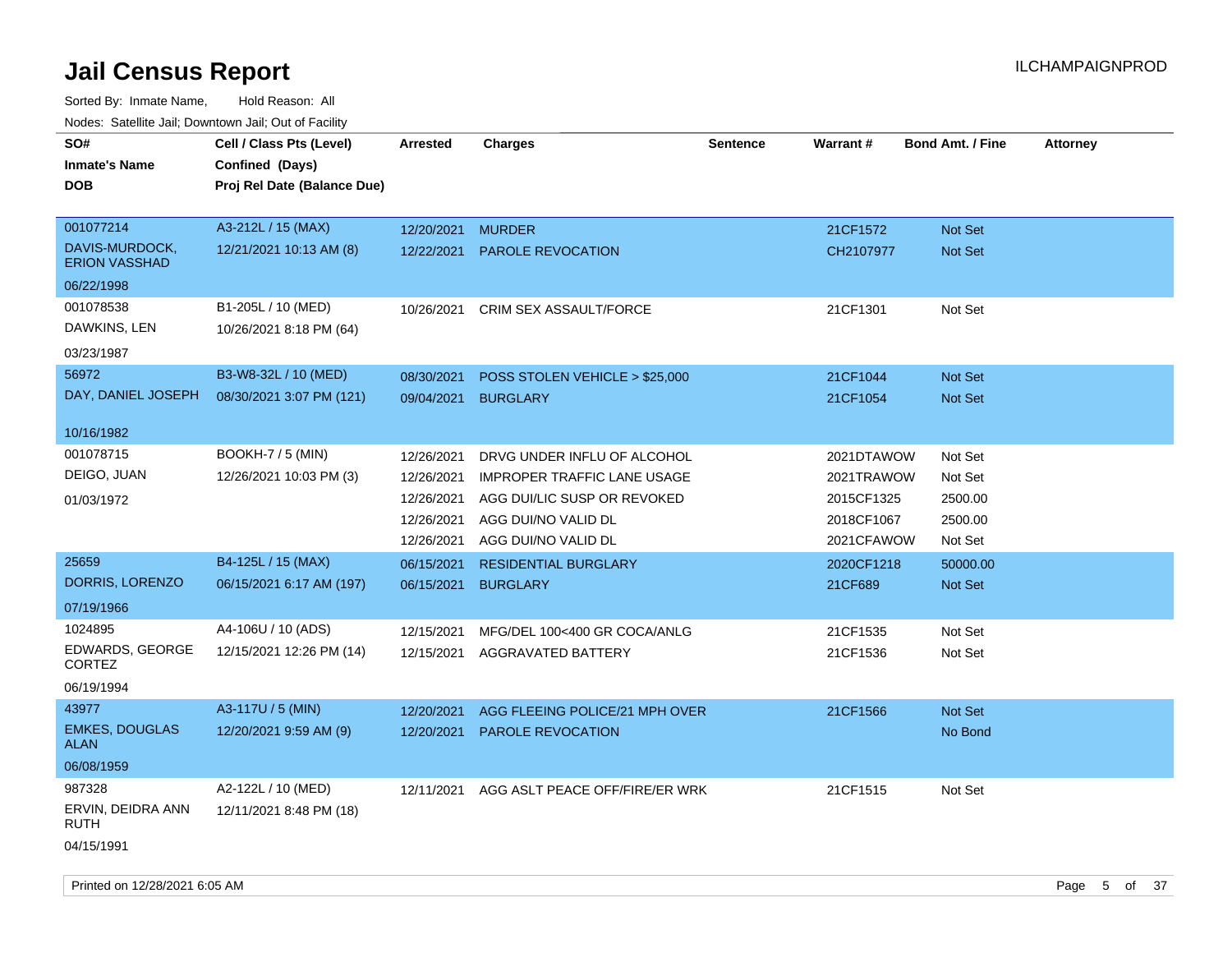| 10000. Catolino can, Domntonn can, Cat or I doint |                                             |                 |                                         |                 |             |                         |                 |
|---------------------------------------------------|---------------------------------------------|-----------------|-----------------------------------------|-----------------|-------------|-------------------------|-----------------|
| SO#                                               | Cell / Class Pts (Level)                    | <b>Arrested</b> | <b>Charges</b>                          | <b>Sentence</b> | Warrant#    | <b>Bond Amt. / Fine</b> | <b>Attorney</b> |
| Inmate's Name                                     | Confined (Days)                             |                 |                                         |                 |             |                         |                 |
| DOB                                               | Proj Rel Date (Balance Due)                 |                 |                                         |                 |             |                         |                 |
|                                                   |                                             |                 |                                         |                 |             |                         |                 |
| 45194                                             | B3-W1-01U / 10 (MED)                        | 10/20/2021      | DOMESTIC BATTERY/OTHER PRIOR            |                 | 21CF1265    | <b>Not Set</b>          |                 |
| <b>FALLS, ANDREW</b>                              | 10/20/2021 12:59 AM (70)                    |                 |                                         |                 |             |                         |                 |
| 08/15/1976                                        |                                             |                 |                                         |                 |             |                         |                 |
| 527081                                            | B3-W6-24L / 10 (MED)                        | 09/06/2021      | ARSON/REAL/PERSONAL PROP>\$150          |                 | 2021 CF 797 | 25000.00                |                 |
| FERGUSON.<br>CHRISTOPHER                          | 09/06/2021 1:18 PM (114)                    |                 |                                         |                 |             |                         |                 |
| 12/21/1981                                        |                                             |                 |                                         |                 |             |                         |                 |
| 1039744                                           | B4-224U / 15 (MAX)                          | 12/06/2021      | <b>MURDER</b>                           |                 | 20CF959     | 1000000.00              |                 |
| <b>FONVILLE, TREVOY</b><br><b>JERMAINE</b>        | 12/06/2021 10:52 AM (23)                    |                 |                                         |                 |             |                         |                 |
| 01/13/1996                                        |                                             |                 |                                         |                 |             |                         |                 |
| 518395                                            | B2-T3-12L / 15 (SPH)                        | 07/07/2020      | <b>CRIMINAL SEXUAL ASSAULT</b>          |                 | 2020-CF735  | 250000.00               |                 |
|                                                   | FRANDLE, MARK RYAN 07/07/2020 3:42 PM (540) |                 |                                         |                 |             |                         |                 |
| 09/10/1985                                        |                                             |                 |                                         |                 |             |                         |                 |
| 001077934                                         | A1-224L / 10 (MED)                          | 08/22/2021      | AGG DUI/ACCIDENT/DEATH                  |                 | 21CF1024    | <b>Not Set</b>          |                 |
| FREED, LOGAN<br><b>SUZANNE</b>                    | 08/22/2021 11:45 PM (129)                   | 08/22/2021      | <b>DOMESTIC BATTERY</b>                 |                 | 21 CM 172   | 10000.00                |                 |
| 08/18/1996                                        |                                             |                 |                                         |                 |             |                         |                 |
| 001078290                                         | A1-125U / 10 (ADS)                          | 08/19/2021      | MACHINE GUN/AUTO WEAPON/VEH             |                 | 21CF1012    | Not Set                 |                 |
| FREEMAN, ANGEL<br>JANILA KAY                      | 08/19/2021 1:26 AM (132)                    |                 |                                         |                 |             |                         |                 |
| 12/25/1995                                        |                                             |                 |                                         |                 |             |                         |                 |
| 001078633                                         | B2-T4-13U / 15 (MAX)                        | 12/01/2021      | <b>PRED CRIM SEX ASLT/VICTIM &lt;13</b> |                 | 21CF1416    | 250000.00               |                 |
| GONZALEZ-GUILLEN,<br><b>EDWARD</b>                | 12/01/2021 12:08 PM (28)                    |                 |                                         |                 |             |                         |                 |
| 08/25/2002                                        |                                             |                 |                                         |                 |             |                         |                 |
| 001078607                                         | B4-221L / 15 (MAX)                          | 11/22/2021      | FELON POSS/USE FIREARM/PAROLE           |                 | 21CF1437    | Not Set                 |                 |
| <b>GRAY, WILLIAM</b><br>DA'VON                    | 11/22/2021 2:57 PM (37)                     | 11/22/2021      | ATTEMPT (FIRST DEGREE MURDER)           |                 | 21CF1435    | Not Set                 |                 |
| 04/18/1984                                        |                                             |                 |                                         |                 |             |                         |                 |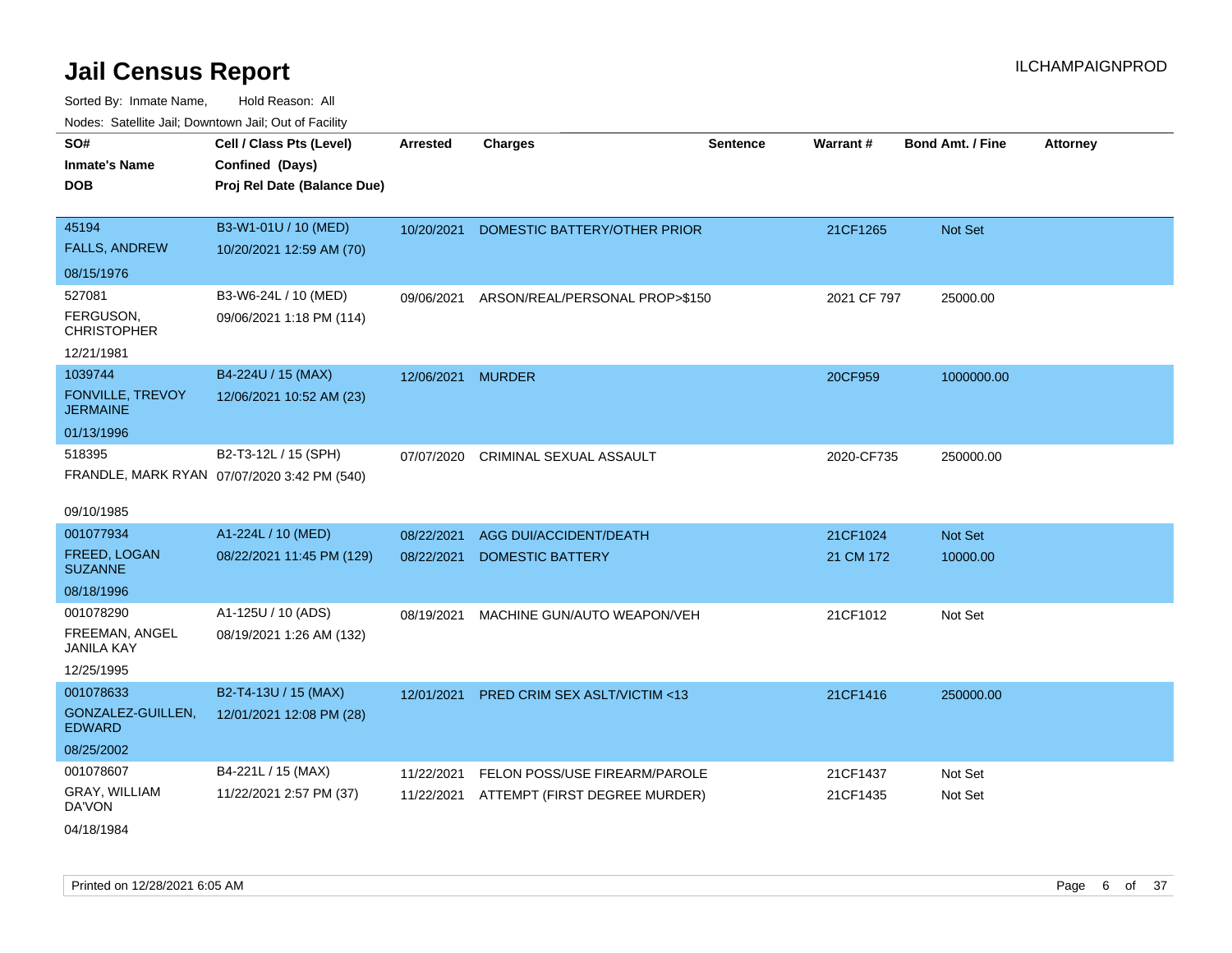| SO#<br><b>Inmate's Name</b><br><b>DOB</b>  | Cell / Class Pts (Level)<br>Confined (Days)<br>Proj Rel Date (Balance Due) | <b>Arrested</b> | <b>Charges</b>                 | <b>Sentence</b> | Warrant#   | <b>Bond Amt. / Fine</b> | <b>Attorney</b> |
|--------------------------------------------|----------------------------------------------------------------------------|-----------------|--------------------------------|-----------------|------------|-------------------------|-----------------|
| 56342                                      | B1-104L / 10 (MED)                                                         | 10/21/2021      | THEFT CONTROL INTENT <\$500    |                 | 17CF1451   | 10000.00                |                 |
| <b>GRIFFIN, NATHAN</b>                     | 10/21/2021 4:20 PM (69)                                                    | 10/21/2021      | DRIVING ON REVOKED LICENSE     |                 | 20TR1979   | 3000.00                 |                 |
| <b>EUGENE</b>                              |                                                                            | 10/21/2021      | ARMED HABITUAL CRIMINAL        |                 | 21CF1279   | Not Set                 |                 |
| 02/24/1969                                 |                                                                            |                 |                                |                 |            |                         |                 |
| 1049103                                    | BOOKH-3                                                                    | 12/27/2021      | <b>DOMESTIC BATTERY</b>        |                 | 21CMAWOW   | Not Set                 |                 |
| HAGGARD, RYAN<br>PHILIP                    | 12/27/2021 9:15 PM (2)                                                     |                 |                                |                 |            |                         |                 |
| 06/01/1983                                 |                                                                            |                 |                                |                 |            |                         |                 |
| 001078685                                  | A4-107U / 5 (MIN)                                                          | 12/21/2021      | AID/ABET/POSS/SELL STOLEN VEH  |                 | 21CF1579   | Not Set                 |                 |
| <b>HATHORN, MELVIN</b><br><b>NATHANIEL</b> | 12/21/2021 4:27 PM (8)                                                     |                 |                                |                 |            |                         |                 |
| 02/27/1999                                 |                                                                            |                 |                                |                 |            |                         |                 |
| 001078705                                  | A3-211U / 5 (ADS)                                                          | 12/21/2021      | OBSTRUCT JUST/DESTROY EVIDENCE |                 | 2021CF1283 | 100000.00               |                 |
| HAYES, QUINCY<br><b>AARON</b>              | 12/21/2021 2:31 PM (8)                                                     |                 |                                |                 |            |                         |                 |
| 01/14/1994                                 |                                                                            |                 |                                |                 |            |                         |                 |
| 1038973                                    | B4-223U / 10 (MED)                                                         | 11/05/2021      | AGG DOMESTIC BATTERY/STRANGLE  |                 | 21CF1365   | Not Set                 |                 |
|                                            | HAYS, DAMIEN CLYDE 11/05/2021 8:59 PM (54)                                 |                 |                                |                 |            |                         |                 |
| 03/19/1994                                 |                                                                            |                 |                                |                 |            |                         |                 |
| 965829                                     | BOOKH-4 / 10 (ADS)                                                         | 09/09/2021      | HRSMT/NO CONVERSATION/KILL     |                 | 2021CF1072 | 25000.00                |                 |
| HEINZ, ANDREW<br><b>MICHAEL</b>            | 09/09/2021 5:21 PM (111)                                                   | 09/13/2021      | PROBATION VIOLATION            |                 | 21CF7      | Not Set                 |                 |
| 07/01/1987                                 |                                                                            |                 |                                |                 |            |                         |                 |
| 001078488                                  | B2-T3-11U / 15 (SPH)                                                       | 10/14/2021      | PRED CRIM SEX ASLT/VICTIM <13  |                 | 21CF1232   | 500000.00               |                 |
| HERNANDEZ-LOPEZ,<br><b>ERNESTO</b>         | 10/14/2021 3:15 PM (76)                                                    | 10/14/2021      | <b>FUGITIVE FROM JUSTICE</b>   |                 | 21CF1246   | <b>Not Set</b>          |                 |
| 11/28/1975                                 |                                                                            |                 |                                |                 |            |                         |                 |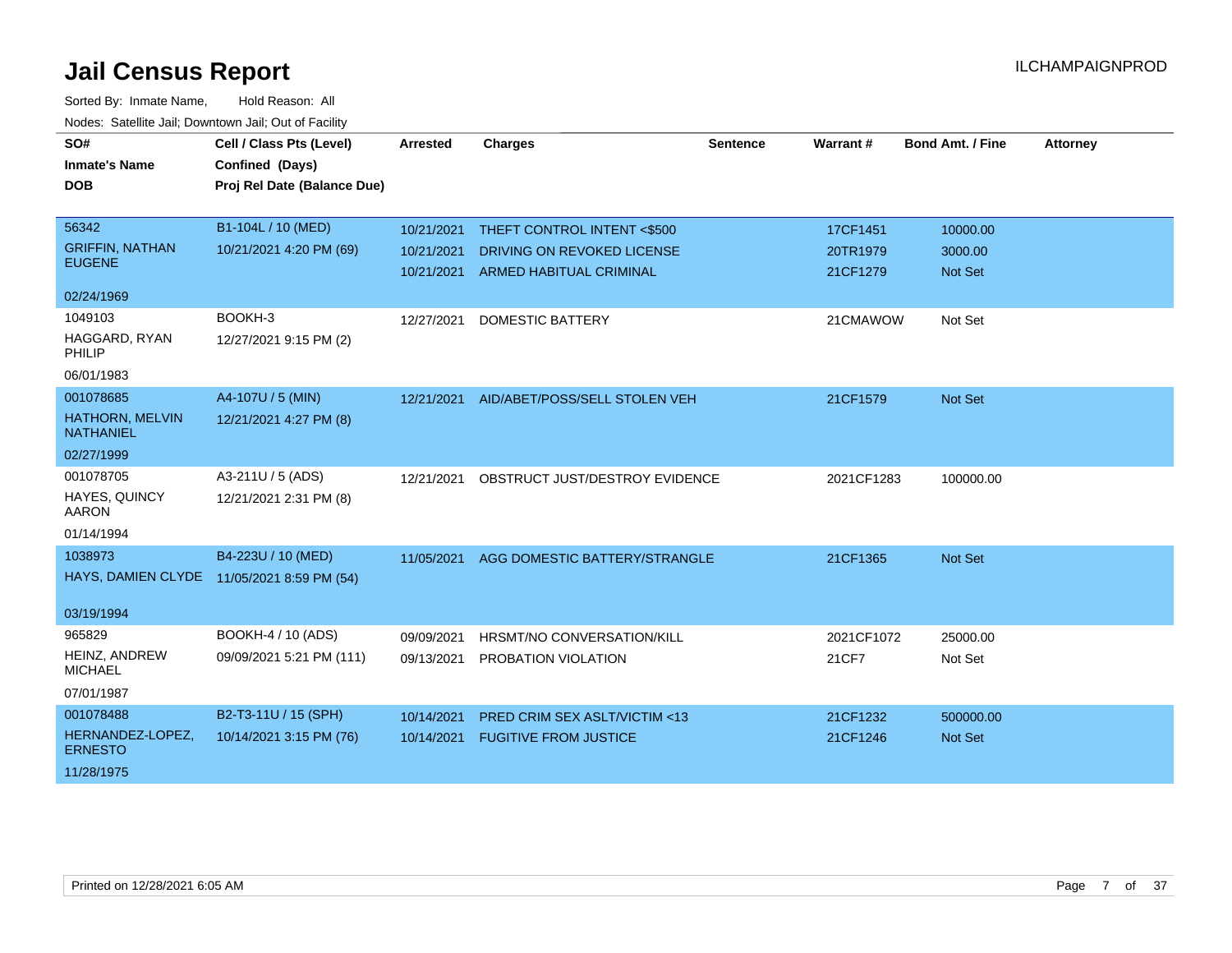| SO#<br><b>Inmate's Name</b><br><b>DOB</b>                      | Cell / Class Pts (Level)<br>Confined (Days)<br>Proj Rel Date (Balance Due) | Arrested                                                           | <b>Charges</b>                                                                                                                                  | <b>Sentence</b>       | Warrant#                                                 | <b>Bond Amt. / Fine</b>                                           | <b>Attorney</b> |
|----------------------------------------------------------------|----------------------------------------------------------------------------|--------------------------------------------------------------------|-------------------------------------------------------------------------------------------------------------------------------------------------|-----------------------|----------------------------------------------------------|-------------------------------------------------------------------|-----------------|
| 975293<br><b>HILL, JACOB MILES</b><br>02/06/1988               | B2-T4-14L / 10 (SPH)<br>07/21/2021 8:43 PM (161)                           | 07/21/2021<br>07/21/2021<br>07/25/2021<br>08/18/2021<br>09/09/2021 | VIO ORDER/PRIOR VIO OF ORDER<br><b>STALKING</b><br><b>PAROLE REVOCATION</b><br><b>HARASS WITNESS/FAMILY MBR/REP</b><br>AGG STALKING/BODILY HARM |                       | 21CF914<br>2021CF863<br>CH2104646<br>21CF992<br>21CF1073 | No Bond<br>Not Set<br><b>Not Set</b><br><b>Not Set</b><br>Not Set |                 |
| 48471<br>HILL, RAMESH<br><b>JERMAINE</b><br>12/11/1978         | B1-207L / 15 (MAX)<br>08/08/2021 4:45 AM (143)                             | 08/08/2021                                                         | AGG BATTERY/DISCHARGE FIREARM                                                                                                                   |                       | 21CF946                                                  | Not Set                                                           |                 |
| 972300<br><b>HOLT, MICHAEL</b><br><b>TERRELL</b><br>12/25/1989 | A3-211L / 10 (ADS)<br>12/22/2021 8:36 AM (7)                               | 12/22/2021<br>12/22/2021                                           | <b>RESIDENTIAL BURGLARY</b><br>AGG CRIM SEX ABUSE/VICTIM <9                                                                                     |                       | 18CF1691<br>19CF1277                                     | 25000.00<br>250000.00                                             |                 |
| 1043704<br>HOUSTON, STEVEN<br>CORDELL<br>01/24/1989            | B4-223L / 15 (MAX)<br>07/13/2021 5:56 AM (169)                             | 07/13/2021                                                         | ARMED ROBBERY/ARMED W/FIREARM                                                                                                                   | 12y (DOC)             | 21CF815                                                  | Not Set                                                           |                 |
| 999198<br><b>HOWARD, BRION LIN</b><br>06/10/1992               | B4-226L / 15 (MAX)<br>11/30/2021 10:41 AM (29)                             | 11/30/2021                                                         | FELON POSS/USE FIREARM PRIOR                                                                                                                    |                       | 21CF1377                                                 | 500000.00                                                         |                 |
| 1061996<br>HUBBARD, REBEKIAH<br><b>DIONA</b><br>04/08/1998     | A1-226U / 5 (MIN)<br>10/30/2021 1:37 PM (60)                               | 10/30/2021<br>10/30/2021<br>10/31/2021                             | DRVG UNDER INFLUENCE OF DRUG<br>RETAIL THEFT/DISP MERCH/<\$300<br>USE FORGED CR/DEBIT CARD/<\$300                                               | 180d (CJ)<br>2y (DOC) | 2018CF1302                                               | No Bond<br>20000.00<br>No Bond                                    |                 |
| 953555<br>HUNT, TAVARIS EARL<br>12/29/1987                     | B4-122L / 15 (MAX)<br>03/10/2021 4:58 AM (294)                             | 03/10/2021<br>04/14/2021                                           | <b>CRIM TRESPASS TO RESIDENCE</b><br>AGG FLEEING POLICE/21 MPH OVER                                                                             | 3y (DOC)              | 21CF272<br>2020CF94                                      | Not Set<br>10000.00                                               |                 |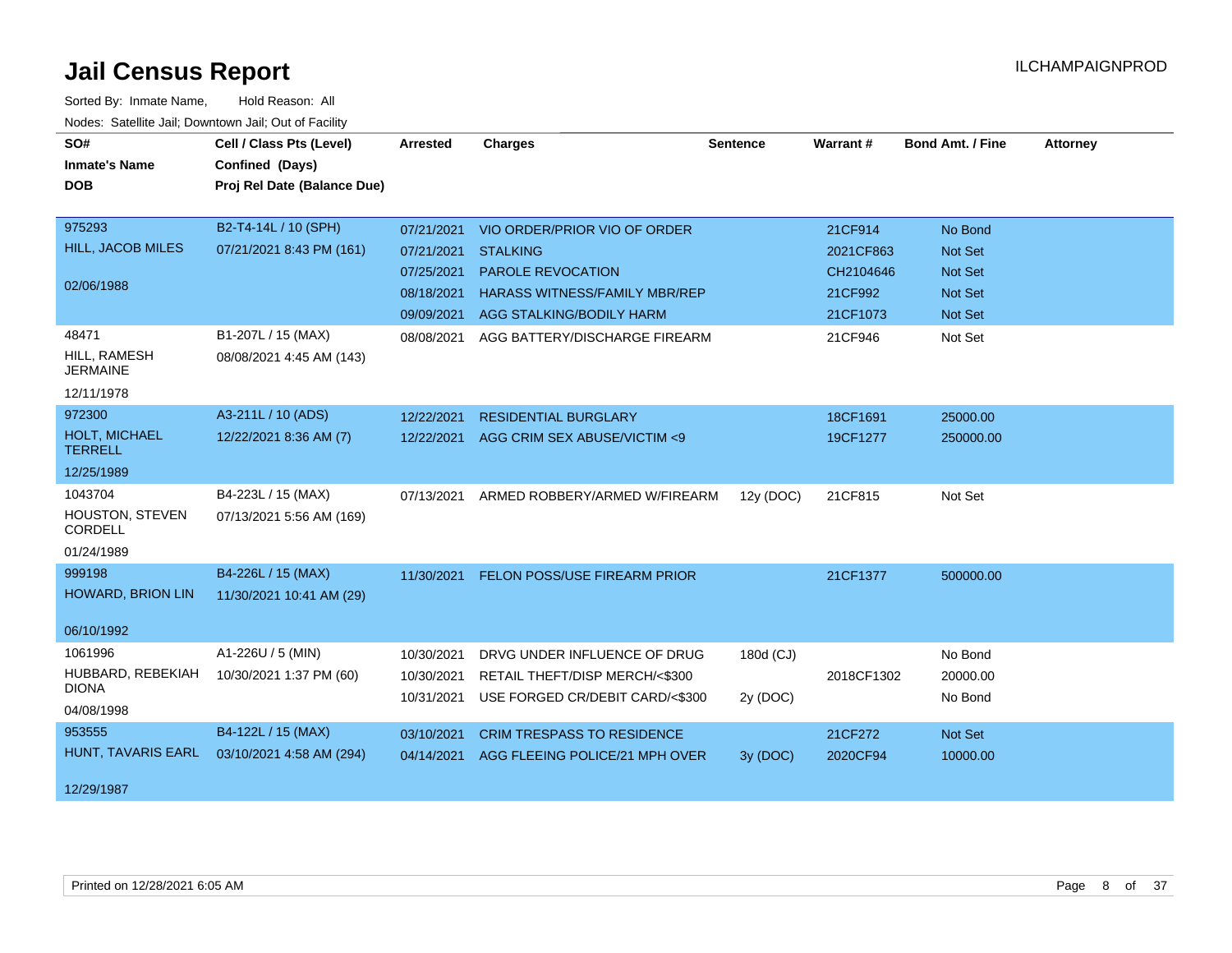Sorted By: Inmate Name, Hold Reason: All

Nodes: Satellite Jail; Downtown Jail; Out of Facility

| roaco. Catolino dall, Downtown dall, Out of Fability |                                            |                    |                               |                 |                 |                         |                 |
|------------------------------------------------------|--------------------------------------------|--------------------|-------------------------------|-----------------|-----------------|-------------------------|-----------------|
| SO#                                                  | Cell / Class Pts (Level)                   | <b>Arrested</b>    | <b>Charges</b>                | <b>Sentence</b> | <b>Warrant#</b> | <b>Bond Amt. / Fine</b> | <b>Attorney</b> |
| <b>Inmate's Name</b>                                 | Confined (Days)                            |                    |                               |                 |                 |                         |                 |
| <b>DOB</b>                                           | Proj Rel Date (Balance Due)                |                    |                               |                 |                 |                         |                 |
|                                                      |                                            |                    |                               |                 |                 |                         |                 |
| 001078639                                            | B1-206L / 10 (MED)                         | 12/02/2021         | <b>FUGITIVE FROM JUSTICE</b>  |                 | 21CF1465        | Not Set                 |                 |
| <b>JACKSON, GREGORY</b><br><b>LYNN</b>               | 12/02/2021 3:43 AM (27)                    |                    |                               |                 |                 |                         |                 |
| 11/22/1994                                           |                                            |                    |                               |                 |                 |                         |                 |
| 38993                                                | B4-126L / 15 (MAX)                         | 02/13/2021         | ATTEMPT (FIRST DEGREE MURDER) |                 | 21CF181         | Not Set                 |                 |
| JACKSON, LAMONT<br><b>JEREMIE</b>                    | 02/13/2021 7:45 AM (319)                   |                    |                               |                 |                 |                         |                 |
| 07/31/1973                                           |                                            |                    |                               |                 |                 |                         |                 |
| 001078689                                            | A3-112U / 15 (MAX)                         | 12/17/2021         | FIREARM/FOID INVALID/NOT ELIG |                 | 21CF1551        | No Bond                 |                 |
| <b>JACKSON, PRENTISS</b><br><b>MANSION DEWAYNE</b>   | 12/18/2021 12:39 AM (11)                   |                    |                               |                 |                 |                         |                 |
| 09/02/2003                                           |                                            |                    |                               |                 |                 |                         |                 |
| 001077487                                            | B3-W7-27U / 10 (MED)                       | 12/03/2020         | FELON POSS/USE WEAPON/FIREARM |                 | 20CF1377        | Not Set                 |                 |
| JACKSON, TERRELL<br>DANDRE                           | 12/03/2020 10:18 AM (391)                  | 11/09/2021         | AGG DISCHARGE FIREARM/OCC VEH |                 | 21CR0331401     | No Bond                 |                 |
| 08/11/1990                                           |                                            |                    |                               |                 |                 |                         |                 |
| 001077864                                            | B1-103L / 15 (MAX)                         | 04/18/2021         | FELON POSS/USE WEAPON/FIREARM |                 | 21CF428         | Not Set                 |                 |
| D                                                    | JAMERSON, ANTHONY 04/18/2021 7:21 PM (255) |                    |                               |                 |                 |                         |                 |
| 01/26/1990                                           |                                            |                    |                               |                 |                 |                         |                 |
| 1076684                                              | BOOKH-3                                    | 12/27/2021         | DOMESTIC BATTERY              |                 | 2021CMAWOW      | No Bond                 |                 |
| <b>JENKINS, KORON</b><br>SAMUEL                      | 12/27/2021 1:14 PM (2)                     | 12/27/2021 ASSAULT |                               |                 | 2021CMAWOW      | No Bond                 |                 |
| 04/28/2002                                           |                                            |                    |                               |                 |                 |                         |                 |
| 001078703                                            | A2-223U / 15 (MAX)                         | 12/20/2021         | MURDER/INTENT TO KILL/INJURE  |                 | 21CF1574        | <b>Not Set</b>          |                 |
| <b>JOHN, SHAMIQUH</b><br><b>THERESA</b>              | 12/22/2021 6:41 AM (7)                     |                    |                               |                 |                 |                         |                 |
| 04/03/1992                                           |                                            |                    |                               |                 |                 |                         |                 |
| 001077437                                            | B3-W4-16L / 10 (MED)                       | 08/23/2021         | DOM BTRY/CONTACT/1-2 PRECONV  |                 | 21CF1025        | Not Set                 |                 |
| JOHNSON, ANTONIO<br>LASHAUN                          | 08/23/2021 7:48 PM (128)                   |                    |                               |                 |                 |                         |                 |
| 01/06/1980                                           |                                            |                    |                               |                 |                 |                         |                 |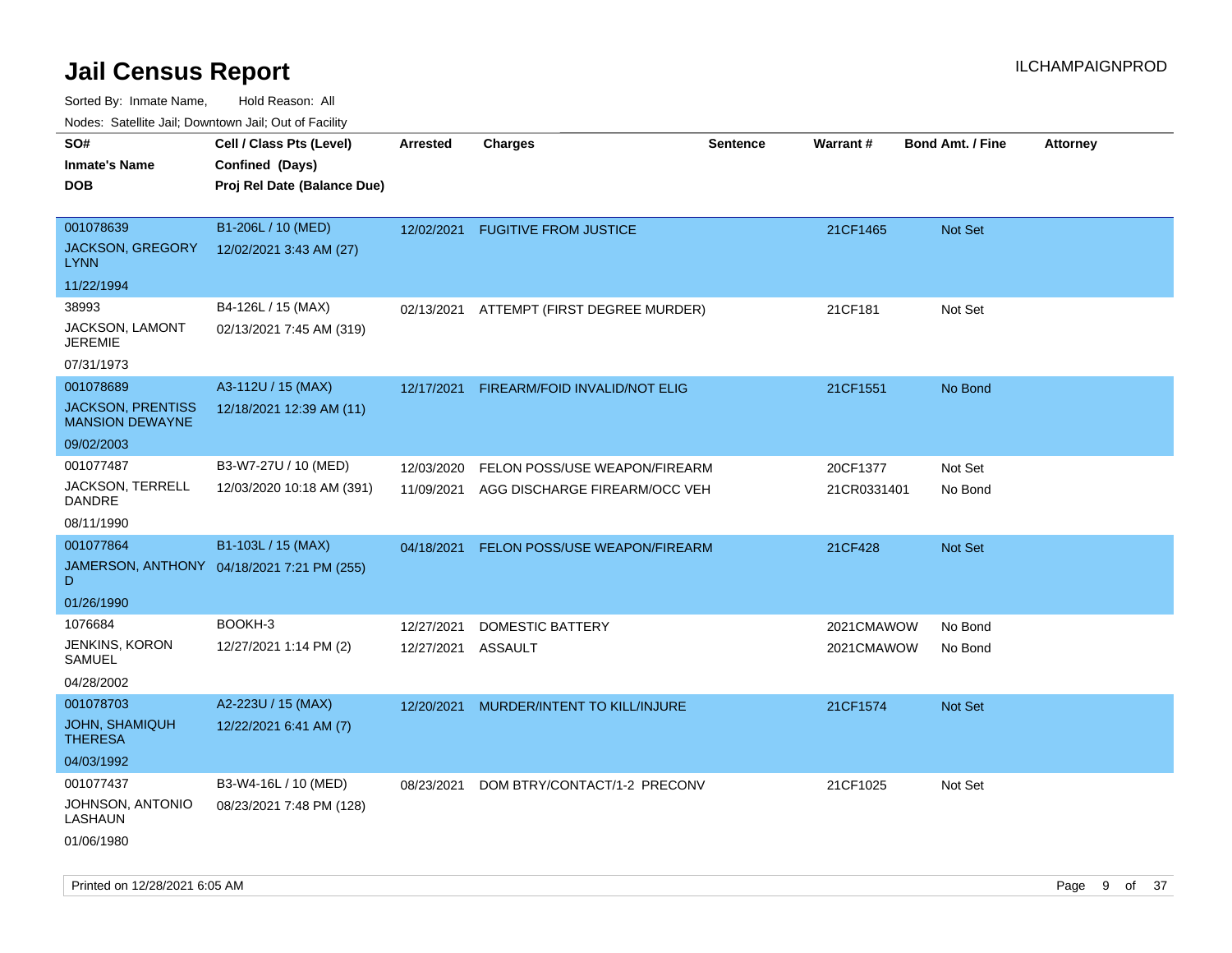Sorted By: Inmate Name, Hold Reason: All Nodes: Satellite Jail; Downtown Jail; Out of Facility

| Noues. Sateme Jan, Downtown Jan, Out of Facility |                                            |                 |                                          |                 |            |                  |                 |
|--------------------------------------------------|--------------------------------------------|-----------------|------------------------------------------|-----------------|------------|------------------|-----------------|
| SO#                                              | Cell / Class Pts (Level)                   | <b>Arrested</b> | <b>Charges</b>                           | <b>Sentence</b> | Warrant#   | Bond Amt. / Fine | <b>Attorney</b> |
| <b>Inmate's Name</b>                             | Confined (Days)                            |                 |                                          |                 |            |                  |                 |
| <b>DOB</b>                                       | Proj Rel Date (Balance Due)                |                 |                                          |                 |            |                  |                 |
|                                                  |                                            |                 |                                          |                 |            |                  |                 |
| 1071536                                          | B4-127L / 15 (MED)                         |                 | 06/17/2021 ATTEMPT (FIRST DEGREE MURDER) |                 | 21CF702    | Not Set          |                 |
| <b>JOHNSON, ZACHERY</b><br><b>EDWARD</b>         | 06/17/2021 2:00 AM (195)                   |                 |                                          |                 |            |                  |                 |
| 10/30/1987                                       |                                            |                 |                                          |                 |            |                  |                 |
| 1017120                                          | B3-W1-03U / 5 (MIN)                        | 10/29/2021      | AGG ASLT/USE DDLY WEAPON                 |                 |            | No Bond          |                 |
|                                                  | JONES, JOSHUA LYNN 10/29/2021 3:15 AM (61) |                 |                                          |                 |            |                  |                 |
|                                                  |                                            |                 |                                          |                 |            |                  |                 |
| 05/16/1993                                       | 1/25/2022 (0.00)                           |                 |                                          |                 |            |                  |                 |
| 001078645                                        | B4-222U / 10 (MED)                         | 12/02/2021      | AGG DISCHARGE FIREARM                    |                 | 21CF1478   | No Bond          |                 |
| JONES, KELVIN<br><b>KHYRIC</b>                   | 12/02/2021 6:56 PM (27)                    |                 |                                          |                 |            |                  |                 |
| 02/27/2001                                       |                                            |                 |                                          |                 |            |                  |                 |
| 956822                                           | B1-205U / 15 (MAX)                         | 11/25/2021      | AGGRAVATED DOMESTIC BATTERY              |                 | 21CF1442   | Not Set          |                 |
| JONES, MARIO                                     | 11/25/2021 10:37 AM (34)                   | 11/25/2021      | <b>PAROLE REVOCATION</b>                 |                 | CH2106361  | No Bond          |                 |
| NATHANIEL                                        |                                            | 11/25/2021      | UNLAWFUL RESTRAINT                       |                 | 21CF1443   | Not Set          |                 |
| 10/27/1987                                       |                                            |                 |                                          |                 |            |                  |                 |
| 1008468                                          | B4-226U / 10 (MED)                         | 12/01/2021      | FELON POSS/USE WEAPON/FIREARM            |                 | 21CF1472   | <b>Not Set</b>   |                 |
| JONES, MARTEZ<br><b>LAMONTE</b>                  | 12/01/2021 1:28 PM (28)                    | 12/02/2021      | <b>PROBATION VIOLATION</b>               |                 | 20CF1151   | Not Set          |                 |
| 06/22/1993                                       |                                            |                 |                                          |                 |            |                  |                 |
| 506244                                           | B1-204L / 15 (MAX)                         | 07/15/2021      | ARMED ROBBERY/ARMED W/FIREARM            |                 | 2021CF791  | 250000.00        |                 |
| JOSLIN, JASON LEE                                | 07/15/2021 4:38 AM (167)                   |                 |                                          |                 |            |                  |                 |
| 12/22/1985                                       |                                            |                 |                                          |                 |            |                  |                 |
| 1071570                                          | BOOKH-3                                    | 12/28/2021      | AGGRAVATED DOMESTIC BATTERY              |                 | 2021CFAWOW | No Bond          |                 |
| JUAREZ-MATEO,<br><b>ALFREDO</b>                  | 12/28/2021 3:49 AM (1)                     |                 |                                          |                 |            |                  |                 |
| 05/22/1979                                       |                                            |                 |                                          |                 |            |                  |                 |
| 66662                                            | B1-102L / 10 (MED)                         | 12/05/2021      | POSS AMT CON SUB EXCEPT(A)/(D)           | 2y (DOC)        | 18CF597    | 200000.00        |                 |
| KINTNER, WESLEY J                                | 12/05/2021 1:57 PM (24)                    |                 |                                          |                 |            |                  |                 |
|                                                  |                                            |                 |                                          |                 |            |                  |                 |

04/15/1986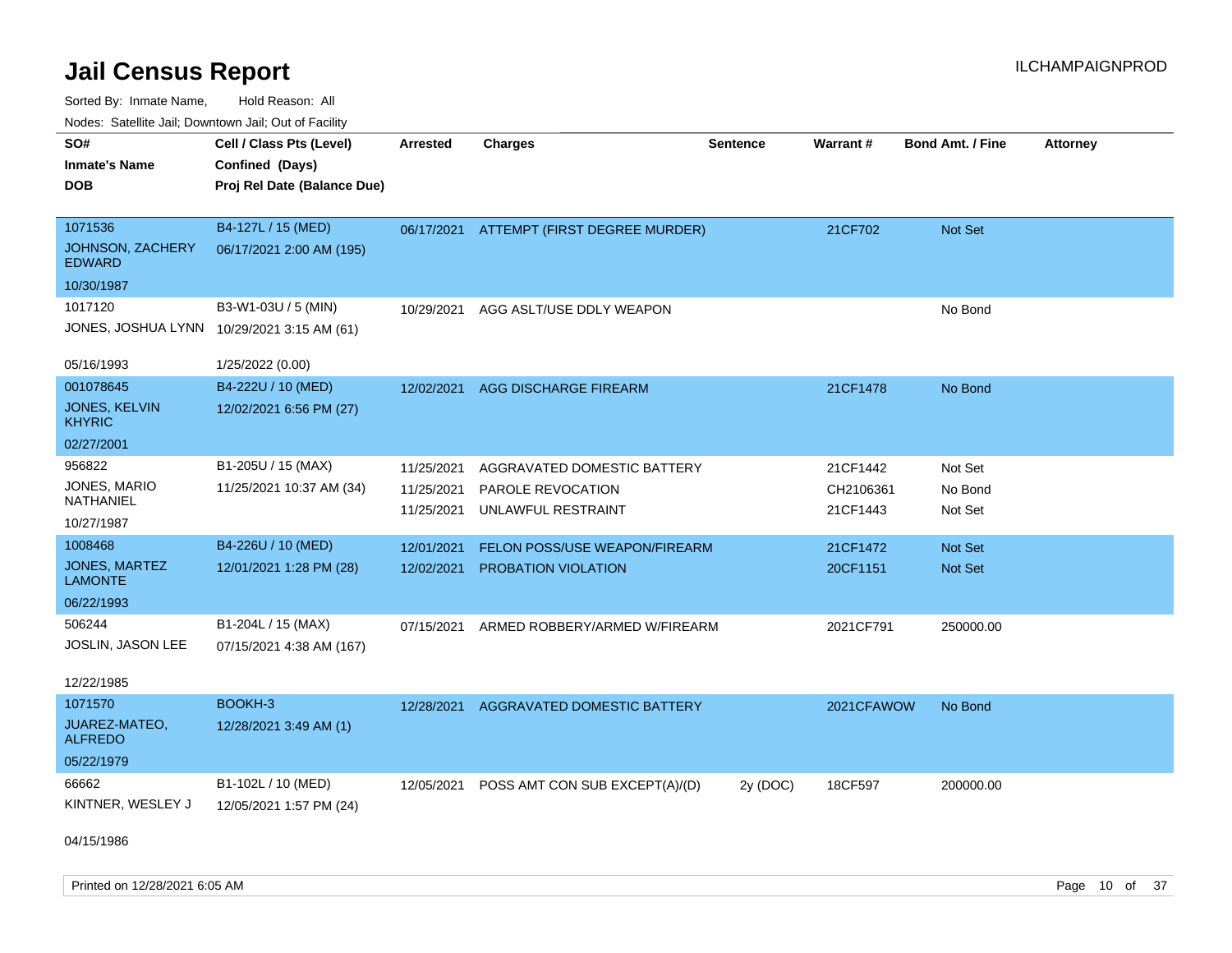| SO#                                        | Cell / Class Pts (Level)                     | <b>Arrested</b> | <b>Charges</b>                            | <b>Sentence</b> | Warrant#     | <b>Bond Amt. / Fine</b> | <b>Attorney</b> |
|--------------------------------------------|----------------------------------------------|-----------------|-------------------------------------------|-----------------|--------------|-------------------------|-----------------|
| <b>Inmate's Name</b>                       | Confined (Days)                              |                 |                                           |                 |              |                         |                 |
| <b>DOB</b>                                 | Proj Rel Date (Balance Due)                  |                 |                                           |                 |              |                         |                 |
|                                            |                                              |                 |                                           |                 |              |                         |                 |
| 001078693                                  | A4-205U / 15 (MAX)                           | 12/19/2021      | <b>RETAIL THEFT</b>                       |                 | 2021CF422    | 20000.00                |                 |
| LARGE, JOSHUA DALE 12/19/2021 4:54 AM (10) |                                              | 12/19/2021      | RECEIVE/POSS/SELL STOLEN VEH              |                 | 21CF1555     | Not Set                 |                 |
|                                            |                                              | 12/19/2021      | <b>RETAIL THEFT</b>                       |                 | 2021CM216    | 5000.00                 |                 |
| 10/27/1985                                 |                                              |                 |                                           |                 |              |                         |                 |
| 26787                                      | A4-205L / 10 (MED)                           | 12/18/2021      | RESIDENTIAL BURGLARY                      |                 | 21CF1558     | Not Set                 |                 |
| LAURENT, JOHN<br>WAYNE                     | 12/18/2021 9:30 PM (11)                      |                 |                                           |                 |              |                         |                 |
| 02/01/1967                                 |                                              |                 |                                           |                 |              |                         |                 |
| 1070011                                    | B4-124U / 15 (MAX)                           | 08/03/2021      | AGG DISCH FIREARM/1ST AID PERS            |                 | 21CF929      | Not Set                 |                 |
| <b>LAWS. WILLIAM</b><br>ZARAK, Third       | 08/03/2021 3:53 PM (148)                     |                 |                                           |                 |              |                         |                 |
| 07/06/1999                                 |                                              |                 |                                           |                 |              |                         |                 |
| 001078170                                  | A4-102L / 10 (MED)                           | 09/07/2021      | AGG UNLAWFUL USE OF WEAPON/VEH            |                 | 21CF1060     | Not Set                 |                 |
| LEMONS, DEANGELO<br><b>DEVELLE</b>         | 09/07/2021 12:49 AM (113)                    |                 |                                           |                 |              |                         |                 |
| 05/29/2003                                 |                                              |                 |                                           |                 |              |                         |                 |
| 548089                                     | B1-204U / 15 (MAX)                           | 12/04/2020      | ATTEMPT (FIRST DEGREE MURDER)             |                 | 20CF1378     | Not Set                 |                 |
| LEWIS, LAWRENCE                            | 12/04/2020 4:42 AM (390)                     | 12/04/2020      | AGG DOMESTIC BATTERY/STRANGLE             |                 | 18CF1507     | 10000.00                |                 |
| PAUL, Third                                |                                              | 12/04/2020      | METH DELIVERY/100<400 GRAMS               |                 | 20CF1481     | <b>Not Set</b>          |                 |
| 02/08/1993                                 |                                              |                 |                                           |                 |              |                         |                 |
| 001077524                                  | B2-T4-15U / 10 (SPH)                         | 12/14/2020      | AGG BATTERY/JUDGE/EMT                     |                 | 2020-CF-1212 | 10000.00                |                 |
| LEWIS, TREVOR                              | 12/14/2020 5:16 PM (380)                     | 12/14/2020      | <b>RESIDENTIAL ARSON</b>                  |                 | 2020-CF-1388 | 150000.00               |                 |
| <b>DANIEL</b>                              |                                              | 12/14/2020      | AGG BATTERY/PUBLIC PLACE                  |                 | 2020-CF-1231 | 50000.00                |                 |
| 06/03/2002                                 |                                              | 12/14/2020      | AGG BATTERY/PEACE OFFICER                 |                 | 2020-CF-1211 | 10000.00                |                 |
| 001077621                                  | B1-107L / 10 (MED)                           |                 | 12/05/2021 AGG ASLT PEACE OFF/FIRE/ER WRK |                 | 2021CF64     | 100000.00               |                 |
|                                            | LINDSEY, DONALD RAY 12/05/2021 10:23 AM (24) |                 |                                           |                 |              |                         |                 |
|                                            |                                              |                 |                                           |                 |              |                         |                 |
| 08/19/1996                                 |                                              |                 |                                           |                 |              |                         |                 |
| 1065002                                    | B3-W4-13U / 10 (MED)                         | 11/16/2021      | DOMESTIC BTRY/CONTACT/VIO O/P             |                 | 2019CF001781 | 25000.00                |                 |
| LOVELESS, DUSTIN<br>DEE.                   | 11/16/2021 11:41 AM (43)                     | 11/16/2021      | DOM BTRY/CONTACT/1-2 PRECONV              |                 | 2021CF000494 | 25000.00                |                 |
| 06/17/1982                                 |                                              |                 |                                           |                 |              |                         |                 |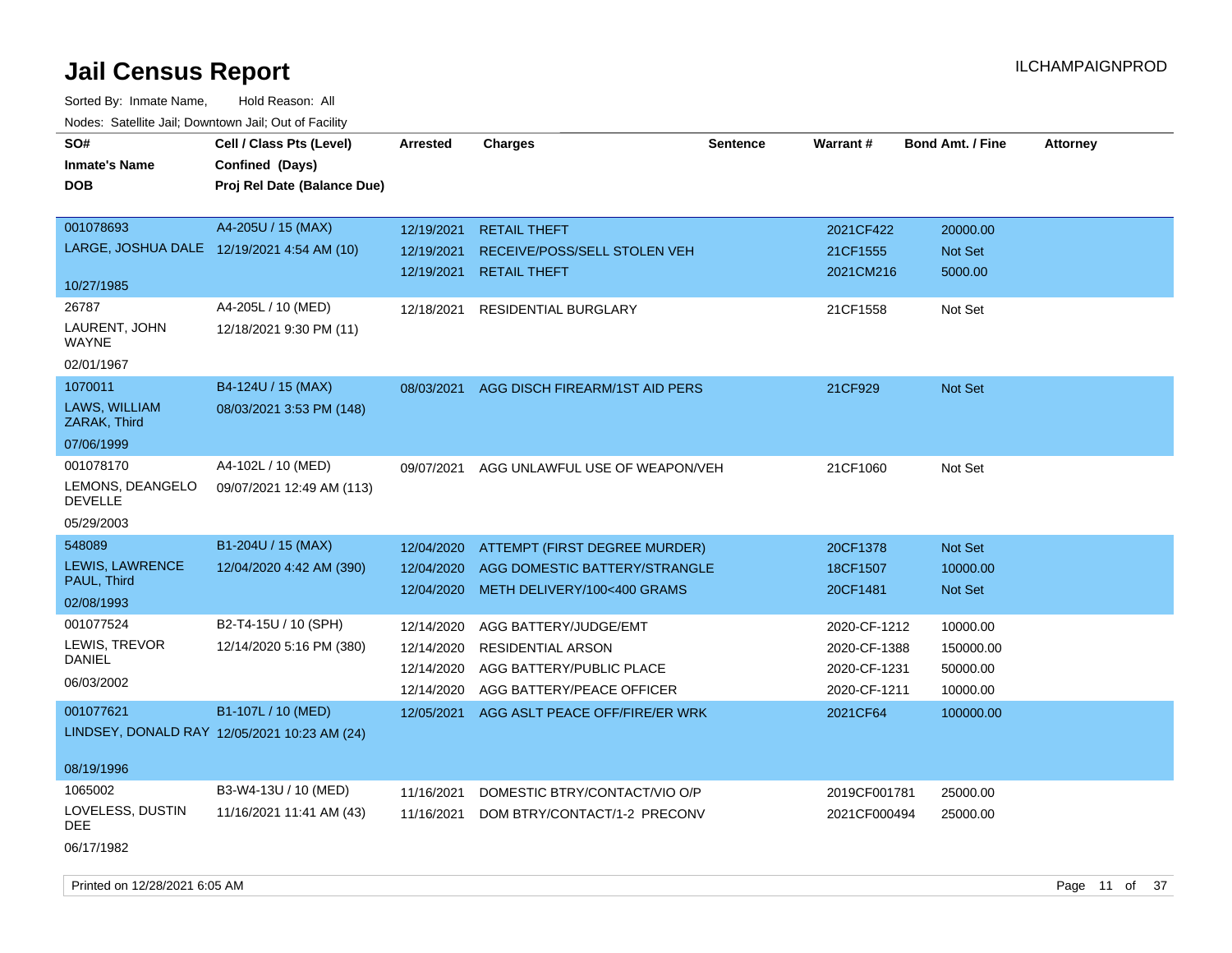| SO#                                       | Cell / Class Pts (Level)                    | Arrested   | <b>Charges</b>                           | <b>Sentence</b> | Warrant#    | <b>Bond Amt. / Fine</b> | <b>Attorney</b> |
|-------------------------------------------|---------------------------------------------|------------|------------------------------------------|-----------------|-------------|-------------------------|-----------------|
| <b>Inmate's Name</b>                      | Confined (Days)                             |            |                                          |                 |             |                         |                 |
| <b>DOB</b>                                | Proj Rel Date (Balance Due)                 |            |                                          |                 |             |                         |                 |
| 1000869                                   | B1-106L / 15 (MAX)                          |            | 09/11/2021 FELON POSS/USE WEAPON/FIREARM |                 | 21CF1102    | Not Set                 |                 |
| <b>MARTIN, MANNIX</b><br><b>TILMOND</b>   | 09/12/2021 12:40 AM (108)                   |            |                                          |                 |             |                         |                 |
| 07/19/1991                                |                                             |            |                                          |                 |             |                         |                 |
| 1063030                                   | A4-101L / 15 (MAX)                          | 12/20/2021 | <b>MURDER</b>                            |                 | 21CF1571    | Not Set                 |                 |
| MASON, RYAN ONEIAL 12/21/2021 9:30 AM (8) |                                             | 12/22/2021 | <b>PAROLE REVOCATION</b>                 |                 | CH2107979   | Not Set                 |                 |
| 02/22/1991                                |                                             |            |                                          |                 |             |                         |                 |
| 48792                                     | B4-225U / 10 (MED)                          |            |                                          |                 |             |                         |                 |
| <b>MCCLAIN, HURCHEL</b>                   | 11/20/2021 4:11 AM (39)                     | 11/19/2021 | AGG BATTERY/DISCHARGE FIREARM            |                 | 21CF1425    | Not Set                 |                 |
| <b>JOSEPH</b>                             |                                             |            |                                          |                 |             |                         |                 |
| 05/01/1979                                |                                             |            |                                          |                 |             |                         |                 |
| 001077938                                 | BOOKH-2 / 15 (ADS)                          | 05/10/2021 | AGG KIDNAPING DISCH FIR/HARM             |                 | 21CF532     | Not Set                 |                 |
| MCGAHA,                                   | 05/10/2021 7:02 PM (233)                    | 05/11/2021 | <b>MURDER</b>                            |                 | 2021-CF-215 | No Bond                 |                 |
| <b>CHRISTOPHER D</b>                      |                                             | 05/27/2021 | ESCAPE FROM DEPT OF CORRECTION           |                 | 21CF600     | Not Set                 |                 |
| 07/27/1991                                |                                             |            |                                          |                 |             |                         |                 |
| 1043071                                   | A2-220L / 10 (MED)                          | 11/08/2021 | CRIM DMG/GOVT PROP/<\$500                |                 | 21CF1378    | Not Set                 |                 |
| MERRELL-<br>SUTHERLAND, ALICIA            | 11/08/2021 2:22 AM (51)                     |            |                                          |                 |             |                         |                 |
| 11/26/1972                                |                                             |            |                                          |                 |             |                         |                 |
| 1026478                                   | A4-104L / 5 (MIN)                           | 12/24/2021 | AGGRAVATED DOMESTIC BATTERY              |                 | 21CF1587    | Not Set                 |                 |
| MILLER, ANTHONY                           | 12/24/2021 1:11 AM (5)                      | 12/24/2021 | DRIVING ON REVOKED LICENSE               |                 | 20TR3647    | 880.00                  |                 |
| 02/20/1994                                |                                             |            |                                          |                 |             |                         |                 |
| 41584                                     | B4-227U / 15 (MAX)                          | 12/01/2021 | ARMED HABITUAL CRIMINAL                  |                 | 21CF1467    | Not Set                 |                 |
|                                           | MILLER, JOSE LOVELL 12/02/2021 1:04 AM (27) |            |                                          |                 |             |                         |                 |
| 10/07/1975                                |                                             |            |                                          |                 |             |                         |                 |
| 001077576                                 | BOOKF-2 / 5 (MIN)                           |            |                                          |                 |             |                         |                 |
| MILLER-BRADLEY,                           |                                             | 12/27/2021 | <b>CRIM TRESPASS TO RESIDENCE</b>        |                 | 21CM458     | 1000.00                 |                 |
| <b>VICTORIA VIOLA</b>                     | 12/27/2021 2:51 AM (2)                      | 12/27/2021 | CRIM DAMAGE TO PROPERTY <\$500           |                 | 21CM495     | 2500.00                 |                 |
| 12/26/2000                                |                                             | 12/27/2021 | AGG BATTERY/PEACE OFFICER                |                 | 21CF1589    | Not Set                 |                 |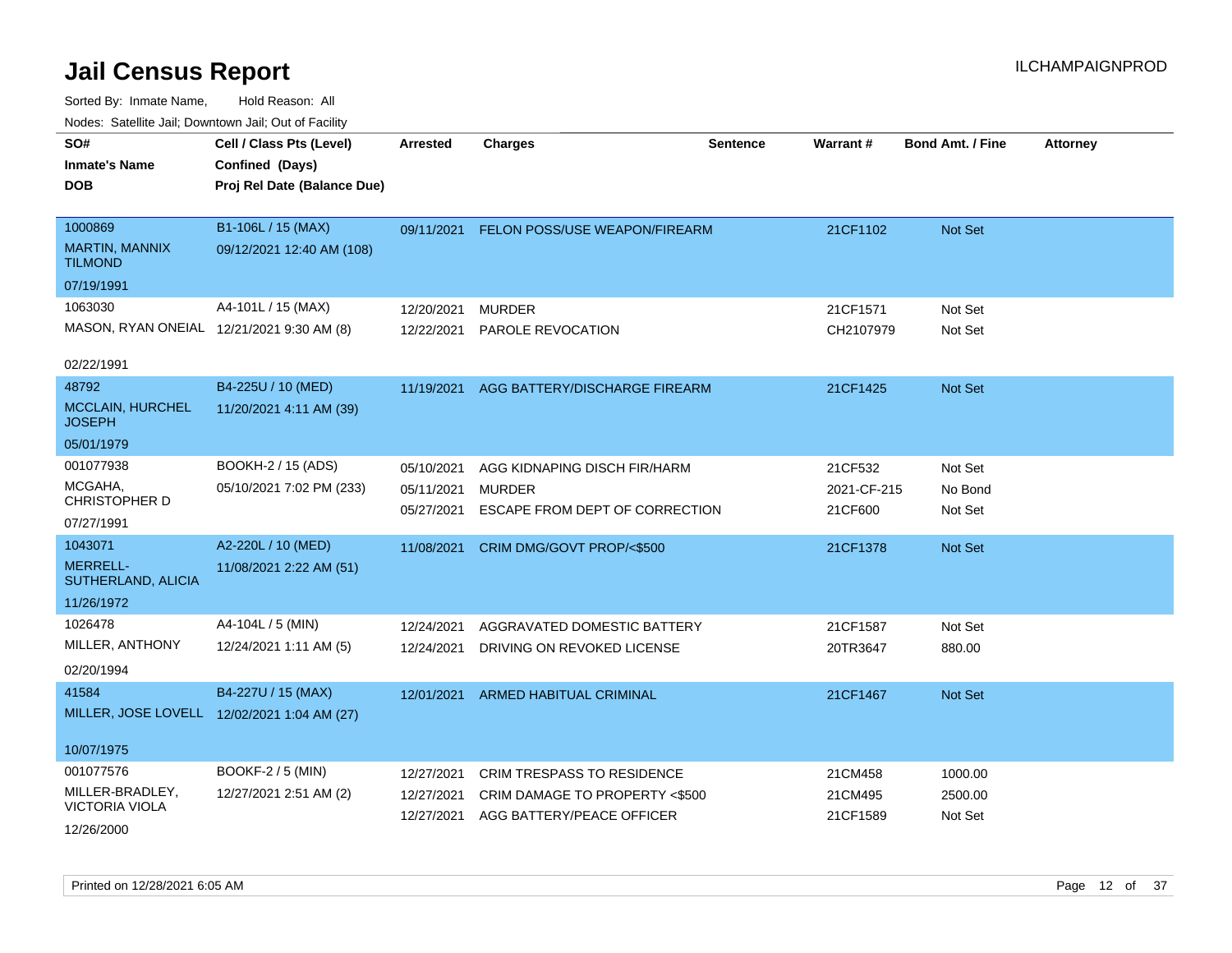| ivouss. Satellite Jali, Downtown Jali, Out of Facility |                                              |            |                                          |          |            |                         |                 |
|--------------------------------------------------------|----------------------------------------------|------------|------------------------------------------|----------|------------|-------------------------|-----------------|
| SO#                                                    | Cell / Class Pts (Level)                     | Arrested   | <b>Charges</b>                           | Sentence | Warrant#   | <b>Bond Amt. / Fine</b> | <b>Attorney</b> |
| <b>Inmate's Name</b>                                   | Confined (Days)                              |            |                                          |          |            |                         |                 |
| <b>DOB</b>                                             | Proj Rel Date (Balance Due)                  |            |                                          |          |            |                         |                 |
|                                                        |                                              |            |                                          |          |            |                         |                 |
| 001078721                                              | <b>BOOKH-5</b>                               |            | 12/28/2021 VIOLATE ORDER PROTECTION      |          | 2021CMAWOW | No Bond                 |                 |
| <b>MIRAMONTES, RAUL</b>                                | 12/28/2021 3:05 AM (1)                       |            |                                          |          |            |                         |                 |
| 05/11/1989                                             |                                              |            |                                          |          |            |                         |                 |
| 001077902                                              | A2-123L / 5 (ADS)                            | 11/23/2021 | BATTERY/CAUSE BODILY HARM                |          | 21CM187    | Not Set                 |                 |
| MOFFETT, CAROLYN<br><b>REENE</b>                       | 11/21/2021 10:31 AM (38)                     |            |                                          |          |            |                         |                 |
| 10/23/1988                                             |                                              |            |                                          |          |            |                         |                 |
| 001078712                                              | A4-107L / 10 (MED)                           | 12/23/2021 | AGG DISCH FIREARM/1ST AID PERS           |          | 21CF1581   | <b>Not Set</b>          |                 |
| MONTGOMERY,<br><b>RASHARD MYKI</b>                     | 12/23/2021 4:27 PM (6)                       |            |                                          |          |            |                         |                 |
| 11/05/2001                                             |                                              |            |                                          |          |            |                         |                 |
| 39106                                                  | B4-227L / 10 (MED)                           | 10/12/2021 | DOMESTIC BATTERY/OTHER PRIOR             |          | 21CF1217   | Not Set                 |                 |
| MOORE, ANDREW LEE, 10/12/2021 1:02 AM (78)<br>Junior   |                                              |            |                                          |          |            |                         |                 |
| 04/12/1973                                             |                                              |            |                                          |          |            |                         |                 |
| 1076384                                                | A1-227L / 5 (MIN)                            | 10/28/2021 | RETAIL THEFT/DISP MERCH/<\$300           |          | 21CM149    | 12500.00                |                 |
|                                                        | MURPHY, AZIA CIMONE 10/29/2021 12:49 AM (61) |            |                                          |          |            |                         |                 |
|                                                        |                                              |            |                                          |          |            |                         |                 |
| 09/23/1995                                             |                                              |            |                                          |          |            |                         |                 |
| 001078517<br><b>NELSON, RORY</b>                       | B1-201L / 15 (MAX)                           |            | 10/19/2021 ATTEMPT (FIRST DEGREE MURDER) |          | 21CF1267   | Not Set                 |                 |
| <b>DEMOND</b>                                          | 10/19/2021 3:55 AM (71)                      |            |                                          |          |            |                         |                 |
| 08/14/1984                                             |                                              |            |                                          |          |            |                         |                 |
| 1064664                                                | B3-W4-15U / 10 (MED)                         | 12/01/2021 | <b>DOMESTIC BATTERY</b>                  |          | 20CF1443   | No Bond                 |                 |
| NEVAREZ, OSCAR<br><b>DEWEY</b>                         | 12/01/2021 4:46 PM (28)                      |            |                                          |          |            |                         |                 |
| 09/26/1996                                             | 12/29/2021 (0.00)                            |            |                                          |          |            |                         |                 |
| 1073913                                                | A1-124U / 5 (MIN)                            | 12/16/2021 | <b>RESIDENTIAL BURGLARY</b>              |          | 21CF1537   | 100.00                  |                 |
| OSBORNE, NICHOLE                                       | 12/16/2021 4:17 AM (13)                      | 12/16/2021 | CRIMINAL TRESPASS TO VEHICLES            |          | 2021CM423  | 1500.00                 |                 |
| MARIE                                                  |                                              | 12/16/2021 | <b>RETAIL THEFT</b>                      |          | 21CM522    | 5000.00                 |                 |
| 06/22/1979                                             |                                              |            |                                          |          |            |                         |                 |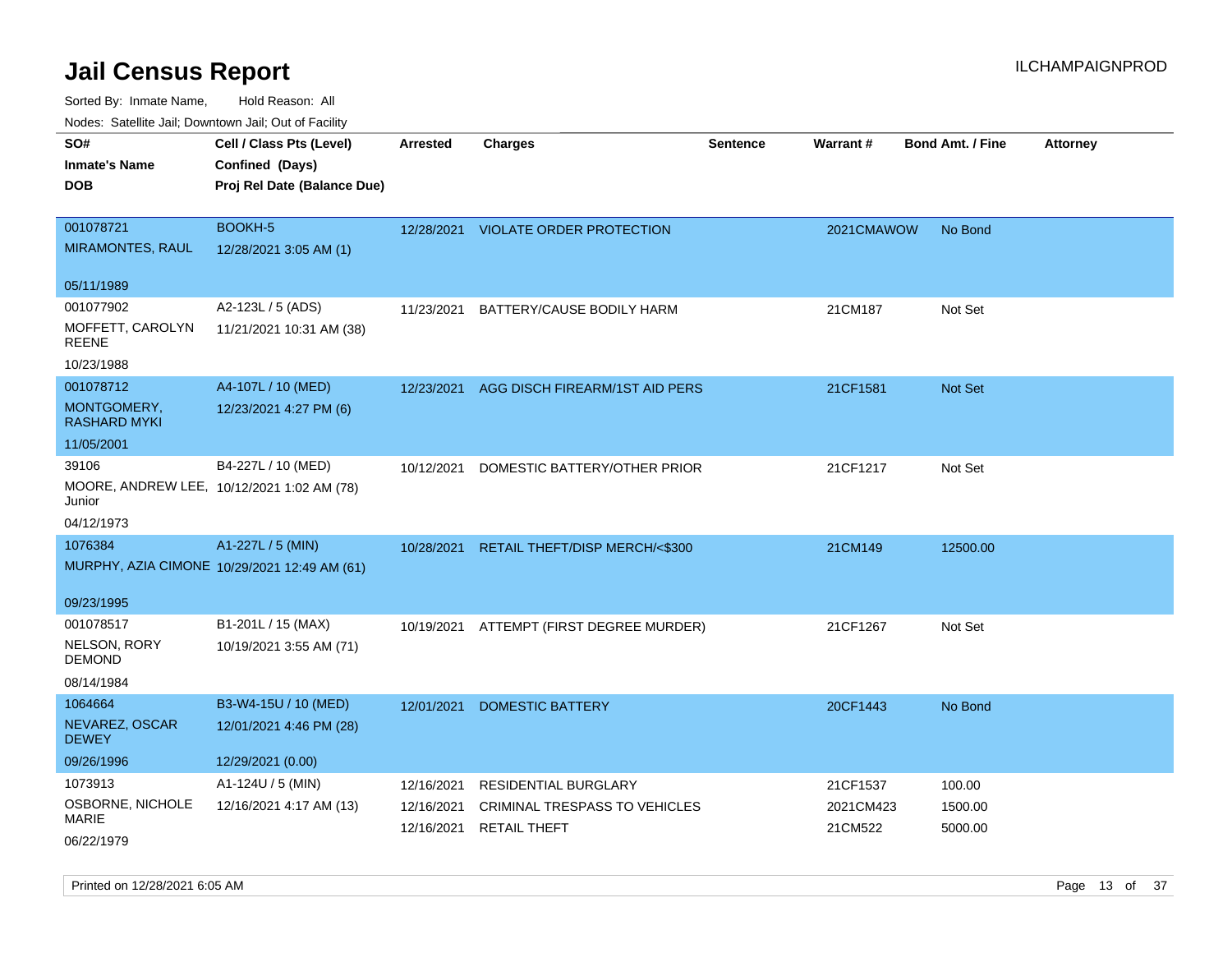| ivouss. Saleling Jali, Downtown Jali, Out of Facility |                             |                 |                                   |                 |                 |                         |                 |
|-------------------------------------------------------|-----------------------------|-----------------|-----------------------------------|-----------------|-----------------|-------------------------|-----------------|
| SO#                                                   | Cell / Class Pts (Level)    | <b>Arrested</b> | <b>Charges</b>                    | <b>Sentence</b> | <b>Warrant#</b> | <b>Bond Amt. / Fine</b> | <b>Attorney</b> |
| <b>Inmate's Name</b>                                  | Confined (Days)             |                 |                                   |                 |                 |                         |                 |
| <b>DOB</b>                                            | Proj Rel Date (Balance Due) |                 |                                   |                 |                 |                         |                 |
|                                                       |                             |                 |                                   |                 |                 |                         |                 |
| 1074169                                               | A4-207U / 10 (ADS)          | 12/21/2021      | AGGRAVATED DOMESTIC BATTERY       |                 | 21CF1567        | Not Set                 |                 |
| PANZER, IAN RICHARD 12/21/2021 2:24 PM (8)            |                             |                 |                                   |                 |                 |                         |                 |
| 07/04/1988                                            |                             |                 |                                   |                 |                 |                         |                 |
|                                                       |                             |                 |                                   |                 |                 |                         |                 |
| 61251                                                 | A4-103L / 15 (MAX)          | 12/27/2021      | PRED CRIM SEX ASLT/VICTIM <13     |                 | 21CF651         | No Bond                 |                 |
| PETMECKY, JOHN<br><b>ROBERT</b>                       | 12/27/2021 1:52 PM (2)      |                 |                                   |                 |                 |                         |                 |
| 03/09/1983                                            |                             |                 |                                   |                 |                 |                         |                 |
| 1063325                                               | B1-104U / 10 (MED)          | 12/09/2021      | DOMESTIC BATTERY                  |                 | 21CF1502        | <b>Not Set</b>          |                 |
| PICKENS, JOSEPH<br><b>PARNELL</b>                     | 12/09/2021 4:43 AM (20)     |                 |                                   |                 |                 |                         |                 |
| 04/27/1978                                            |                             |                 |                                   |                 |                 |                         |                 |
| 999352                                                | B4-225L / 10 (MED)          | 09/09/2021      | <b>VIOLATE OP/OTHER PRIOR</b>     | 2y (DOC)        | 21CF1092        | Not Set                 |                 |
| PIRLOT, JUSTIN LEE                                    | 09/09/2021 11:28 AM (111)   | 10/23/2021      | FALSE REPORT OF OFFENSE           |                 | 2019CF836       | 5000.00                 |                 |
|                                                       |                             |                 |                                   |                 |                 |                         |                 |
| 11/08/1982                                            |                             |                 |                                   |                 |                 |                         |                 |
| 001078669                                             | A4-105U / 10 (MED)          | 12/10/2021      | AGG DISCHARGE FIREARM/BLDG/SCH    |                 | 21CF1507        | Not Set                 |                 |
| RANGEL, ADRIAN                                        | 12/10/2021 12:53 AM (19)    |                 |                                   |                 |                 |                         |                 |
| 11/25/2000                                            |                             |                 |                                   |                 |                 |                         |                 |
| 1069524                                               | B4-224L / 15 (MAX)          | 08/08/2021      | MFG/DEL CANNABIS/30-500 GRAMS     |                 | 21CF953         | Not Set                 |                 |
| RAY-DAVIS, KAMARI<br><b>DAYVON</b>                    | 08/09/2021 2:44 AM (142)    |                 |                                   |                 |                 |                         |                 |
| 03/30/2000                                            |                             |                 |                                   |                 |                 |                         |                 |
| 45473                                                 | B1-202L / 15 (MAX)          | 11/23/2021      | CHIL SEX OFFEN/RESIDE DAY CARE    |                 | 21CF1275        | 10000.00                |                 |
| REXROAD, CALVIN<br><b>ALLEN</b>                       | 11/23/2021 6:27 PM (36)     | 11/23/2021      | <b>VIOLATE SEX OFFENDER REGIS</b> |                 | 21CF546         | 50000.00                |                 |
| 10/04/1970                                            |                             |                 |                                   |                 |                 |                         |                 |
| 979485                                                | B2-T4-16L / 15 (ADS)        | 03/12/2021      | PRED CRIM SEX ASLT/VICTIM <13     |                 | 21CF282         | Not Set                 |                 |
| RODRIGUEZ, JOSHUA<br><b>ANTHONY</b>                   | 03/12/2021 1:57 PM (292)    |                 |                                   |                 |                 |                         |                 |
| 04/06/1990                                            |                             |                 |                                   |                 |                 |                         |                 |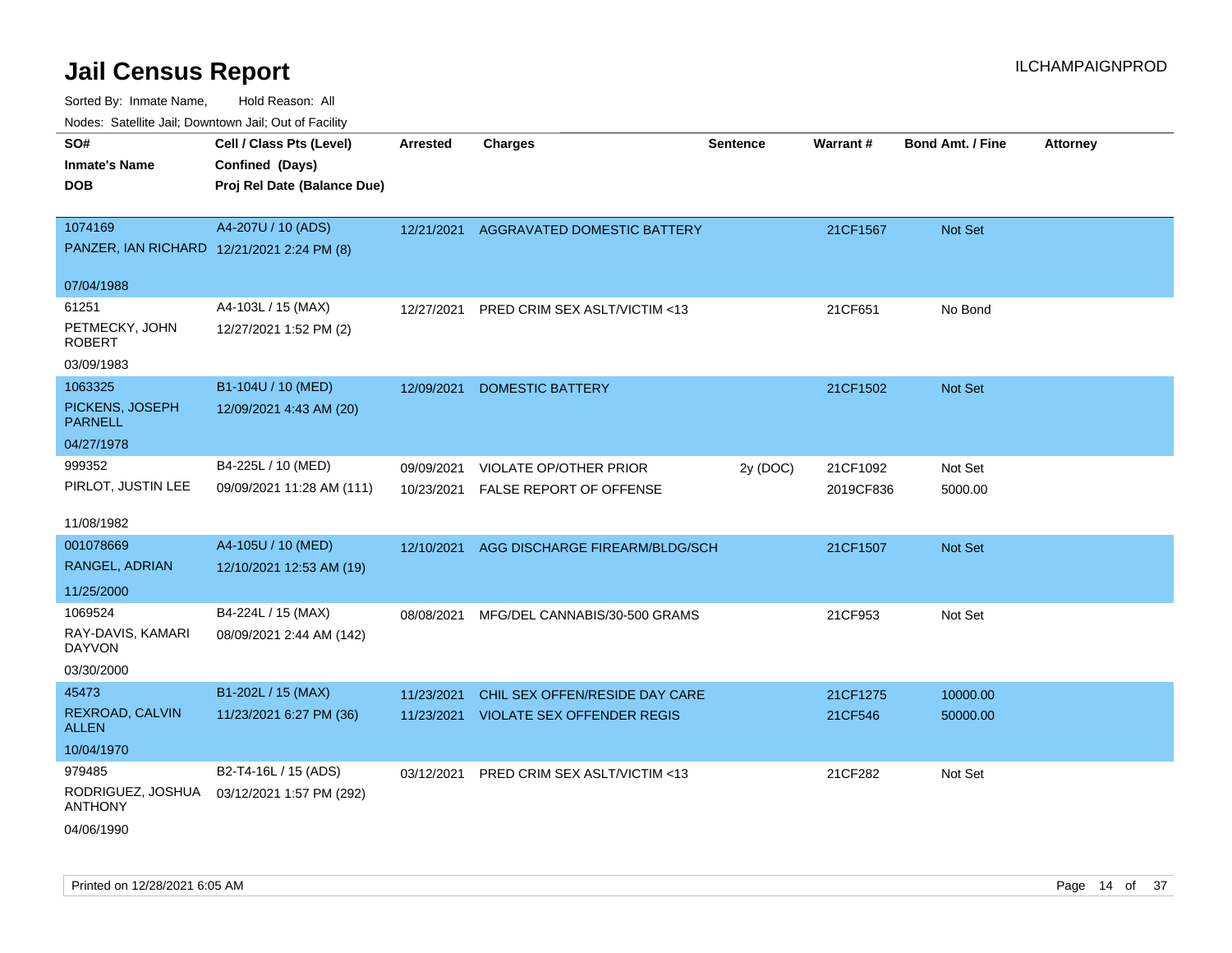| roaco. Catolino cali, Domntonn cali, Out of Facility |                                              |            |                                          |                 |            |                         |                 |
|------------------------------------------------------|----------------------------------------------|------------|------------------------------------------|-----------------|------------|-------------------------|-----------------|
| SO#                                                  | Cell / Class Pts (Level)                     | Arrested   | <b>Charges</b>                           | <b>Sentence</b> | Warrant#   | <b>Bond Amt. / Fine</b> | <b>Attorney</b> |
| <b>Inmate's Name</b>                                 | Confined (Days)                              |            |                                          |                 |            |                         |                 |
| <b>DOB</b>                                           | Proj Rel Date (Balance Due)                  |            |                                          |                 |            |                         |                 |
|                                                      |                                              |            |                                          |                 |            |                         |                 |
| 61330                                                | B4-123L / 15 (MAX)                           | 12/01/2021 | ARMED HABITUAL CRIMINAL                  |                 | 21CF1473   | Not Set                 |                 |
| <b>RUFFIN, JONATHON</b><br><b>CECIL</b>              | 12/01/2021 5:34 AM (28)                      | 12/01/2021 | <b>PAROLE REVOCATION</b>                 |                 | CH2107545  | No Bond                 |                 |
| 05/10/1984                                           |                                              |            |                                          |                 |            |                         |                 |
| 1071161                                              | B4-124L / 15 (MAX)                           | 08/18/2021 | DELIVERY OF OR POSSESSION OF W/ INT      |                 | 21CF1008   | No Bond                 |                 |
| SANDERS, MARKELL<br>LAMAR                            | 08/18/2021 6:18 PM (133)                     |            |                                          |                 |            |                         |                 |
| 02/02/2000                                           |                                              |            |                                          |                 |            |                         |                 |
| 1047469                                              | B3-W5-18L / 10 (MED)                         | 07/03/2021 | <b>CRIMINAL SEX ASSAULT/CONSENT</b>      |                 | 21CF773    | <b>Not Set</b>          |                 |
| <b>ALLEN</b>                                         | SCHINDLER, RICHARD 07/03/2021 10:25 PM (179) |            |                                          |                 |            |                         |                 |
| 10/16/1979                                           |                                              |            |                                          |                 |            |                         |                 |
| 001078704                                            | A3-212U / 15 (MAX)                           | 12/21/2021 | MURDER/INTENT TO KILL/INJURE             |                 | 21CF1575   | Not Set                 |                 |
| SHORTER, JAQUAN<br><b>MAURICE</b>                    | 12/23/2021 1:23 AM (6)                       |            |                                          |                 |            |                         |                 |
| 10/08/1998                                           |                                              |            |                                          |                 |            |                         |                 |
| 001078698                                            | A4-206U / 5 (MIN)                            | 12/20/2021 | DIRECT CRIMINAL CONTEMPT                 |                 | 2019F44    | No Bond                 |                 |
| SIDES, BRIAN KEITH                                   | 12/20/2021 4:23 PM (9)                       |            |                                          |                 |            |                         |                 |
|                                                      |                                              |            |                                          |                 |            |                         |                 |
| 12/08/1969                                           |                                              |            |                                          |                 |            |                         |                 |
| 47195                                                | <b>BOOKH-3 / 5 (MIN)</b>                     | 12/27/2021 | <b>RESIDENTIAL BURGLARY</b>              |                 | 2020CF1222 | 10000.00                |                 |
| SIMMONS, JAMES                                       | 12/27/2021 8:42 AM (2)                       | 12/27/2021 | THEFT                                    |                 | 2021CFAWOW | No Bond                 |                 |
| <b>ROBERT</b>                                        |                                              | 12/27/2021 | <b>BAD CHECKS/OBTAIN CONTROL PROP</b>    |                 | 2021CMAWOW | 100.00                  |                 |
| 03/13/1975                                           |                                              |            |                                          |                 |            |                         |                 |
| 001078441                                            | BOOKF-3 / 15 (ADS)                           | 10/01/2021 | <b>ARMED HABITUAL CRIMINAL</b>           |                 | 21CF1182   | Not Set                 |                 |
| SINGLETON, CORRIE<br><b>DERRELL</b>                  | 10/01/2021 12:36 PM (89)                     |            | 12/20/2021 SPEEDING 26-34 MPH OVER LIMIT |                 | 2021TR2701 | 1000.00                 |                 |
| 05/07/1983                                           |                                              |            |                                          |                 |            |                         |                 |
| 38305                                                | B2-T2-06L / 10 (SPH)                         | 03/18/2020 | <b>CRIMINAL SEXUAL ABUSE</b>             |                 | 20CF-343   | 500000.00               |                 |
| STOVER, JOSH<br>ANDREW                               | 03/18/2020 10:24 AM (651)                    |            |                                          |                 |            |                         |                 |
| 08/18/1973                                           |                                              |            |                                          |                 |            |                         |                 |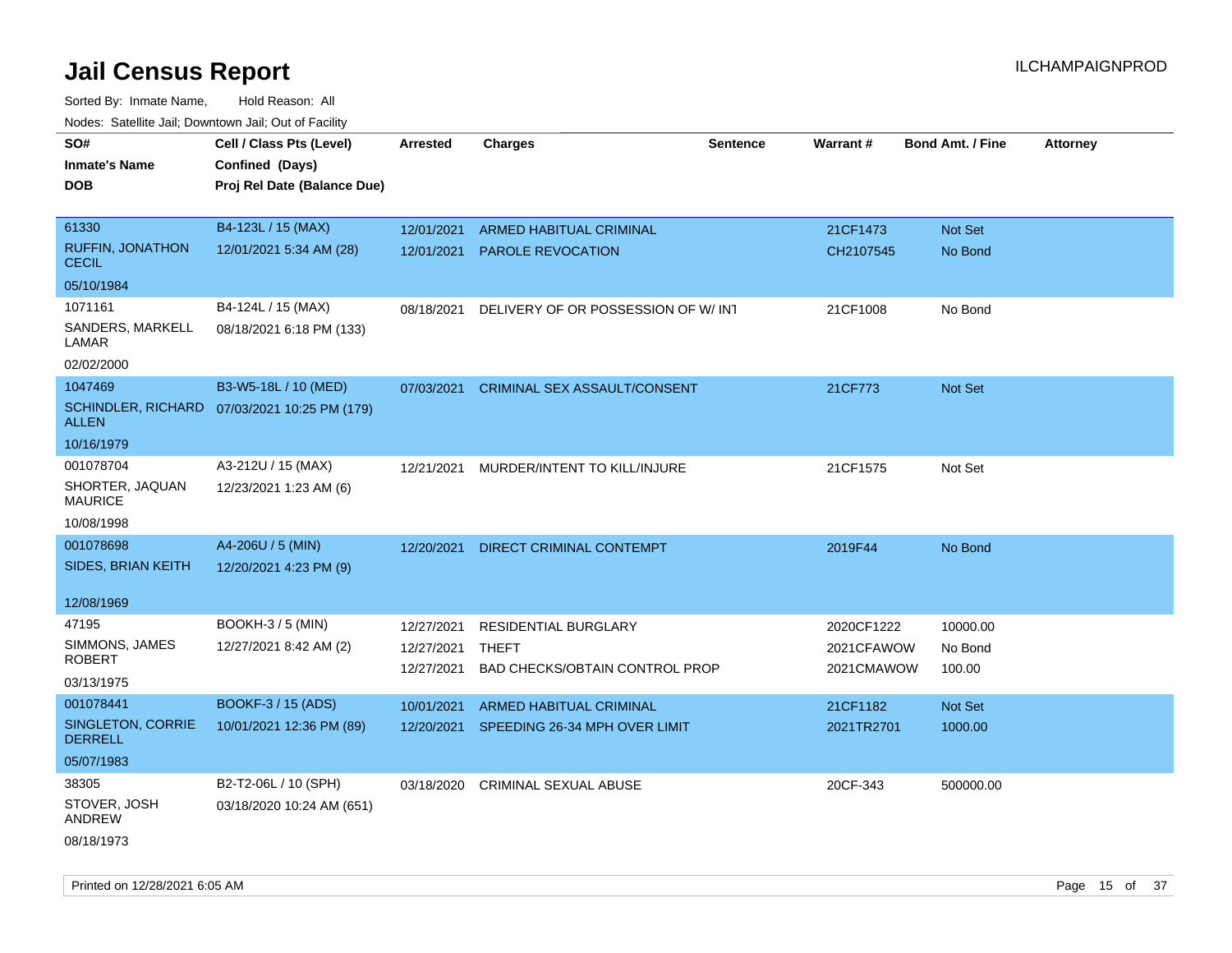| rougs. Calcinic Jan, Downtown Jan, Out of Facility |                             |                 |                                         |                 |            |                         |                 |
|----------------------------------------------------|-----------------------------|-----------------|-----------------------------------------|-----------------|------------|-------------------------|-----------------|
| SO#                                                | Cell / Class Pts (Level)    | <b>Arrested</b> | <b>Charges</b>                          | <b>Sentence</b> | Warrant#   | <b>Bond Amt. / Fine</b> | <b>Attorney</b> |
| <b>Inmate's Name</b>                               | Confined (Days)             |                 |                                         |                 |            |                         |                 |
| <b>DOB</b>                                         | Proj Rel Date (Balance Due) |                 |                                         |                 |            |                         |                 |
|                                                    |                             |                 |                                         |                 |            |                         |                 |
| 001078182                                          | A3-114L / 5 (MIN)           | 12/20/2021      | DRIVING ON REVOKED LICENSE              |                 | 2021CF800  | No Bond                 |                 |
| <b>STRONG, KEVIN</b><br><b>GARDNER</b>             | 12/20/2021 4:34 PM (9)      |                 |                                         |                 |            |                         |                 |
| 02/12/1963                                         | 3/19/2022 (0.00)            |                 |                                         |                 |            |                         |                 |
| 65920                                              | A3-213L / 15 (MAX)          | 12/21/2021      | ARMED ROBBERY/ARMED W/FIREARM           |                 | 2021CF1543 | 100000.00               |                 |
| TAPSCOTT,<br><b>CORNELIUS</b>                      | 12/21/2021 10:57 PM (8)     |                 |                                         |                 |            |                         |                 |
| 07/14/1985                                         |                             |                 |                                         |                 |            |                         |                 |
| 1066794                                            | B3-W2-07U / 5 (MIN)         |                 | 09/07/2021 VIOLATE OP/OTHER PRIOR       |                 | 21CF1061   | <b>Not Set</b>          |                 |
| <b>TAYLOR, STANLEY</b><br><b>JAMES</b>             | 09/07/2021 7:01 AM (113)    |                 |                                         |                 |            |                         |                 |
| 01/05/1994                                         |                             |                 |                                         |                 |            |                         |                 |
| 001078471                                          | B4-127U / 10 (MED)          | 10/11/2021      | AGG UUW/VEHICLE/<21                     |                 | 21CF1210   | 100.00                  |                 |
| THATCH, OMARION<br><b>DIAMONTE</b>                 | 10/11/2021 1:26 AM (79)     |                 |                                         |                 |            |                         |                 |
| 09/05/2003                                         |                             |                 |                                         |                 |            |                         |                 |
| 21252                                              | B4-121U / 15 (MAX)          |                 | 10/18/2021 MFG/DEL 1<15 GR COCAINE/ANLG |                 | 2021CF172  | 25000.00                |                 |
| THOMAS, ELIJAH                                     | 10/18/2021 12:35 AM (72)    |                 |                                         |                 |            |                         |                 |
| 07/31/1962                                         |                             |                 |                                         |                 |            |                         |                 |
| 32058                                              | B4-123U / 15 (MAX)          | 06/14/2021      | <b>AGG DISCH FIREARM</b>                |                 | 21CF690    | Not Set                 |                 |
| THOMPSON, STEVEN<br>ONEAL                          | 06/14/2021 6:44 AM (198)    |                 |                                         |                 |            |                         |                 |
| 03/14/1969                                         |                             |                 |                                         |                 |            |                         |                 |
| 32910                                              | B3-W4-14L / 10 (MED)        | 10/04/2021      | DOM BTRY/HARM/1-2 PRECONV               |                 | 21CF1189   | Not Set                 |                 |
| TULL, CHRISTOPHER<br><b>MICHAEL</b>                | 10/04/2021 10:53 PM (86)    |                 |                                         |                 |            |                         |                 |
| 04/02/1971                                         |                             |                 |                                         |                 |            |                         |                 |
| 001078403                                          | BOOKH-1                     | 12/27/2021      | AGGRAVATED DOMESTIC BATTERY             |                 | 2021CFAWOW | No Bond                 |                 |
| <b>TYLER, RICRIANA</b><br>ALLENIA                  | 12/27/2021 12:35 PM (2)     |                 |                                         |                 |            |                         |                 |
| 11/03/2002                                         |                             |                 |                                         |                 |            |                         |                 |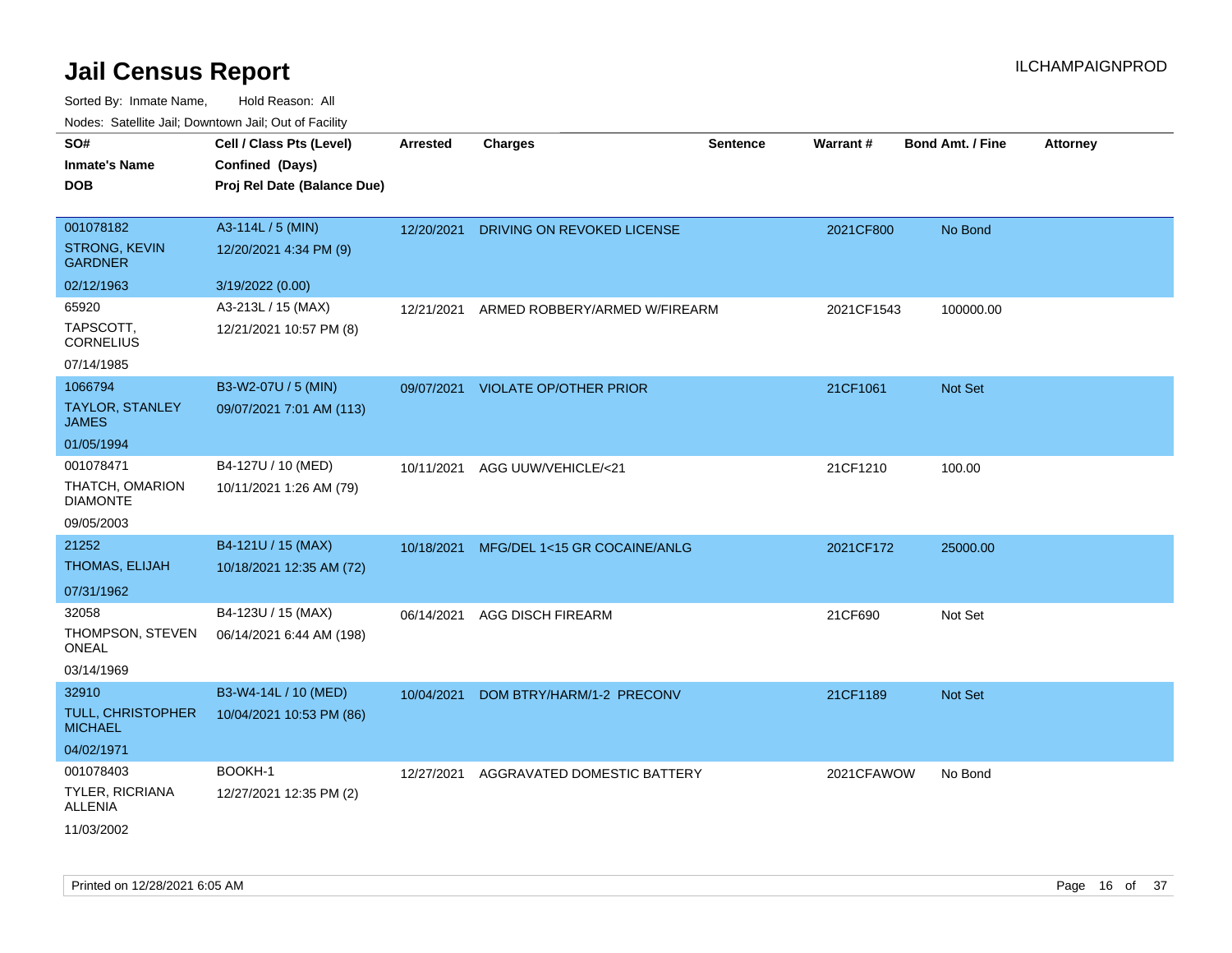| soupois catomic can, Dominomii can, Cat or I domt<br>SO#<br><b>Inmate's Name</b> | Cell / Class Pts (Level)<br>Confined (Days) | <b>Arrested</b> | <b>Charges</b>                       | <b>Sentence</b> | Warrant#   | <b>Bond Amt. / Fine</b> | <b>Attorney</b> |
|----------------------------------------------------------------------------------|---------------------------------------------|-----------------|--------------------------------------|-----------------|------------|-------------------------|-----------------|
| <b>DOB</b>                                                                       | Proj Rel Date (Balance Due)                 |                 |                                      |                 |            |                         |                 |
| 001078718                                                                        | <b>BOOKH-3/5 (MIN)</b>                      | 12/27/2021      | <b>DOMESTIC BATTERY</b>              |                 | 21CFAWOW   | Not Set                 |                 |
| UY.<br>DONOVAN-CONRAD                                                            | 12/27/2021 7:00 AM (2)                      | 12/27/2021      | <b>INTERF REPT DOMESTIC VIOLENCE</b> |                 | 21CFAWOW   | <b>Not Set</b>          |                 |
| 01/17/1994                                                                       |                                             |                 |                                      |                 |            |                         |                 |
| 001078722                                                                        | BOOKH-3                                     | 12/28/2021      | DOMESTIC BATTERY                     |                 | 2021CMAWOW | No Bond                 |                 |
| WADE, WILLIAM E                                                                  | 12/28/2021 3:17 AM (1)                      |                 |                                      |                 |            |                         |                 |
| 12/19/1991                                                                       |                                             |                 |                                      |                 |            |                         |                 |
| 1070737                                                                          | A1-126L / 15 (MAX)                          | 10/14/2021      | AGG KIDNAPG/<13/INTEL DISABL         |                 | 2020CF418  | 250000.00               |                 |
| <b>WASHINGTON,</b><br><b>JASTINA VIRGINIA</b>                                    | 10/14/2021 12:02 PM (76)                    |                 |                                      |                 |            |                         |                 |
| 04/11/2000                                                                       |                                             |                 |                                      |                 |            |                         |                 |
| 977140                                                                           | B1-203L / 10 (MED)                          | 10/24/2021      | ARMED HABITUAL CRIMINAL              |                 | 21CF1289   | Not Set                 |                 |
| <b>WEBSTER, DERRIAL</b><br><b>DEVON</b>                                          | 10/24/2021 2:46 AM (66)                     |                 |                                      |                 |            |                         |                 |
| 01/14/1990                                                                       |                                             |                 |                                      |                 |            |                         |                 |
| 001078328                                                                        | B1-207U / 15 (MAX)                          | 08/30/2021      | FELON POSS/USE WEAPON/FIREARM        |                 | 21CF1045   | <b>Not Set</b>          |                 |
| <b>WHITE, JUSTIN</b><br><b>STEVEN</b>                                            | 08/30/2021 10:48 AM (121)                   |                 |                                      |                 |            |                         |                 |
| 10/25/1995                                                                       |                                             |                 |                                      |                 |            |                         |                 |
| 54212                                                                            | A4-201U / 10 (MED)                          | 12/21/2021      | RECEIVE/POSS/SELL STOLEN VEH         |                 | 2021CF669  | 10000.00                |                 |
| WHITLOCK, GEORGE                                                                 | 12/21/2021 1:20 PM (8)                      | 12/21/2021      | VIOLATE ORDER PROTECTION             |                 | 2021CM391  | 1000.00                 |                 |
| ABRAM                                                                            |                                             | 12/21/2021      | OBSTRUCT JUST/DESTROY EVIDENCE       |                 | 2021CF1223 | 790.00                  |                 |
| 11/10/1978                                                                       |                                             | 12/21/2021      | ARMED VIOLENCE/CATEGORY I            |                 | 21CF1576   | Not Set                 |                 |
| 001078709                                                                        | A3-111L / 15 (MAX)                          | 12/22/2021      | ARMED VIOLENCE/CATEGORY I            |                 | 21CF1586   | <b>Not Set</b>          |                 |
| WILLIAMS, DAVID LEE 12/22/2021 11:00 AM (7)                                      |                                             |                 |                                      |                 |            |                         |                 |
| 12/18/1989                                                                       |                                             |                 |                                      |                 |            |                         |                 |
| 1019420                                                                          | A3-115L / 10 (MED)                          | 12/14/2021      | METH MANUFACTURING/15<100 GR         | 8y (DOC)        | 21CF205    | No Bond                 |                 |
| <b>WILLIAMS,</b><br><b>MARSHAWN ANTONIO</b>                                      | 12/14/2021 1:56 PM (15)                     |                 |                                      |                 |            |                         |                 |
| 06/02/1994                                                                       |                                             |                 |                                      |                 |            |                         |                 |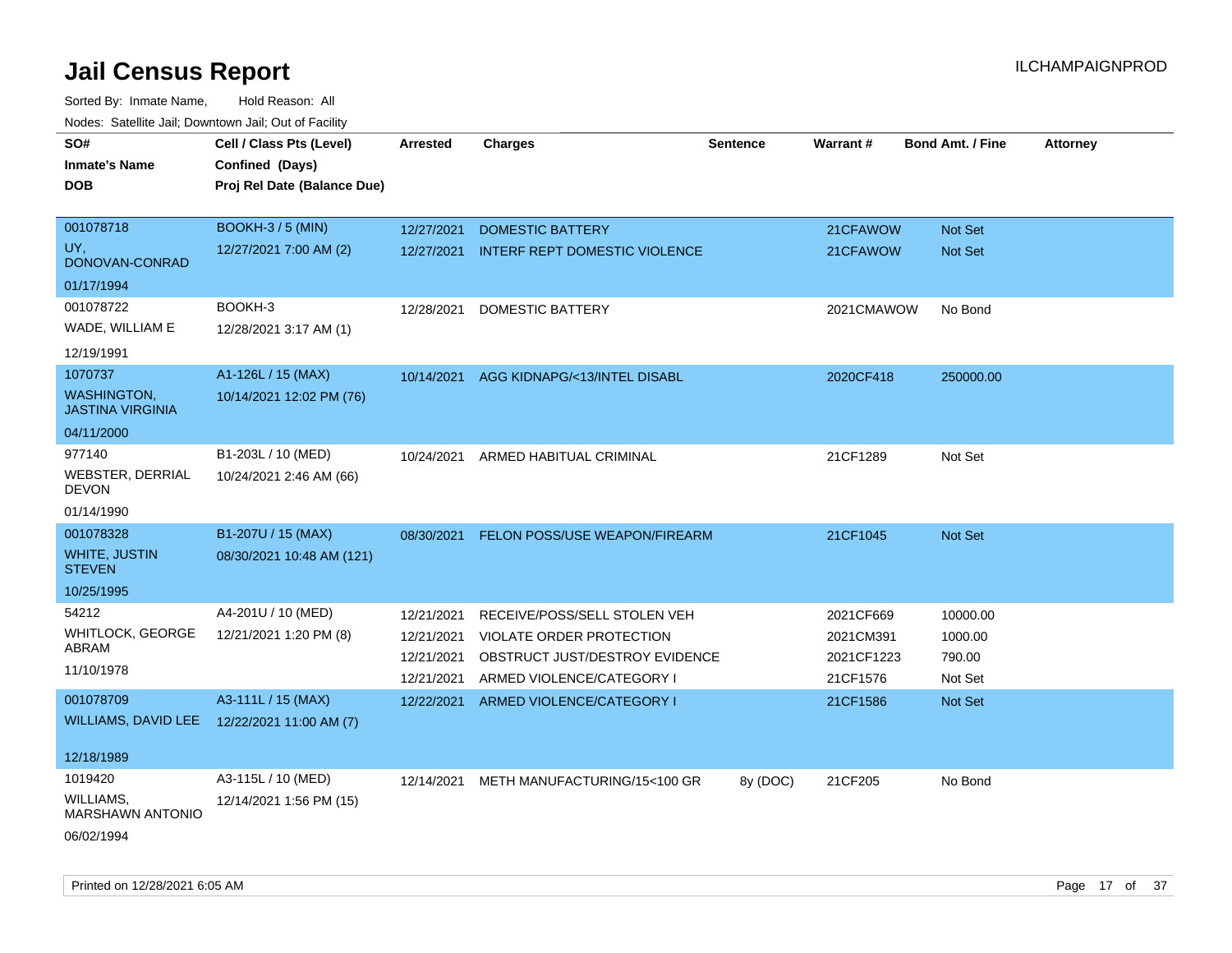| SO#                                      | Cell / Class Pts (Level)    | Arrested          | <b>Charges</b>                 | <b>Sentence</b> | Warrant#    | <b>Bond Amt. / Fine</b> | <b>Attorney</b> |
|------------------------------------------|-----------------------------|-------------------|--------------------------------|-----------------|-------------|-------------------------|-----------------|
| <b>Inmate's Name</b>                     | Confined (Days)             |                   |                                |                 |             |                         |                 |
| <b>DOB</b>                               | Proj Rel Date (Balance Due) |                   |                                |                 |             |                         |                 |
|                                          |                             |                   |                                |                 |             |                         |                 |
| 638552                                   | <b>B2-DR / 5 (SPH)</b>      | 10/07/2021        | CHILD PORNOGRAPHY/PHOTOGRAPH   |                 | 2021CF1207  | No Bond                 |                 |
| <b>WILLIAMS, MICHAEL</b><br><b>JAMES</b> | 10/07/2021 12:20 PM (83)    |                   |                                |                 |             |                         |                 |
| 03/29/1964                               |                             |                   |                                |                 |             |                         |                 |
| 1066370                                  | B1-101L / 15 (MAX)          | 07/28/2021        | ARMED VIOLENCE/CATEGORY III    |                 | 2021 CF 882 | Not Set                 |                 |
| <b>WILLIAMS, REONTE</b><br>REMIR         | 07/28/2021 5:40 AM (154)    |                   |                                |                 |             |                         |                 |
| 05/14/1999                               |                             |                   |                                |                 |             |                         |                 |
| 001078711                                | <b>BOOKF-1 / 10 (MED)</b>   | 12/22/2021        | AGG DISCHARGE FIREARM/OCC BLDG |                 | 21CF1585    | Not Set                 |                 |
| <b>WILLIS, RANDY</b><br><b>RAMEEL</b>    | 12/22/2021 4:15 PM (7)      |                   |                                |                 |             |                         |                 |
| 09/10/2003                               |                             |                   |                                |                 |             |                         |                 |
| <b>Total Satellite Jail: 136</b>         |                             | <b>Males: 119</b> | Unknown: 0<br>Females: 17      |                 |             |                         |                 |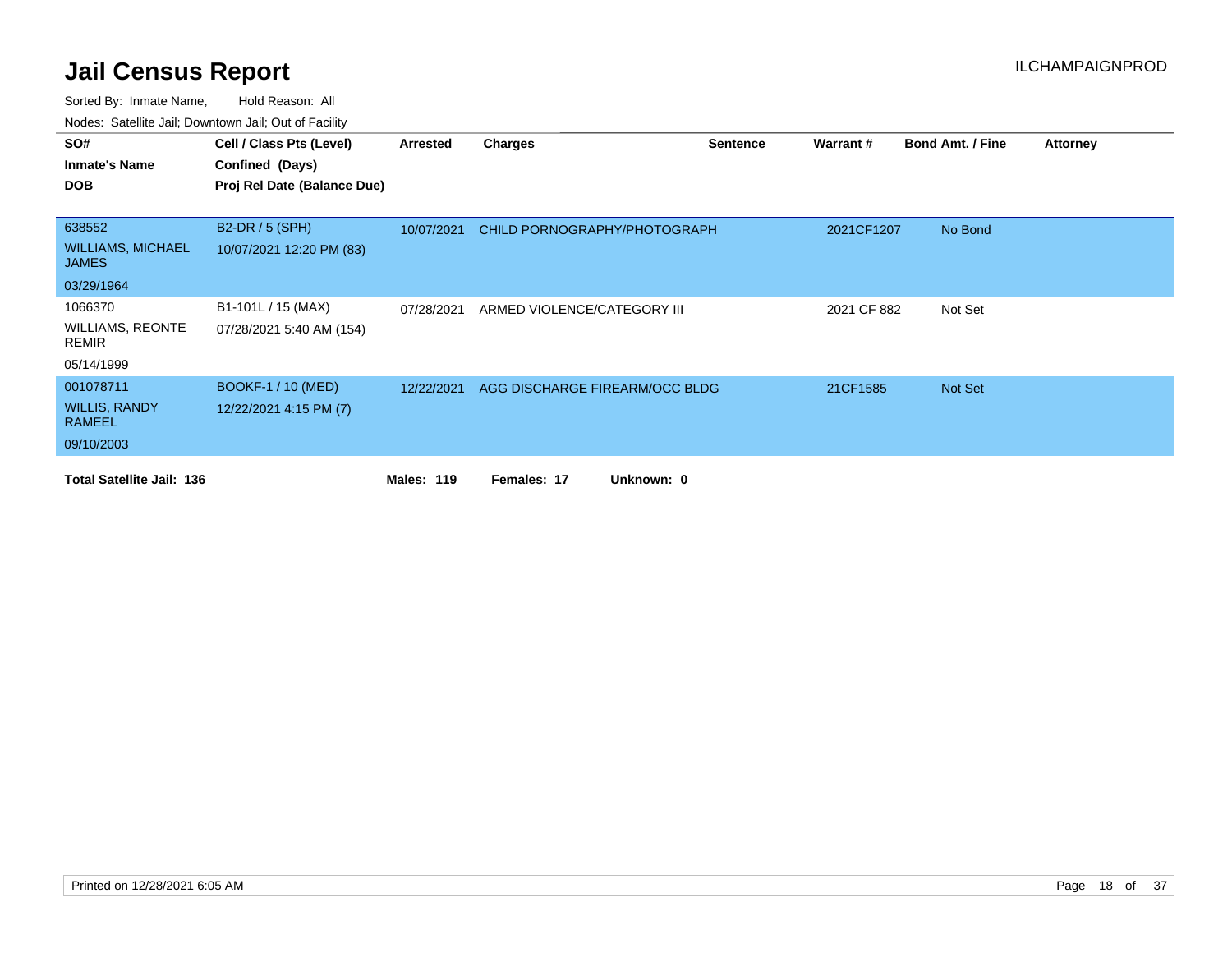| <b>Downtown Jail</b><br>SO#<br><b>Inmate's Name</b><br><b>DOB</b> | Cell / Class Pts (Level)<br>Confined (Days)<br>Proj Rel Date (Balance Due) | <b>Arrested</b>                        | <b>Charges</b>                                                                     | <b>Sentence</b> | <b>Warrant#</b>               | <b>Bond Amt. / Fine</b>               | <b>Attorney</b> |
|-------------------------------------------------------------------|----------------------------------------------------------------------------|----------------------------------------|------------------------------------------------------------------------------------|-----------------|-------------------------------|---------------------------------------|-----------------|
| 1073165<br><b>ACKERMAN, CODY</b><br><b>JAMES</b>                  | G4L / 5 (MIN)<br>04/30/2021 4:48 PM (243)                                  | 04/30/2021<br>04/30/2021<br>04/30/2021 | UNLWFL POSS/DRIVER/VEH/STOLEN<br>FORGERY/ISSUE/DELIVER DOCUMENT<br><b>BURGLARY</b> |                 | 21CF486<br>19CF143<br>21CF516 | Not Set<br>75000.00<br><b>Not Set</b> |                 |
| 02/01/1989                                                        |                                                                            | 05/03/2021                             | FORGERY/ISSUE/DELIVER DOCUMENT                                                     |                 | 2018CF689                     | 2500.00 / 75.00                       |                 |
| 969121<br><b>BECKLEY, ANTHONY</b><br><b>PATRICK</b><br>06/30/1989 | B1 / 15 (SPH)<br>11/25/2021 7:16 PM (34)                                   | 11/25/2021                             | <b>CRIM TRESPASS TO RESIDENCE</b>                                                  |                 | 21CF1444                      | Not Set                               |                 |
| 517915                                                            | G5U / 5 (MIN)                                                              | 08/03/2021                             | FORGERY/ISSUE/DELIVER DOCUMENT                                                     |                 |                               | No Bond                               |                 |
| <b>BOXLEY, CHARLES</b><br><b>OMAR</b>                             | 08/03/2021 2:18 PM (148)                                                   | 08/03/2021<br>08/03/2021               | <b>BURGLARY</b><br><b>BURGLARY</b>                                                 |                 | 21CF289<br>21CF679            | 20000.00<br>20000.00                  |                 |
| 01/10/1985                                                        |                                                                            |                                        |                                                                                    |                 |                               |                                       |                 |
| 1067476<br><b>BROWN, JAMES</b><br><b>BRONELL</b><br>01/08/1996    | C1U / 10 (MED)<br>11/13/2021 2:35 AM (46)                                  | 11/13/2021<br>11/13/2021               | AGG DOMESTIC BATTERY/STRANGLE<br><b>RESIDENTIAL BURGLARY</b>                       |                 | 20CF575<br>21CF385            | 5000.00<br>25000.00                   |                 |
| 1075941<br><b>BROWN, LIONEL</b><br><b>TERRELL</b><br>10/19/1981   | G2L / 5 (MIN)<br>10/08/2021 5:16 PM (82)                                   | 10/08/2021                             | <b>HARASS WITNESS/FAMILY MBR/REP</b>                                               |                 | 2021CF1188                    | 500000.00                             |                 |
| 61904<br><b>BURNETT, TIMOTHY</b><br><b>LYNN</b><br>09/09/1983     | D4 / 15 (ADS)<br>10/23/2021 5:43 PM (67)                                   | 10/23/2021                             | <b>ROBBERY</b>                                                                     |                 | 21CF1287                      | Not Set                               |                 |
| 34805                                                             | C3U / 15 (MAX)                                                             | 10/01/2021                             | <b>DOMESTIC BATTERY</b>                                                            |                 | 21CF1183                      | <b>Not Set</b>                        |                 |
| CONERLY, KIN JOSEPH 10/01/2021 1:53 AM (89)                       |                                                                            | 10/01/2021                             | <b>ARMED HABITUAL CRIMINAL</b>                                                     |                 | 21CF1184                      | <b>Not Set</b>                        |                 |
| 11/16/1971                                                        |                                                                            | 10/06/2021                             | POSS STOLEN VEHICLE > \$25,000                                                     |                 | 19CF1786                      | <b>Not Set</b>                        |                 |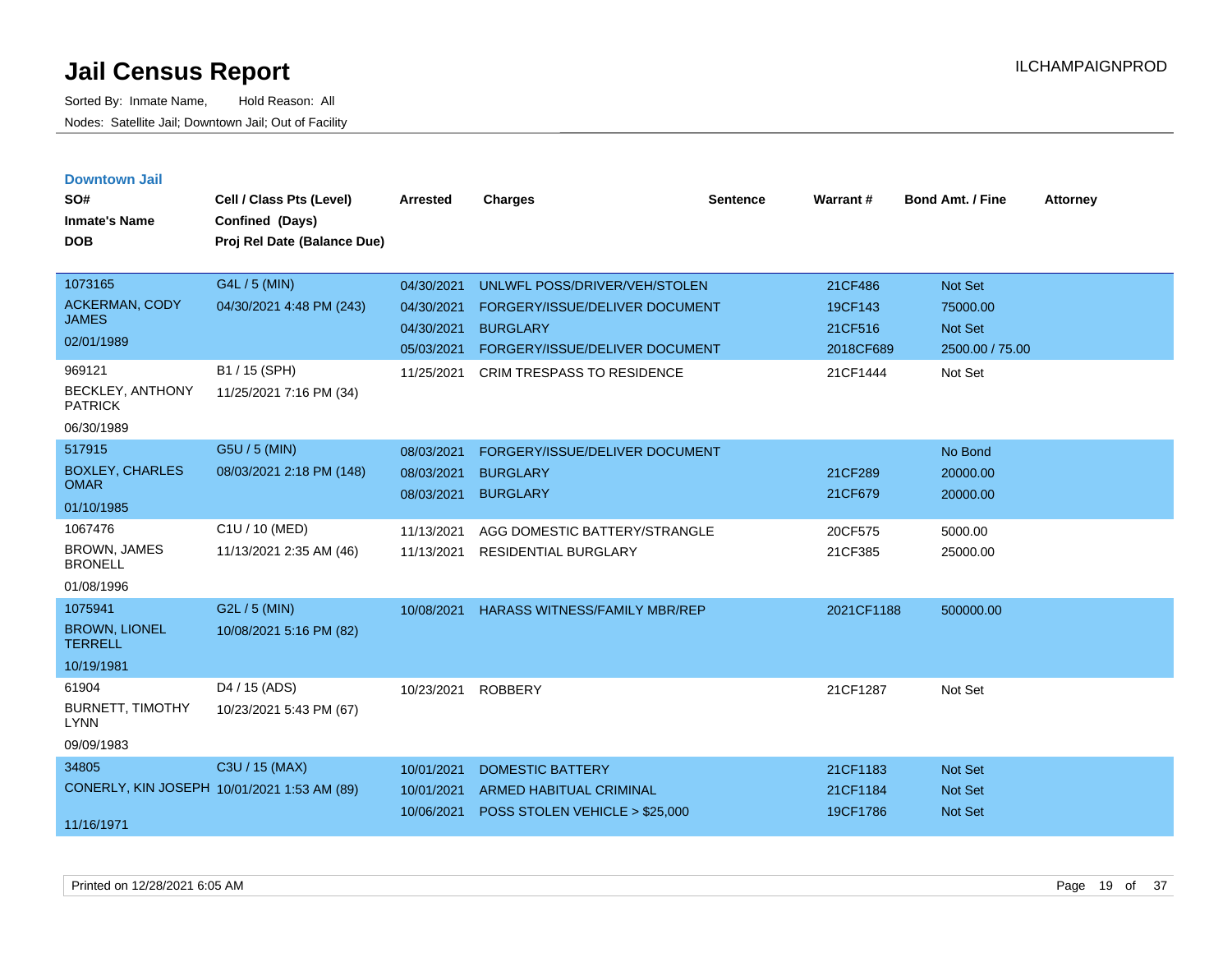| Noucs. Calcillic Jail, Downtown Jail, Out of Facility       |                                                                            |                                        |                                                                                                          |                 |                               |                                 |                 |
|-------------------------------------------------------------|----------------------------------------------------------------------------|----------------------------------------|----------------------------------------------------------------------------------------------------------|-----------------|-------------------------------|---------------------------------|-----------------|
| SO#<br><b>Inmate's Name</b><br><b>DOB</b>                   | Cell / Class Pts (Level)<br>Confined (Days)<br>Proj Rel Date (Balance Due) | <b>Arrested</b>                        | <b>Charges</b>                                                                                           | <b>Sentence</b> | Warrant#                      | <b>Bond Amt. / Fine</b>         | <b>Attorney</b> |
| 1075361<br><b>COWART, TORREY</b><br><b>BENJAMEN, Junior</b> | J6L / 5 (ADS)<br>04/16/2021 9:17 PM (257)                                  | 04/16/2021                             | <b>BURGLARY</b>                                                                                          |                 | 21CF414                       | Not Set                         |                 |
| 11/22/1987                                                  |                                                                            |                                        |                                                                                                          |                 |                               |                                 |                 |
| 1067370<br>DAVIS, AUSTIN<br><b>CHRISTOPHER</b>              | E3L / 15 (MAX)<br>11/06/2021 12:23 AM (53)                                 | 11/05/2021                             | FIREARM/FOID INVALID/NOT ELIG                                                                            |                 | 21CF1370                      | Not Set                         |                 |
| 08/11/1997                                                  |                                                                            |                                        |                                                                                                          |                 |                               |                                 |                 |
| 1066719<br>DAVIS, TAVEON<br><b>CORNELIUS</b><br>12/21/1997  | E4L / 10 (MED)<br>06/09/2021 10:50 PM (203)                                | 06/09/2021<br>06/09/2021<br>06/09/2021 | <b>RET THEFT/DISP MERCH/&gt;\$300</b><br>RETAIL THEFT/DISP MERCH/<\$300<br>AGG DOMESTIC BATTERY/STRANGLE |                 | 19CF959<br>19CM897<br>21CF310 | 5000.00<br>3000.00<br>100000.00 |                 |
| 001078223<br>DIEGO-MATEO,<br>JOAQUIN<br>01/23/2002          | G6L / 5 (MIN)<br>11/09/2021 10:52 PM (50)                                  | 11/09/2021                             | AGG DUI/NO VALID DL                                                                                      |                 | 21CF1382                      | Not Set                         |                 |
| 571307                                                      | J3L / 15 (ADS)                                                             | 09/14/2020                             | <b>PRED CRIM SEX ASLT/VICTIM &lt;13</b>                                                                  |                 | 2020CF1025                    | <b>Not Set</b>                  |                 |
| DOMINGO-<br>CASTANEDA,                                      | 09/14/2020 11:19 PM (471)                                                  | 09/14/2020                             | CRIM SEXUAL ABUSE/CONSENT                                                                                |                 | 2020CF1026                    | Not Set                         |                 |
| 09/29/1989                                                  |                                                                            |                                        |                                                                                                          |                 |                               |                                 |                 |
| 527379<br>DRAKE, MARCELL<br><b>DEON</b><br>04/20/1987       | C9U / 15 (ADS)<br>10/25/2021 5:05 PM (65)                                  | 10/25/2021<br>10/27/2021               | ARMED HABITUAL CRIMINAL<br>AGG DOMESTIC BATTERY/STRANGLE                                                 |                 | 21CF1297<br>21CF1245          | Not Set<br>Not Set              |                 |
| 959292                                                      | K1 / 15 (ADS)                                                              | 04/01/2021                             | ATTEMPT (FIRST DEGREE MURDER)                                                                            |                 | 2020CF565                     | 2000000.00                      |                 |
| <b>DUNCAN, COREYON</b><br><b>ANTHONY</b>                    | 04/01/2021 8:46 PM (272)                                                   | 12/17/2021                             | <b>MURDER</b>                                                                                            |                 | 21CF1542                      | Not Set                         |                 |
| 01/17/1989                                                  |                                                                            |                                        |                                                                                                          |                 |                               |                                 |                 |
| 1053207                                                     | K2 / 15 (SPH)                                                              | 06/06/2019                             | MURDER/INTENT TO KILL/INJURE                                                                             |                 | 2019-CF849                    | 2000000.00                      |                 |
| FAUST, JAQUAVEON<br>LAVELL<br>07/25/1996                    | 06/06/2019 2:24 PM (937)                                                   |                                        |                                                                                                          |                 |                               |                                 |                 |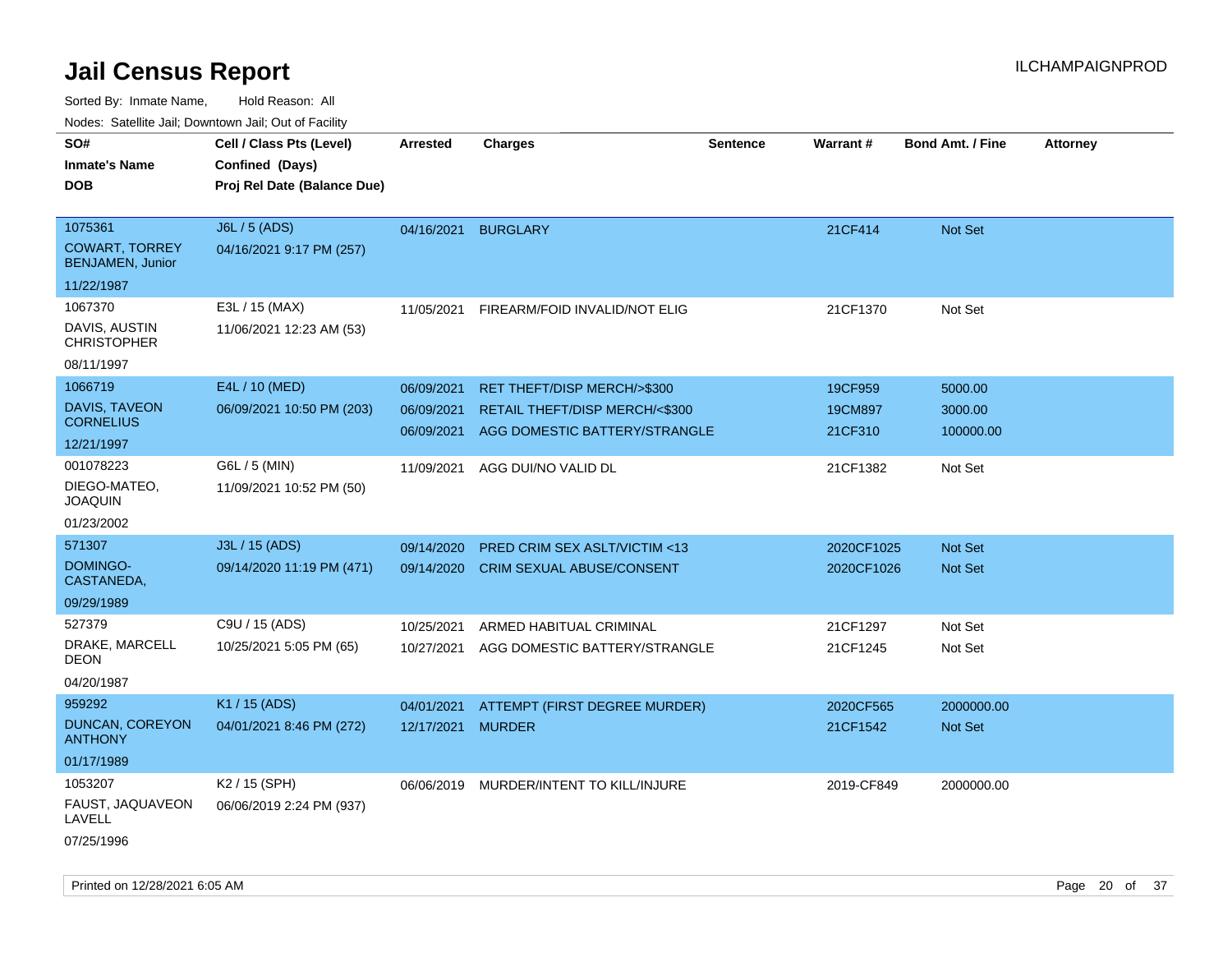| <b>NOULD:</b> Cutomto can, Downtown can, Out of Fability |                                              |                 |                                          |                 |             |                         |                 |
|----------------------------------------------------------|----------------------------------------------|-----------------|------------------------------------------|-----------------|-------------|-------------------------|-----------------|
| SO#<br><b>Inmate's Name</b>                              | Cell / Class Pts (Level)<br>Confined (Days)  | <b>Arrested</b> | Charges                                  | <b>Sentence</b> | Warrant#    | <b>Bond Amt. / Fine</b> | <b>Attorney</b> |
| <b>DOB</b>                                               | Proj Rel Date (Balance Due)                  |                 |                                          |                 |             |                         |                 |
| 962759                                                   | E6L / 5 (ADS)                                | 07/16/2021      | <b>METH DELIVERY&lt;5 GRAMS</b>          |                 | 21CF833     | <b>Not Set</b>          |                 |
|                                                          | FINLEY, KEVIN DANTE 07/16/2021 9:44 PM (166) | 07/29/2021      | AGG CRIM SEX ASSAULT/FELONY              |                 | 21CF891     | No Bond                 |                 |
| 12/28/1988                                               |                                              |                 |                                          |                 |             |                         |                 |
| 524764                                                   | G3L / 5 (MIN)                                | 09/18/2021      | METH DELIVERY/15<100 GRAMS               |                 | 21CF627     | 50000.00                |                 |
| <b>FISCUS, ROBERT</b><br>LOWELL                          | 09/18/2021 10:50 AM (102)                    |                 |                                          |                 |             |                         |                 |
| 02/17/1986                                               |                                              |                 |                                          |                 |             |                         |                 |
| 1068518                                                  | G8U / 5 (MIN)                                | 12/16/2021      | <b>BURGLARY</b>                          |                 | 21CF54      | 10000.00                |                 |
| FULFORD, WILLIE                                          | 12/15/2021 11:16 PM (14)                     | 12/16/2021      | <b>BURGLARY</b>                          |                 | 21CF416     | 10000.00                |                 |
| Junior                                                   |                                              | 12/16/2021      | <b>RESIST/OBSTRUCT WITH INJURY</b>       |                 | 21C370      | 5000.00                 |                 |
| 12/12/1963                                               |                                              |                 |                                          |                 |             |                         |                 |
| 1068917<br>GARCIA, JUAN                                  | $H1L / 5$ (MIN)<br>08/11/2021 9:24 PM (140)  | 08/11/2021      | VIO ORDER/PRIOR VIO OF ORDER             |                 | 21CF965     | Not Set                 |                 |
| CARLOS                                                   |                                              |                 |                                          |                 |             |                         |                 |
| 10/21/1997                                               |                                              |                 |                                          |                 |             |                         |                 |
| 32913                                                    | I1 / 15 (ADS)                                | 12/03/2021      | <b>PRED CRIM SEX ASLT/VICTIM &lt;13</b>  |                 | 21CF1481    | <b>Not Set</b>          |                 |
| GROB, WARREN A,<br>Junior                                | 12/03/2021 4:24 PM (26)                      |                 |                                          |                 |             |                         |                 |
| 12/07/1950                                               |                                              |                 |                                          |                 |             |                         |                 |
| 1073611                                                  | G3U / 5 (MIN)                                | 02/09/2021      | MFG 15>100 GR ECSTASY/ANALOG             |                 | 21CF121     | 500000.00               |                 |
| <b>HAYES, CAMERON</b><br><b>TAYLOR MALEEK</b>            | 02/09/2021 3:10 PM (323)                     | 02/09/2021      | DELIVERY OF OR POSSESSION OF W/INT       |                 | 21CF160     | Not Set                 |                 |
| 08/10/1998                                               |                                              |                 |                                          |                 |             |                         |                 |
| 544770                                                   | D3 / 10 (MED)                                | 08/14/2021      | AGG DOMESTIC BATTERY/STRANGLE            |                 | 2021CF514   | 25000.00                |                 |
| <b>HAYES, DEVON</b><br><b>JERMAINE</b>                   | 08/14/2021 2:56 AM (137)                     | 08/14/2021      | AGGRAVATED DOMESTIC BATTERY              |                 | 21CF977     | No Bond                 |                 |
| 11/07/1987                                               |                                              |                 |                                          |                 |             |                         |                 |
| 1024228                                                  | K3 / 15 (SPH)                                |                 | 04/24/2018 *MURDER/INTENT TO KILL/INJURE |                 | 2018-CF1170 | 5000000.00              |                 |
| HILL, JAMONTE<br>RASHAD                                  | 04/24/2018 4:07 PM (1,345)                   |                 |                                          |                 |             |                         |                 |
| 05/23/1994                                               |                                              |                 |                                          |                 |             |                         |                 |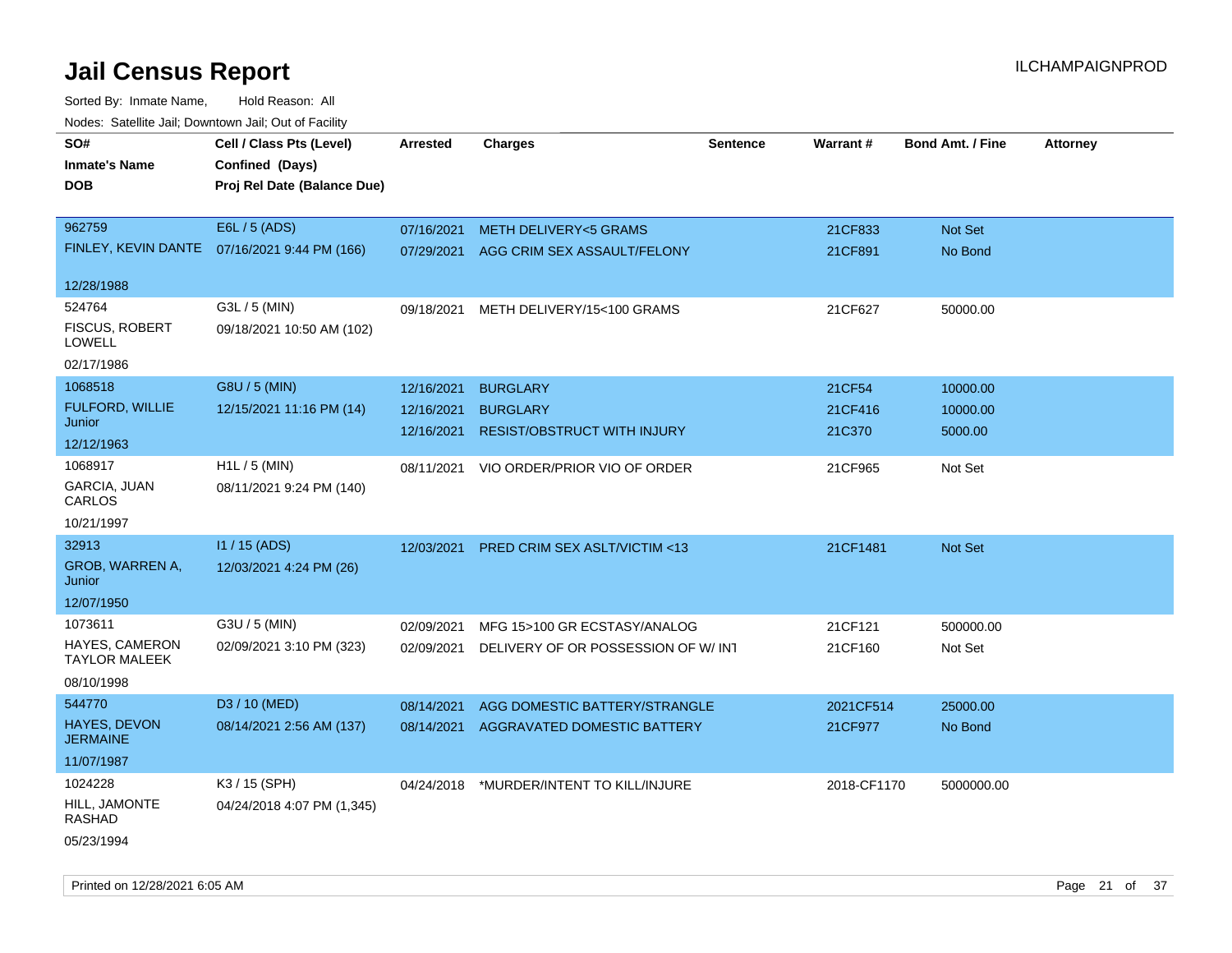| ivuutos. Saltiilit Jall, Duwilluwii Jall, Oul of Facility |                                             |                 |                                    |                 |            |                         |                 |
|-----------------------------------------------------------|---------------------------------------------|-----------------|------------------------------------|-----------------|------------|-------------------------|-----------------|
| SO#                                                       | Cell / Class Pts (Level)                    | <b>Arrested</b> | <b>Charges</b>                     | <b>Sentence</b> | Warrant#   | <b>Bond Amt. / Fine</b> | <b>Attorney</b> |
| <b>Inmate's Name</b>                                      | Confined (Days)                             |                 |                                    |                 |            |                         |                 |
| <b>DOB</b>                                                | Proj Rel Date (Balance Due)                 |                 |                                    |                 |            |                         |                 |
|                                                           |                                             |                 |                                    |                 |            |                         |                 |
| 1063119                                                   | J5L / 10 (MED)                              | 11/05/2021      | <b>BURGLARY</b>                    |                 | 2018CF877  | 10000.00                |                 |
| HUNT, KHALLEEL<br><b>MALIK</b>                            | 11/05/2021 7:47 AM (54)                     |                 |                                    |                 |            |                         |                 |
| 03/28/1999                                                |                                             |                 |                                    |                 |            |                         |                 |
| 1073894                                                   | E1U / 10 (ADS)                              | 09/09/2021      | VIOLATE SEX OFFENDER REGIS/2+      |                 | 2021CF920  | 10000.00                |                 |
|                                                           | JOKICH, ANTON VEGO 09/09/2021 2:14 PM (111) |                 |                                    |                 |            |                         |                 |
|                                                           |                                             |                 |                                    |                 |            |                         |                 |
| 05/30/1969                                                |                                             |                 |                                    |                 |            |                         |                 |
| 23138                                                     | D1 / 15 (MAX)                               | 06/17/2021      | AGG STALKING/CONFINE/RESTRAIN      | 5y (DOC)        | 18-CF-1333 | Not Set                 |                 |
| JONES, GLENN<br><b>CLAYTON</b>                            | 06/17/2021 12:51 PM (195)                   |                 |                                    |                 |            |                         |                 |
| 08/17/1958                                                |                                             |                 |                                    |                 |            |                         |                 |
| 24308                                                     | D <sub>2</sub> / 15 (MAX)                   | 06/03/2021      | <b>ROBBERY</b>                     |                 | 21CF625    | No Bond                 |                 |
| KWIATKOWSKI,<br>ROBERT JOHN                               | 06/03/2021 10:40 PM (209)                   |                 |                                    |                 |            |                         |                 |
| 08/08/1963                                                |                                             |                 |                                    |                 |            |                         |                 |
| 29681                                                     | J2L / 15 (ADS)                              | 07/14/2020      | PREDATORY CRIMINAL SEX ASSLT/CHILD |                 | 20CF-781   | 250000.00               |                 |
| LENOIR, JOHN<br><b>CHRISTOPHER</b>                        | 07/14/2020 12:51 PM (533)                   |                 |                                    |                 |            |                         |                 |
| 04/20/1966                                                |                                             |                 |                                    |                 |            |                         |                 |
| 001078320                                                 | J1L / 10 (SPH)                              | 11/23/2021      | RESIST/OBSTRUCTING A PEACE OFFICEI |                 | 21CM539    | Not Set                 |                 |
| <b>MARSH, PAUL</b><br>OLUFUNMILAYO                        | 11/23/2021 2:32 PM (36)                     |                 |                                    |                 |            |                         |                 |
| 07/13/1994                                                |                                             |                 |                                    |                 |            |                         |                 |
| 45113                                                     | E2L / 15 (MAX)                              | 11/20/2021      | ARMED HABITUAL CRIMINAL            |                 | 21CF1424   | No Bond                 |                 |
| MARTIN, JEREMIAH<br><b>FRANCIS</b>                        | 11/20/2021 1:18 AM (39)                     |                 |                                    |                 |            |                         |                 |
| 01/18/1977                                                |                                             |                 |                                    |                 |            |                         |                 |
| 1066623                                                   | G6U / 5 (MIN)                               | 11/17/2021      | MFG/DEL 15<100 GR COCA/ANALOG      |                 | 17CF1093   | 75000.00                |                 |
| MATA-OROZCO,<br><b>OLEGARIO</b>                           | 11/17/2021 5:08 PM (42)                     |                 |                                    |                 |            |                         |                 |
| 03/06/1995                                                |                                             |                 |                                    |                 |            |                         |                 |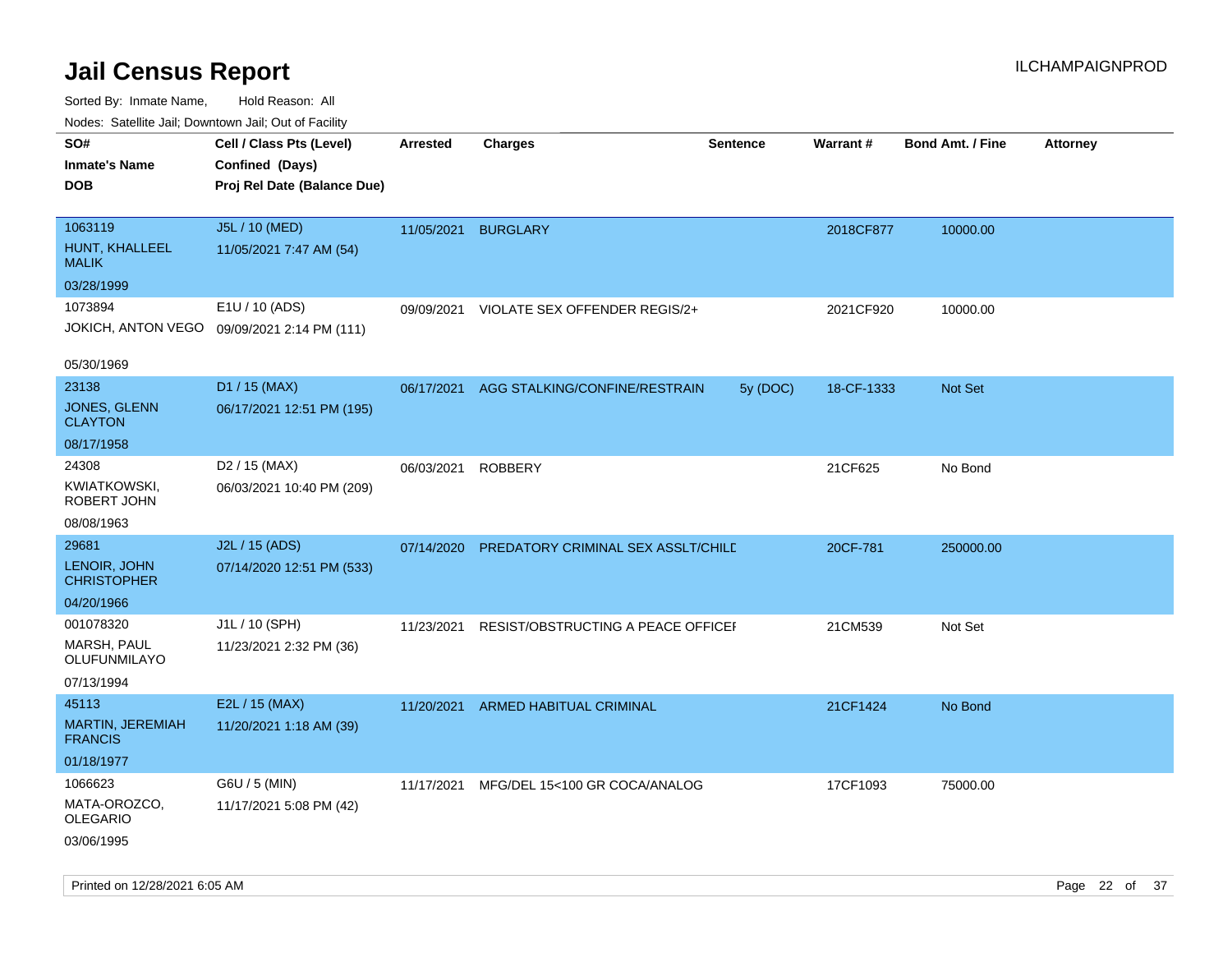Sorted By: Inmate Name, Hold Reason: All

Nodes: Satellite Jail; Downtown Jail; Out of Facility

| SO#<br><b>Inmate's Name</b><br><b>DOB</b>        | Cell / Class Pts (Level)<br>Confined (Days)<br>Proj Rel Date (Balance Due) | <b>Arrested</b>          | <b>Charges</b>                                                 | <b>Sentence</b> | <b>Warrant#</b>            | <b>Bond Amt. / Fine</b>          | <b>Attorney</b> |
|--------------------------------------------------|----------------------------------------------------------------------------|--------------------------|----------------------------------------------------------------|-----------------|----------------------------|----------------------------------|-----------------|
| 001078249<br>MCCLENDON, CALVIN<br>M              | B3 / 10 (MED)<br>08/07/2021 8:56 AM (144)                                  | 08/07/2021               | FELON POSS/USE WEAPON/FIREARM                                  |                 | 21CF947                    | Not Set                          |                 |
| 04/29/1990                                       |                                                                            |                          |                                                                |                 |                            |                                  |                 |
| 40235<br>MERRIWEATHER,<br><b>MARCUS TODD</b>     | G9U / 5 (MIN)<br>10/04/2021 4:41 PM (86)                                   | 10/04/2021               | AGG DUI/4                                                      |                 | 2021CF1145                 | 35000.00                         |                 |
| 11/28/1967                                       |                                                                            |                          |                                                                |                 |                            |                                  |                 |
| 1040273<br>METCALFE, LANELL<br><b>JARON</b>      | E5U / 15 (ADS)<br>09/30/2021 11:32 PM (90)                                 | 09/30/2021               | PRED CRIM SEX ASLT/VICTIM <13                                  |                 | 21CF329                    | 500000.00                        |                 |
| 09/22/1988                                       |                                                                            |                          |                                                                |                 |                            |                                  |                 |
| 1075635                                          | B <sub>2</sub> / 10 (ADS)                                                  | 05/11/2021               | AGG DISCHARGE FIREARM/OCC VEH                                  |                 | 21CF538                    | Not Set                          |                 |
| MILES, DEVLON VON,<br>Junior                     | 05/11/2021 10:39 PM (232)                                                  | 05/11/2021               | MFG/DEL CANNABIS/30-500 GRAMS                                  |                 | 20CF1402                   | 100000.00                        |                 |
| 11/04/2000                                       |                                                                            |                          |                                                                |                 |                            |                                  |                 |
| 48033                                            | G9L / 5 (ADS)                                                              | 12/04/2021               | DOMESTIC BATTERY/OTHER PRIOR                                   | 4y (DOC)        | 21CF1482                   | Not Set                          |                 |
| MOORE.<br><b>CHRISTOPHER ALLEN</b>               | 12/04/2021 4:38 PM (25)                                                    |                          |                                                                |                 |                            |                                  |                 |
| 07/02/1976                                       |                                                                            |                          |                                                                |                 |                            |                                  |                 |
| 1069209<br>MOORE, DEVONTE<br>JAMAL<br>09/24/1995 | H2L / 10 (ADS)<br>04/07/2021 6:25 PM (266)                                 | 04/07/2021               | AGG BATTERY/GREAT BODILY HARM                                  |                 | 21CF376                    | Not Set                          |                 |
| 001078357                                        | H6L / 15 (ADS)                                                             | 09/17/2021               | ARMED ROBBERY/ARMED W/FIREARM                                  |                 | 21CF1128                   | Not Set                          |                 |
| PETTIGREW, CAREY<br><b>CORNITRIAS DEOBLO</b>     | 09/17/2021 9:56 AM (103)                                                   | 09/17/2021<br>09/17/2021 | ARMED ROBBERY/ARMED W/FIREARM<br>ARMED ROBBERY/ARMED W/FIREARM |                 | 21CF1129<br>21CF1230       | <b>Not Set</b><br><b>Not Set</b> |                 |
| 08/31/1986                                       |                                                                            |                          |                                                                |                 |                            |                                  |                 |
| 1022441<br>PICKENS, DONTRELL<br><b>DEMAR</b>     | H5L / 10 (ADS)<br>10/27/2021 1:39 PM (63)                                  | 10/27/2021<br>10/27/2021 | AGG BATTERY/PEACE OFFICER<br>AGG BATTERY/PEACE OFFICER         |                 | 2021 CF 12<br>2020 CF 1488 | No Bond<br>No Bond               |                 |

12/10/1993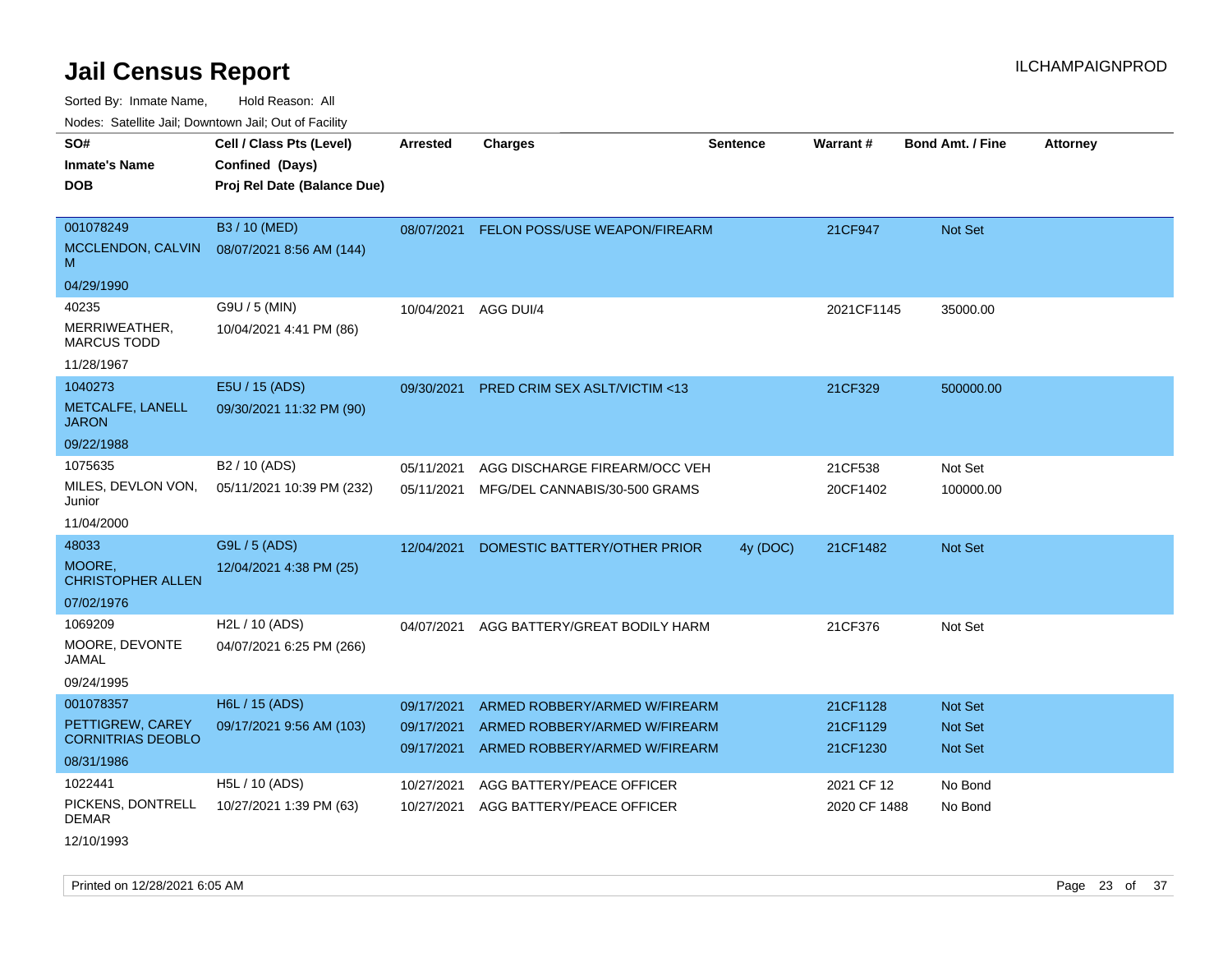Sorted By: Inmate Name, Hold Reason: All Nodes: Satellite Jail; Downtown Jail; Out of Facility

| rougs. Calcinic Jan, Downtown Jan, Out of Facility                     |                                                                            |                                        |                                                                                     |                 |                                |                                             |                 |
|------------------------------------------------------------------------|----------------------------------------------------------------------------|----------------------------------------|-------------------------------------------------------------------------------------|-----------------|--------------------------------|---------------------------------------------|-----------------|
| SO#<br><b>Inmate's Name</b><br><b>DOB</b>                              | Cell / Class Pts (Level)<br>Confined (Days)<br>Proj Rel Date (Balance Due) | Arrested                               | <b>Charges</b>                                                                      | <b>Sentence</b> | Warrant#                       | <b>Bond Amt. / Fine</b>                     | <b>Attorney</b> |
| 001078602<br>RICHARDSON,<br><b>JOHNNY LINDAL</b>                       | C7L / 10 (MED)<br>11/21/2021 10:00 AM (38)                                 | 11/21/2021                             | AGGRAVATED DOMESTIC BATTERY                                                         |                 | 21CF1428                       | Not Set                                     |                 |
| 06/27/2000                                                             |                                                                            |                                        |                                                                                     |                 |                                |                                             |                 |
| 1072114<br>ROBINSON, DONNELL<br>LEVON                                  | A1U / 15 (SPH)<br>01/17/2021 2:40 PM (346)                                 | 01/17/2021<br>01/17/2021<br>02/17/2021 | ATTEMPT (FIRST DEGREE MURDER)<br>ARMED ROBBERY/NO FIREARM<br>AGGRAVATED BATTERY     | 4y (DOC)        | 2021CF65<br>2020CF824          | Not Set<br>75000.00<br>250000.00            |                 |
| 10/23/2000<br>1006507<br>RODGERS, DYLAN<br><b>ROBERT</b><br>12/12/1991 | C2L / 10 (MED)<br>10/21/2021 12:34 AM (69)                                 | 10/21/2021<br>10/21/2021               | DOMESTIC BATTERY/OTHER PRIOR<br><b>PROBATION VIOLATION</b>                          |                 | 21CF1269<br>2019CF1220         | <b>Not Set</b><br>10000.00                  |                 |
| 1068592<br>ROSS, TEVONTAE<br><b>TERRANCE</b><br>12/15/1998             | J7L / 15 (ADS)<br>11/12/2021 8:41 AM (47)                                  | 11/12/2021                             | <b>BURGLARY</b>                                                                     |                 | 21CF1393                       | Not Set                                     |                 |
| 59178<br><b>SANDERS, MICHAEL</b><br>JEAN<br>12/22/1967                 | F8L / 15 (MAX)<br>12/13/2021 4:17 PM (16)                                  | 12/13/2021<br>12/13/2021               | POSS AMT CON SUB EXCEPT(A)/(D)<br>AGG DISCHARGE FIREARM/OCC VEH                     |                 | 20CF221<br>21CF1274            | 5000.00<br>1500000.00                       |                 |
| 1057312<br>STARKS, RAMEON<br><b>TAHZIER</b><br>12/18/1996              | G2U / 5 (MIN)<br>11/10/2021 9:51 PM (49)                                   | 11/10/2021<br>11/30/2021 THEFT         | <b>HOME INVASION/FIREARM</b>                                                        |                 | 21CF1388<br>21CF1194           | Not Set<br>100000.00                        |                 |
| 1051104<br><b>STOVER, ANDREW</b><br>WADE<br>07/20/1994                 | G1U / 5 (MIN)<br>05/27/2021 12:59 AM (216)                                 | 05/26/2021<br>05/26/2021<br>05/26/2021 | <b>BURGLARY</b><br>DRIVING ON REVOKED LICENSE<br><b>METH DELIVERY/5&lt;15 GRAMS</b> |                 | 21CF667<br>21TR4000<br>21CF598 | <b>Not Set</b><br>Not Set<br><b>Not Set</b> |                 |
| 1068839<br>TAYLOR, LONDON<br>JAVON                                     | C4L / 15 (MAX)<br>08/07/2020 10:30 AM (509)                                | 08/07/2020 HOMICIDE                    |                                                                                     |                 | 2020-CF851                     | 1000000.00                                  |                 |

08/16/1999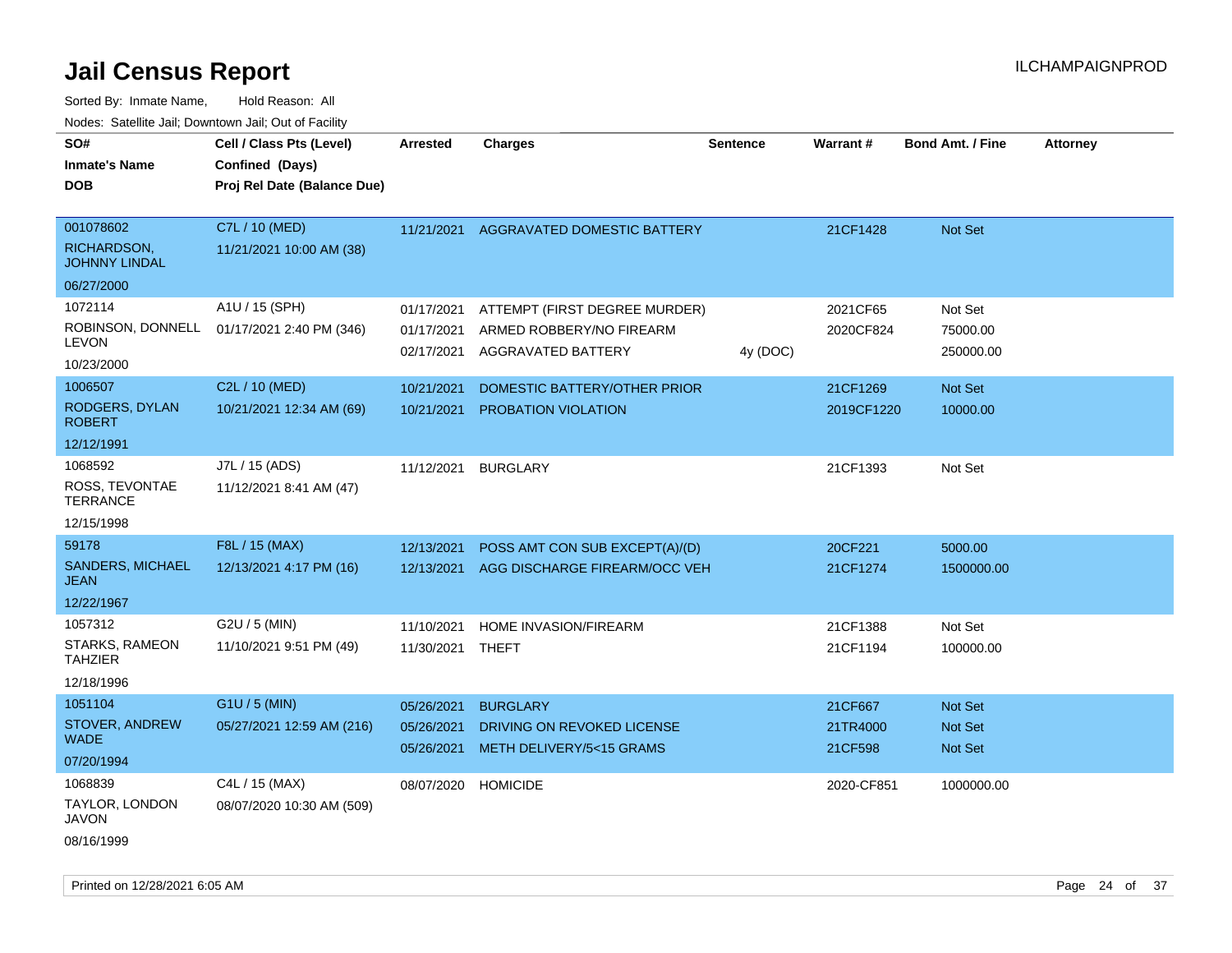Sorted By: Inmate Name, Hold Reason: All Nodes: Satellite Jail; Downtown Jail; Out of Facility

| roaco. Catolino cali, Domntonn cali, Out of Facility |                             |            |                                |                 |            |                         |                 |
|------------------------------------------------------|-----------------------------|------------|--------------------------------|-----------------|------------|-------------------------|-----------------|
| SO#                                                  | Cell / Class Pts (Level)    | Arrested   | <b>Charges</b>                 | <b>Sentence</b> | Warrant#   | <b>Bond Amt. / Fine</b> | <b>Attorney</b> |
| <b>Inmate's Name</b>                                 | Confined (Days)             |            |                                |                 |            |                         |                 |
| <b>DOB</b>                                           | Proj Rel Date (Balance Due) |            |                                |                 |            |                         |                 |
|                                                      |                             |            |                                |                 |            |                         |                 |
| 1004142                                              | F7L / 15 (MAX)              | 10/27/2021 | POSSESSION OF METH/15<100GRAMS |                 | 2021CF1298 | 1500000.00              |                 |
| TOY, KAYON LARENZ                                    | 10/22/2021 1:01 PM (68)     |            |                                |                 |            |                         |                 |
|                                                      |                             |            |                                |                 |            |                         |                 |
| 09/12/1991                                           |                             |            |                                |                 |            |                         |                 |
| 1056971                                              | D6 / 10 (ADS)               | 08/07/2021 | FELON POSS/USE WEAPON/FIREARM  |                 | 21CF948    | No Bond                 |                 |
| TRAVIS, DENZEL<br><b>DANTRELL</b>                    | 08/07/2021 7:36 AM (144)    | 08/08/2021 | AGG BATTERY/PUBLIC PLACE       |                 | 2020CF647  | 25000.00                |                 |
| 03/21/1993                                           |                             |            |                                |                 |            |                         |                 |
| 001078250                                            | F2L / 10 (MED)              | 08/07/2021 | FELON POSS WEAPON/BODY ARMOR   |                 | 21CF950    | Not Set                 |                 |
| <b>TRAVIS, JORDAN</b><br><b>TESHAUN</b>              | 08/07/2021 10:27 AM (144)   |            |                                |                 |            |                         |                 |
| 03/03/1996                                           |                             |            |                                |                 |            |                         |                 |
| 56994                                                | A1L / 15 (SPH)              | 12/09/2021 | STALKING/CAUSE FEAR FOR SAFETY |                 | 21CF1514   | Not Set                 |                 |
| <b>TURNER, ROBERT</b><br>EARL, Senior                | 12/09/2021 9:23 PM (20)     | 12/13/2021 | PAROLE REVOCATION              |                 | CH2107735  | Not Set                 |                 |
| 09/07/1982                                           |                             |            |                                |                 |            |                         |                 |
| 30108                                                | J4L / 15 (ADS)              | 07/30/2021 | <b>MURDER</b>                  |                 | 21CF902    | 2000000.00              |                 |
| VANDYKE, DARYL<br><b>ANTHONY</b>                     | 07/30/2021 8:29 PM (152)    |            |                                |                 |            |                         |                 |
| 10/04/1965                                           |                             |            |                                |                 |            |                         |                 |
| 968681                                               | D <sub>5</sub> / 15 (ADS)   | 08/27/2021 | AGG CRIM SX AB/VIC 13<18/TRUST |                 | 2020CF499  | 250000.00               |                 |
| <b>WADE, DEMETRIUS</b><br><b>DARYL</b>               | 08/27/2021 2:25 AM (124)    | 08/27/2021 | INDIRECT CRIMINAL CONTEMPT     | 5y (DOC)        | 2021CC16   | No Bond                 |                 |
| 01/07/1987                                           |                             |            |                                |                 |            |                         |                 |
| 1070904                                              | G7U / 5 (MIN)               | 10/28/2021 | <b>BURGLARY</b>                |                 | 2021CF321  | 15000.00                |                 |
| <b>WANKEL, JONAH</b><br><b>JAMES</b>                 | 10/28/2021 3:42 AM (62)     |            |                                |                 |            |                         |                 |
| 12/15/1993                                           |                             |            |                                |                 |            |                         |                 |
| 1070971                                              | $14/5$ (ADS)                | 12/07/2021 | IDENTITY THEFT/<\$300          |                 | 20CF922    | Not Set                 |                 |
| <b>WEIR, CLINTON</b><br><b>HOWARD</b>                | 12/08/2021 3:45 AM (21)     | 12/07/2021 | <b>RECKLESS DRIVING</b>        |                 | 19TR2348   | Not Set                 |                 |
| 03/15/1983                                           |                             |            |                                |                 |            |                         |                 |

Printed on 12/28/2021 6:05 AM Page 25 of 37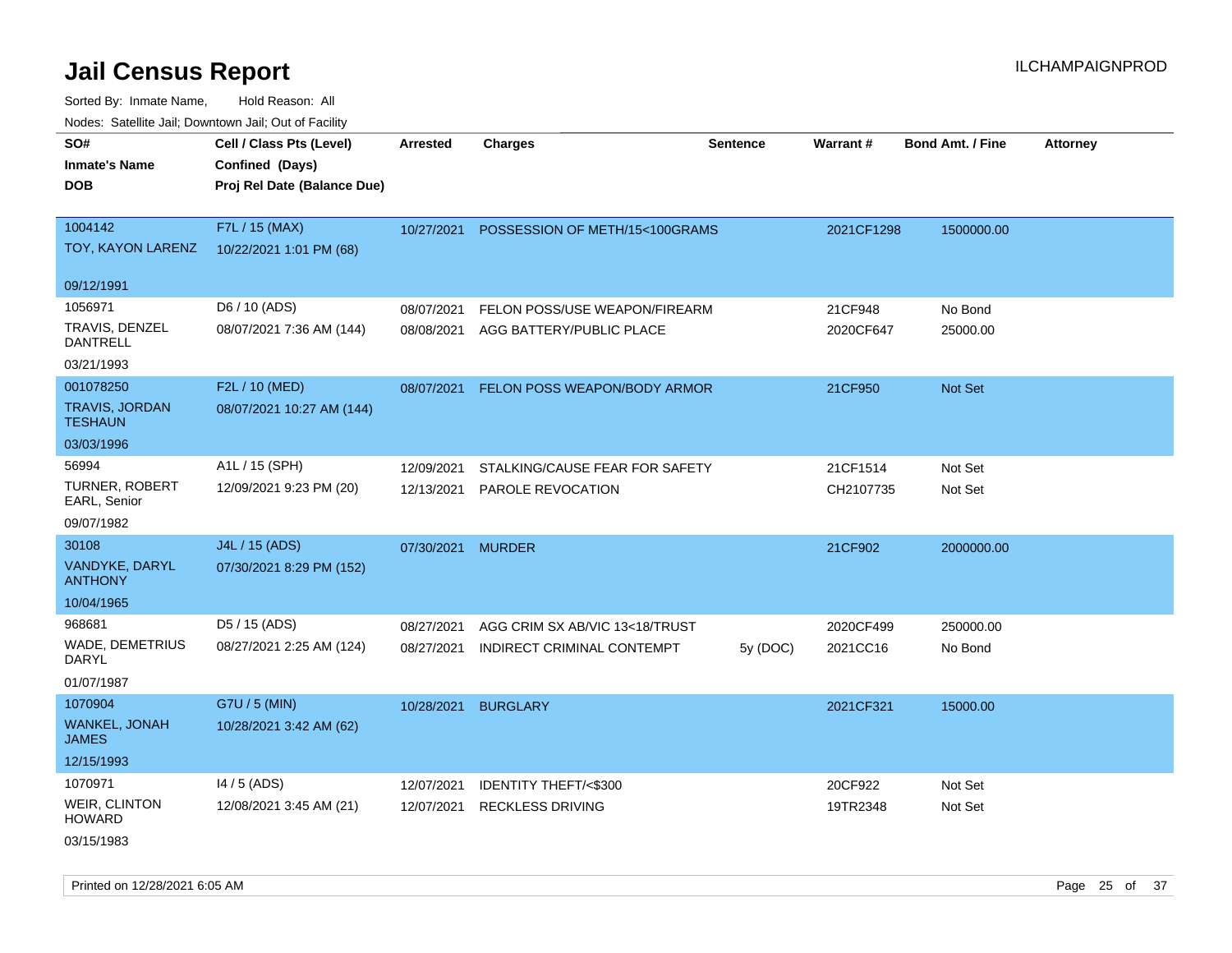| SO#                                        | Cell / Class Pts (Level)    | Arrested   | Charges                        | <b>Sentence</b> | Warrant#    | <b>Bond Amt. / Fine</b> | <b>Attorney</b> |
|--------------------------------------------|-----------------------------|------------|--------------------------------|-----------------|-------------|-------------------------|-----------------|
| <b>Inmate's Name</b>                       | Confined (Days)             |            |                                |                 |             |                         |                 |
| <b>DOB</b>                                 | Proj Rel Date (Balance Due) |            |                                |                 |             |                         |                 |
|                                            |                             |            |                                |                 |             |                         |                 |
| 1058072                                    | A2U / 15 (SPH)              | 02/25/2021 | <b>ARMED HABITUAL CRIMINAL</b> |                 |             | <b>Not Set</b>          |                 |
| <b>WILLIAMS, KENNETH</b><br><b>BERNARD</b> | 02/25/2021 3:24 PM (307)    |            |                                |                 |             |                         |                 |
| 10/04/1985                                 |                             |            |                                |                 |             |                         |                 |
| 9326                                       | $12/5$ (ADS)                | 06/14/2021 | <b>BURGLARY</b>                |                 | 2020-CF-625 | Not Set                 |                 |
| YOUNG, ANTHONY<br>PAUL                     | 06/14/2021 12:07 PM (198)   |            |                                |                 |             |                         |                 |
| 03/13/1954                                 |                             |            |                                |                 |             |                         |                 |
| <b>Total Downtown Jail: 57</b>             |                             | Males: 57  | Unknown: 0<br>Females: 0       |                 |             |                         |                 |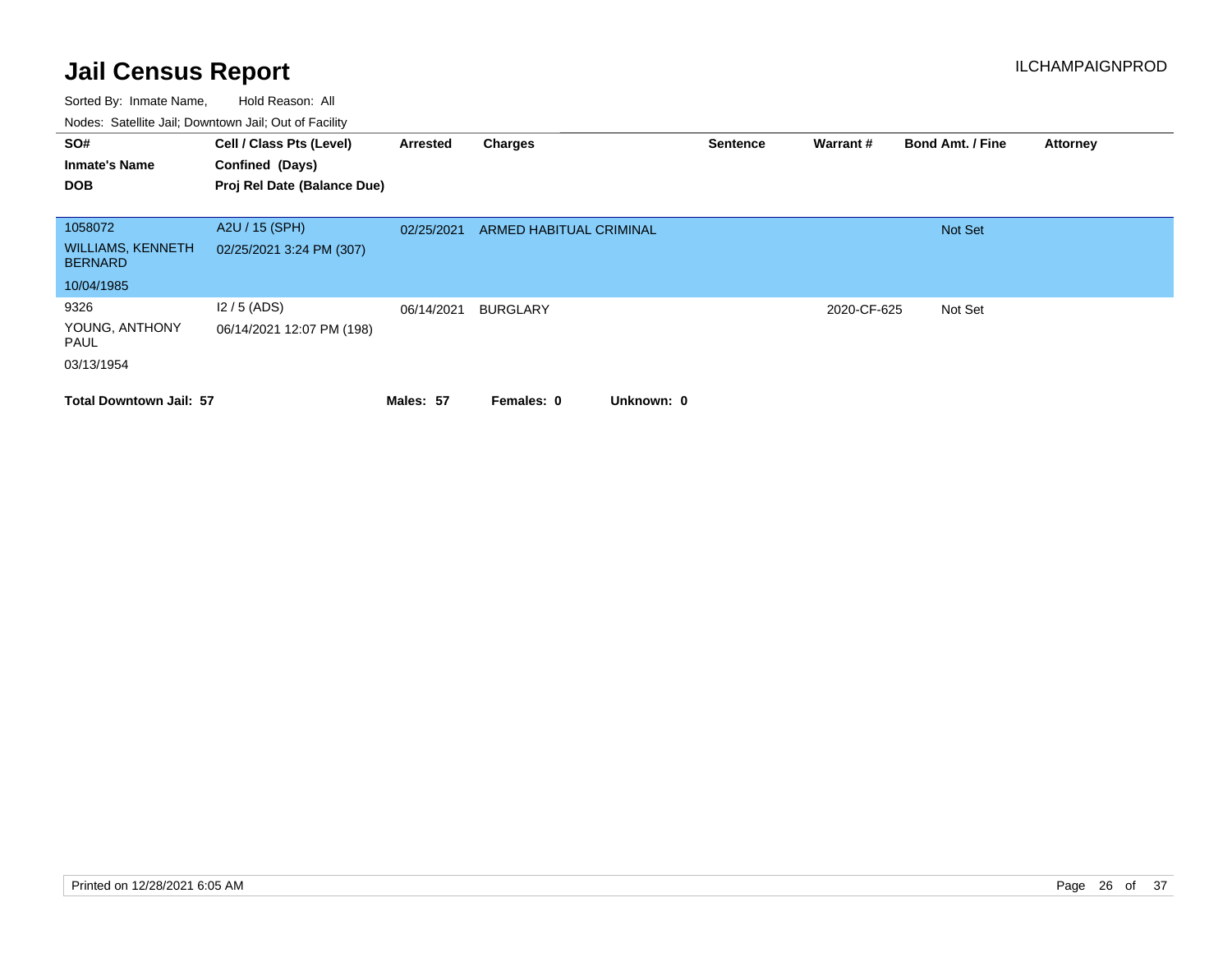| <b>Out of Facility</b> |  |  |
|------------------------|--|--|
|                        |  |  |

| SO#<br><b>Inmate's Name</b><br><b>DOB</b>                         | Cell / Class Pts (Level)<br>Confined (Days)<br>Proj Rel Date (Balance Due) | <b>Arrested</b>                        | <b>Charges</b>                                                                       | <b>Sentence</b> | Warrant#                        | <b>Bond Amt. / Fine</b>       | <b>Attorney</b> |
|-------------------------------------------------------------------|----------------------------------------------------------------------------|----------------------------------------|--------------------------------------------------------------------------------------|-----------------|---------------------------------|-------------------------------|-----------------|
| 61095<br>AMOS, DERRICK<br><b>JAMES</b>                            | <b>DEW / 10 (ADS)</b><br>05/02/2021 9:02 PM (241)                          | 05/02/2021                             | HOME INVASION/CAUSE INJURY                                                           |                 | 2021CF323                       | 100000.00                     |                 |
| 06/12/1985<br>19971<br><b>LYNN</b><br>08/17/1961                  | <b>EHD</b><br>BARNESKE, RAYMOND 11/09/2021 9:32 AM (50)<br>5/6/2022 (0.00) | 11/09/2021                             | DRIVING RVK/SUSP DUI/SSS 4-9                                                         |                 | 2021CF968                       | Not Set                       |                 |
| 516062<br><b>BENNETT, JOHN</b><br><b>MICHAEL</b><br>04/30/1986    | <b>DEW / 15 (MAX)</b><br>02/22/2021 10:47 AM (310)                         | 02/22/2021<br>02/22/2021               | PHONE HARASSMENT/2+<br>AGG DISCH FIR/VEH/PC OFF/FRMAN                                |                 | 20CF194<br>21CF210              | 5000.00<br>No Bond            |                 |
| 976538<br>09/05/1989                                              | EHD<br>BLISSIT, WYATT TYRES 10/12/2021 10:05 AM (78)<br>1/6/2022 (0.00)    | 10/12/2021                             | DOMESTIC BATTERY/OTHER PRIOR                                                         |                 | 2020CF1095                      | Not Set                       |                 |
| 33993<br><b>BOOKER, STEPHON</b><br><b>MONTELL</b><br>06/11/1971   | <b>DEW / 10 (MED)</b><br>06/14/2021 7:42 PM (198)                          | 06/14/2021<br>06/14/2021<br>06/14/2021 | AGGRAVATED DOMESTIC BATTERY<br>POSSESSING A CONTROLLED SUBSTANC<br>PAROLE REVOCATION |                 | 21CF688<br>21CF657<br>CH2103612 | Not Set<br>Not Set<br>No Bond |                 |
| 1074315<br><b>BRIGGS, PATRICK</b><br><b>MONTAY</b><br>08/05/2001  | DEW / 15 (MAX)<br>08/03/2021 4:56 PM (148)                                 | 07/27/2021                             | AGG DISCHARGE FIREARM/VEH/SCH                                                        |                 | 21CF927                         | Not Set                       |                 |
| 001078065<br><b>BROWN, CHARMAN</b><br><b>LAKEEF</b><br>11/30/2002 | <b>KAN / 10 (ADS)</b><br>06/17/2021 12:32 PM (195)                         | 06/17/2021                             | AGG BATTERY/DISCHARGE FIREARM                                                        |                 | 21CF704                         | 1000000.00                    |                 |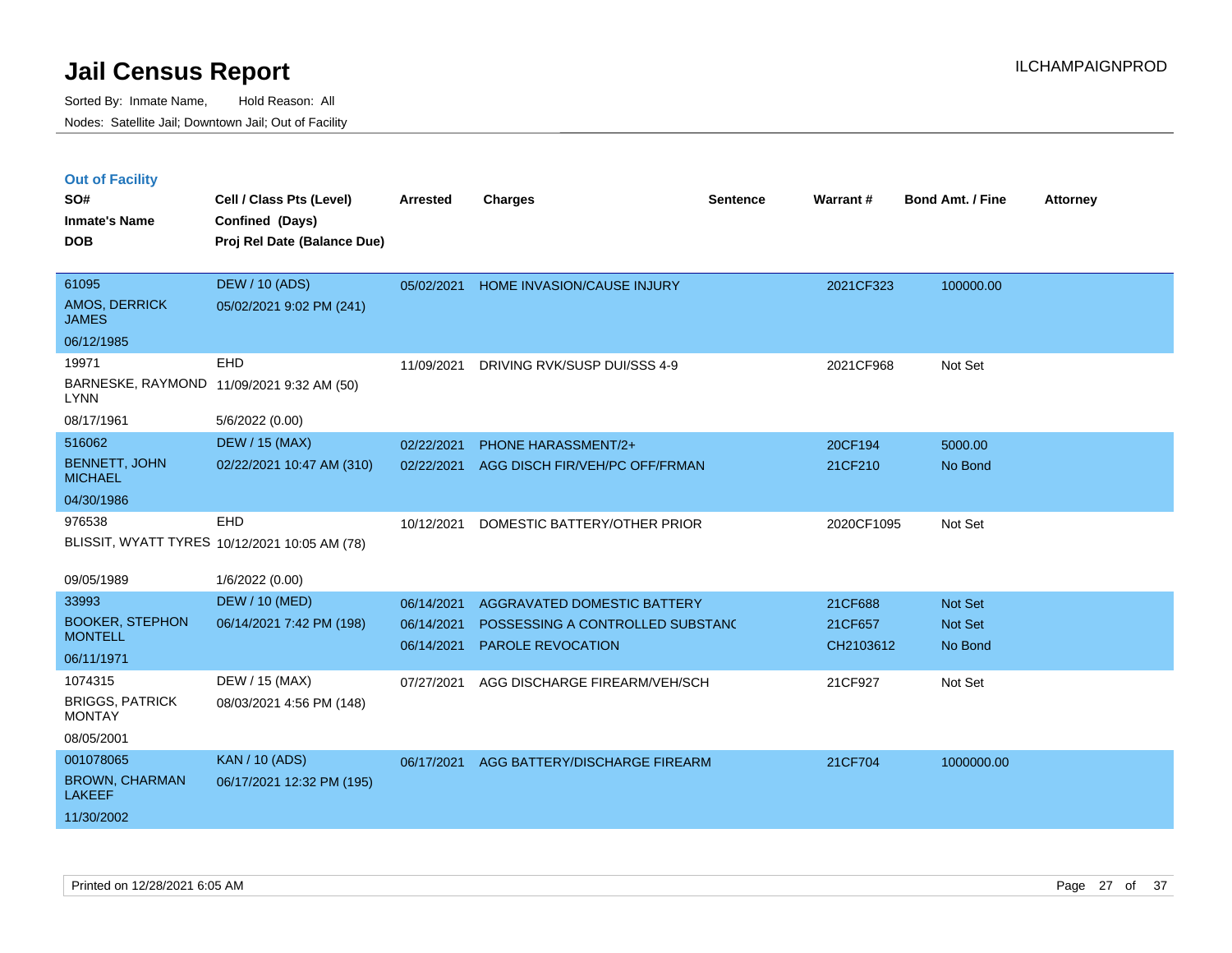Sorted By: Inmate Name, Hold Reason: All Nodes: Satellite Jail; Downtown Jail; Out of Facility

| noaco. Catomto can, Domntonn can, Cat or I domt<br>SO#<br><b>Inmate's Name</b><br><b>DOB</b> | Cell / Class Pts (Level)<br>Confined (Days)<br>Proj Rel Date (Balance Due) | Arrested   | <b>Charges</b>                     | <b>Sentence</b> | Warrant#   | <b>Bond Amt. / Fine</b> | <b>Attorney</b> |
|----------------------------------------------------------------------------------------------|----------------------------------------------------------------------------|------------|------------------------------------|-----------------|------------|-------------------------|-----------------|
|                                                                                              |                                                                            |            |                                    |                 |            |                         |                 |
| 1038554                                                                                      | <b>KAN / 15 (MAX)</b>                                                      | 08/18/2021 | <b>ARMED HABITUAL CRIMINAL</b>     |                 | 21CF1162   | Not Set                 |                 |
| <b>BROWN, CORRION</b><br><b>DEVONTAE</b>                                                     | 08/18/2021 5:40 PM (133)                                                   | 08/18/2021 | DELIVERY OF OR POSSESSION OF W/INT |                 | 21CF1009   | No Bond                 |                 |
| 04/19/1995                                                                                   |                                                                            |            |                                    |                 |            |                         |                 |
| 1038579                                                                                      | KAN / 15 (MAX)                                                             | 08/18/2021 | FELON POSS/USE WEAPON/FIREARM      |                 | 21CF1010   | Not Set                 |                 |
| <b>BROWN, MARKEL</b><br><b>RIKKI</b>                                                         | 08/18/2021 2:05 PM (133)                                                   |            |                                    |                 |            |                         |                 |
| 01/06/1995                                                                                   |                                                                            |            |                                    |                 |            |                         |                 |
| 1003006                                                                                      | <b>KAN / 15 (MAX)</b>                                                      | 08/19/2021 | FELON POSS/USE MACHINE GUN         |                 | 21CF1011   | No Bond                 |                 |
| <b>BROWN, ROCKEITH</b><br><b>JAVONTE</b>                                                     | 08/19/2021 12:55 AM (132)                                                  |            |                                    |                 |            |                         |                 |
| 07/23/1991                                                                                   |                                                                            |            |                                    |                 |            |                         |                 |
| 987334                                                                                       | DEW / 15 (MAX)                                                             | 03/10/2021 | ATTEMPT (FIRST DEGREE MURDER)      |                 | 19CF689    | Not Set                 |                 |
| CAIN, ISAIAH<br><b>DEPRIEST</b>                                                              | 03/10/2021 2:22 PM (294)                                                   |            |                                    |                 |            |                         |                 |
| 12/23/1990                                                                                   |                                                                            |            |                                    |                 |            |                         |                 |
| 001078638                                                                                    | <b>EHD</b>                                                                 | 12/15/2021 | DRIVING ON SUSPENDED LICENSE       |                 | 2021TR1120 | Not Set                 |                 |
| <b>CAMPBELL, CARLA</b><br><b>GISSELLE</b>                                                    | 12/15/2021 11:03 AM (14)                                                   |            |                                    |                 |            |                         |                 |
| 08/12/1980                                                                                   | 2/12/2022 (0.00)                                                           |            |                                    |                 |            |                         |                 |
| 992962                                                                                       | DEW / 15 (ADS)                                                             | 05/25/2021 | MURDER/INTENT TO KILL/INJURE       |                 | 2018CF1045 | 1000000.00              |                 |
| CAMPBELL, KEITH<br><b>KNAQEEB</b>                                                            | 05/25/2021 1:19 PM (218)                                                   |            |                                    |                 |            |                         |                 |
| 07/22/1991                                                                                   |                                                                            |            |                                    |                 |            |                         |                 |
| 001078576                                                                                    | <b>KAN / 15 (MAX)</b>                                                      | 11/09/2021 | UNLAWFUL USE OF A WEAPON           |                 | 21CF1383   | <b>Not Set</b>          |                 |
| CARTER, DEMONDRE<br><b>DAVON</b>                                                             | 11/09/2021 6:01 PM (50)                                                    |            |                                    |                 |            |                         |                 |
| 05/27/2001                                                                                   |                                                                            |            |                                    |                 |            |                         |                 |
| 1064992                                                                                      | KAN / 15 (MAX)                                                             | 09/20/2021 | ARMED VIOLENCE/CATEGORY I          |                 | 21CF1137   | Not Set                 |                 |
| CARTER, KEJUAN<br><b>JAVONTE</b>                                                             | 09/20/2021 11:42 PM (100)                                                  |            |                                    |                 |            |                         |                 |
| 06/27/1998                                                                                   |                                                                            |            |                                    |                 |            |                         |                 |

Printed on 12/28/2021 6:05 AM Page 28 of 37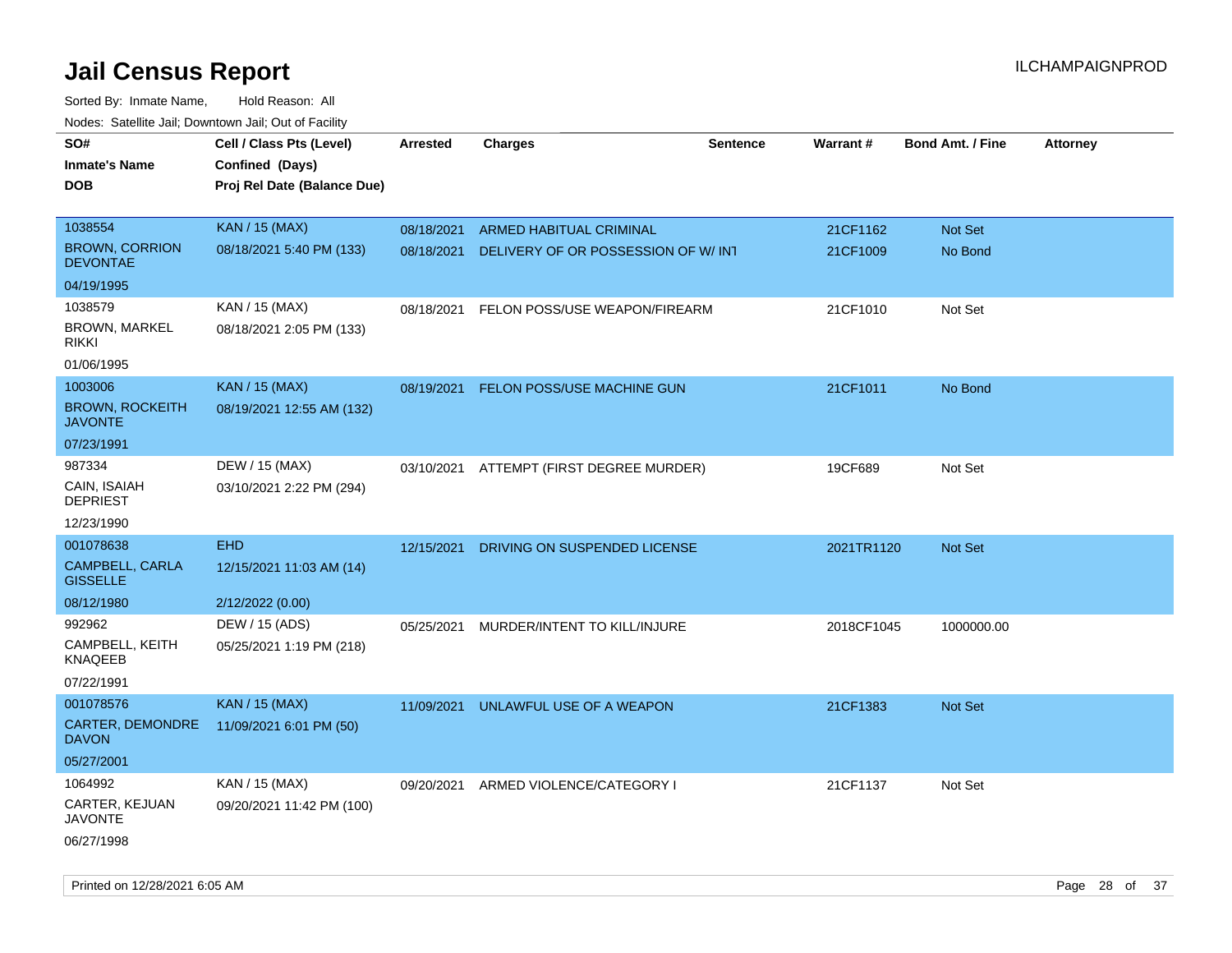| SO#                                       | Cell / Class Pts (Level)    | <b>Arrested</b> | <b>Charges</b>                 | <b>Sentence</b> | Warrant#   | <b>Bond Amt. / Fine</b> | <b>Attorney</b> |
|-------------------------------------------|-----------------------------|-----------------|--------------------------------|-----------------|------------|-------------------------|-----------------|
| <b>Inmate's Name</b>                      | Confined (Days)             |                 |                                |                 |            |                         |                 |
| <b>DOB</b>                                | Proj Rel Date (Balance Due) |                 |                                |                 |            |                         |                 |
| 959420                                    | <b>EHD</b>                  |                 |                                |                 |            |                         |                 |
| CHAPPLE, RAYMOND<br><b>DEONTE</b>         | 11/16/2021 9:49 AM (43)     |                 | 11/16/2021 AGG DUI/NO VALID DL |                 | 2021CF673  | Not Set                 |                 |
| 06/30/1988                                | 12/29/2021 (0.00)           |                 |                                |                 |            |                         |                 |
| 001078461                                 | KAN / 10 (MED)              | 10/07/2021      | AGG UNLAWFUL USE WEAPON/PERSON |                 | 2021CF1209 | No Bond                 |                 |
| COLE, ERIC JOSE                           | 10/08/2021 12:25 AM (82)    | 10/07/2021      | AGG DOMESTIC BATTERY/STRANGLE  |                 | 2021CF1208 | Not Set                 |                 |
| 01/24/2002                                |                             | 10/08/2021      | HARASS WITNESS/FAMILY MBR/REP  |                 | 21CF1218   | Not Set                 |                 |
| 57733                                     | <b>KAN / 15 (SPH)</b>       | 02/25/2020      | <b>HOMICIDE</b>                |                 | 2020-CF250 | 2000000.00              |                 |
| <b>CRAIG, ANTOINE</b><br><b>DARRELL</b>   | 02/25/2020 4:08 PM (673)    | 02/25/2020      | FELON POSS/USE WEAPON/FIREARM  |                 | 19CF-1827  | 80000.00                |                 |
| 10/09/1982                                |                             |                 |                                |                 |            |                         |                 |
| 001077939                                 | DEW / 10 (MED)              | 05/10/2021      | FIREARM/FOID INVALID/NOT ELIG  |                 | 21CF526    | No Bond                 |                 |
| <b>CROSS, PATRICK</b><br><b>DONTRELLE</b> | 05/10/2021 7:31 PM (233)    | 06/02/2021      | POSS STOLEN VEHICLE > \$25,000 |                 | 21CF612    | Not Set                 |                 |
| 11/07/2001                                |                             |                 |                                |                 |            |                         |                 |
| 1061304                                   | <b>DEW / 15 (MAX)</b>       | 10/11/2021      | <b>ARMED HABITUAL CRIMINAL</b> |                 | 21CF1226   | No Bond                 |                 |
| <b>DORRIS, KEMION</b>                     | 10/11/2021 7:30 PM (79)     | 10/11/2021      | ARMED HABITUAL CRIMINAL        |                 | 21CF1227   | No Bond                 |                 |
| <b>DAETOCE</b>                            |                             | 10/11/2021      | HOME INVASION/FIREARM          |                 | 21CF1228   | No Bond                 |                 |
| 11/19/1997                                | EHD                         |                 |                                |                 |            |                         |                 |
| 995885<br><b>FINLEY, KENON</b>            | 11/30/2021 10:33 AM (29)    | 11/30/2021      | DRIVING ON SUSPENDED LICENSE   |                 | 2021TR4222 | Not Set                 |                 |
| <b>MARQUIS</b>                            |                             |                 |                                |                 |            |                         |                 |
| 09/13/1991                                | 12/29/2021 (0.00)           |                 |                                |                 |            |                         |                 |
| 60154                                     | <b>EHD</b>                  | 10/20/2021      | AGG DUI/LIC SUSP OR REVOKED    |                 | 2021cf261  | Not Set                 |                 |
| GARCIA-MEZA,<br><b>CARLOS</b>             | 10/20/2021 9:23 AM (70)     |                 |                                |                 |            |                         |                 |
| 03/06/1983                                | 1/16/2022 (0.00)            |                 |                                |                 |            |                         |                 |
| 986642                                    | EHD                         | 12/14/2021      | DRIVING ON SUSPENDED LICENSE   |                 | 2020TR8374 | Not Set                 |                 |
| <b>GARELLI, SAMMY</b><br><b>JOSEPH</b>    | 12/14/2021 9:32 AM (15)     |                 |                                |                 |            |                         |                 |
| 06/24/1982                                | 1/12/2022 (0.00)            |                 |                                |                 |            |                         |                 |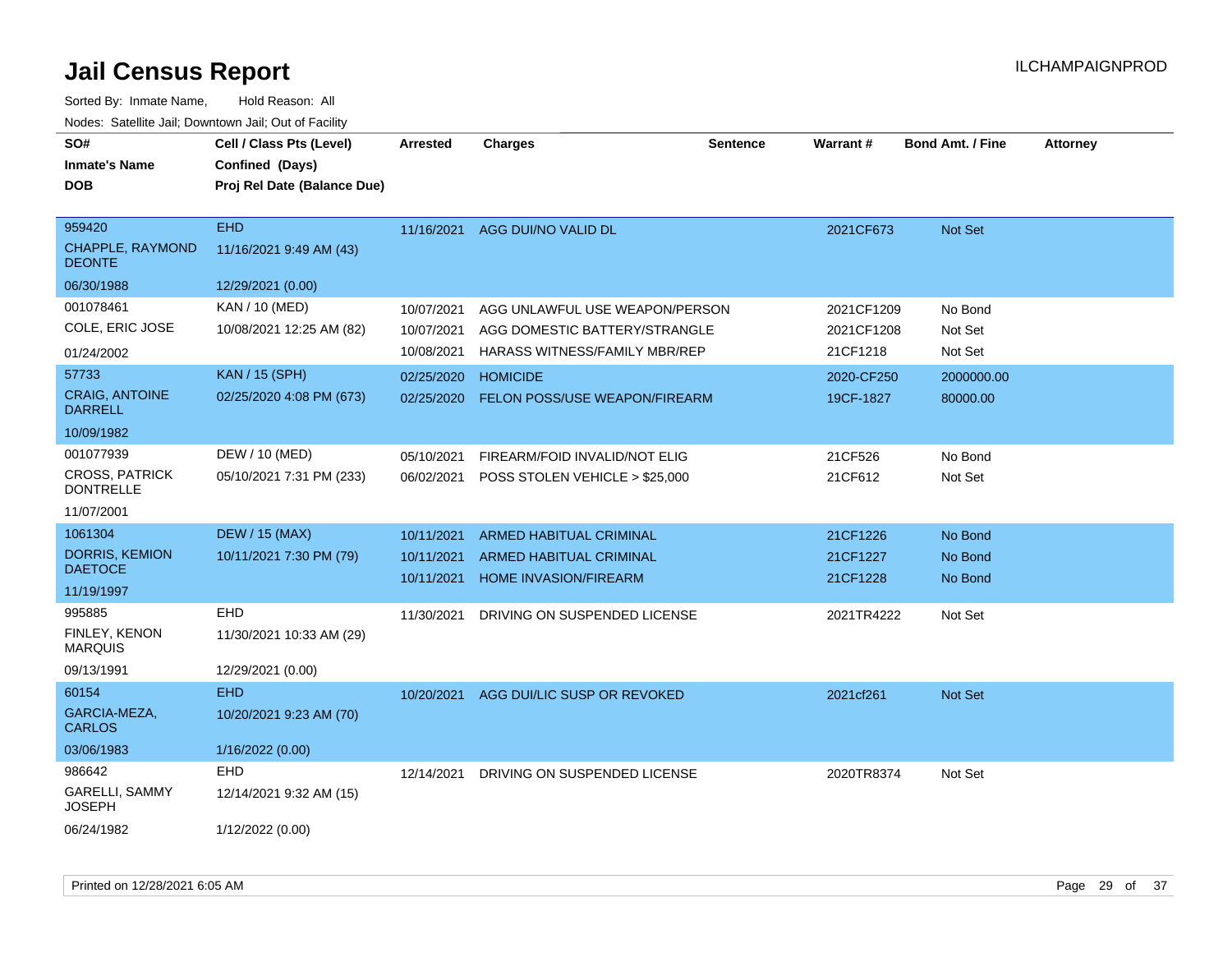| SO#<br><b>Inmate's Name</b><br><b>DOB</b>  | Cell / Class Pts (Level)<br>Confined (Days)<br>Proj Rel Date (Balance Due) | <b>Arrested</b> | Charges                                   | <b>Sentence</b> | <b>Warrant#</b> | <b>Bond Amt. / Fine</b> | <b>Attorney</b> |
|--------------------------------------------|----------------------------------------------------------------------------|-----------------|-------------------------------------------|-----------------|-----------------|-------------------------|-----------------|
| 001077363<br>GARY, DAKOTA<br><b>TREVON</b> | KAN / 25 (SPH)<br>10/30/2020 10:41 AM (425)                                |                 | 10/30/2020 HOME INVASION/FIREARM          |                 | 20CF1202        | 500000.00               |                 |
| 12/31/2001                                 |                                                                            |                 |                                           |                 |                 |                         |                 |
| 1013012                                    | KAN / 15 (MAX)                                                             | 07/08/2021      | FELON POSS/USE FIREARM PRIOR              |                 | 21CF798         | Not Set                 |                 |
| GARY, XAVIER LAMAR                         | 07/08/2021 9:24 AM (174)                                                   | 07/08/2021      | ATTEMPT (FIRST DEGREE MURDER)             |                 | 2021CF790       | 1000000.00              |                 |
| 12/14/1991                                 |                                                                            | 07/08/2021      | FELON POSS/USE FIREARM PRIOR              |                 | 2020CF650       | 25000.00                |                 |
| 1065946                                    | <b>KAN / 10 (MED)</b>                                                      | 09/04/2021      | AGG BATTERY/DISCHARGE FIREARM             |                 | 21CF1057        | 750000.00               |                 |
| <b>GODBOLT, DESMOND</b><br><b>DEVONTAE</b> | 09/04/2021 1:17 AM (116)                                                   | 09/04/2021      | <b>RESIST/OBSTRUCTING A PEACE OFFICEF</b> |                 | 21CM407         | <b>Not Set</b>          |                 |
| 11/15/1997                                 |                                                                            |                 |                                           |                 |                 |                         |                 |
| 1070118                                    | KAN / 15 (MAX)                                                             | 08/31/2021      | AGGRAVATED DOMESTIC BATTERY               |                 | 21CF1049        | No Bond                 |                 |
| GRAHAM, CORTEZ<br><b>LAMON</b>             | 08/31/2021 9:32 PM (120)                                                   | 09/02/2021      | PROBATION VIOLATION                       |                 | 21CF55          | Not Set                 |                 |
| 03/31/1976                                 |                                                                            |                 |                                           |                 |                 |                         |                 |
| 1000641                                    | <b>KAN / 10 (MED)</b>                                                      | 09/14/2021      | ARMED HABITUAL CRIMINAL                   |                 | 21CF1116        | No Bond                 |                 |
| <b>GRANT, CEDRIC</b><br><b>DYSHAWN</b>     | 09/14/2021 6:32 PM (106)                                                   |                 |                                           |                 |                 |                         |                 |
| 01/03/1991                                 |                                                                            |                 |                                           |                 |                 |                         |                 |
| 1076506                                    | KAN / 15 (MAX)                                                             | 09/17/2021      | AGG UUW/PERSON/CM THREAT VIOL             |                 | 21CF1131        | Not Set                 |                 |
|                                            | GRAY, JAMARH EMERE 09/17/2021 10:41 AM (103)                               | 09/20/2021      | <b>DOMESTIC BATTERY</b>                   |                 | 21CM430         | Not Set                 |                 |
| 06/21/2003                                 |                                                                            |                 |                                           |                 |                 |                         |                 |
| 973845                                     | <b>EHD</b>                                                                 | 12/21/2021      | DRIVING ON SUSPENDED LICENSE              |                 | 2021TR647       | <b>Not Set</b>          |                 |
| <b>GRIFFITH, PRESTON</b><br><b>JOEL</b>    | 12/21/2021 10:42 AM (8)                                                    |                 |                                           |                 |                 |                         |                 |
| 08/16/1982                                 | 1/19/2022 (0.00)                                                           |                 |                                           |                 |                 |                         |                 |
| 1042532                                    | <b>EHD</b>                                                                 | 12/21/2021      | DRIVING ON SUSPENDED LICENSE              |                 | 2021TR4179      | Not Set                 |                 |
| HARMON, DANICCI<br>JAISHA ASHANNA          | 12/21/2021 9:56 AM (8)                                                     |                 |                                           |                 |                 |                         |                 |
| 11/23/1993                                 | 12/30/2021 (0.00)                                                          |                 |                                           |                 |                 |                         |                 |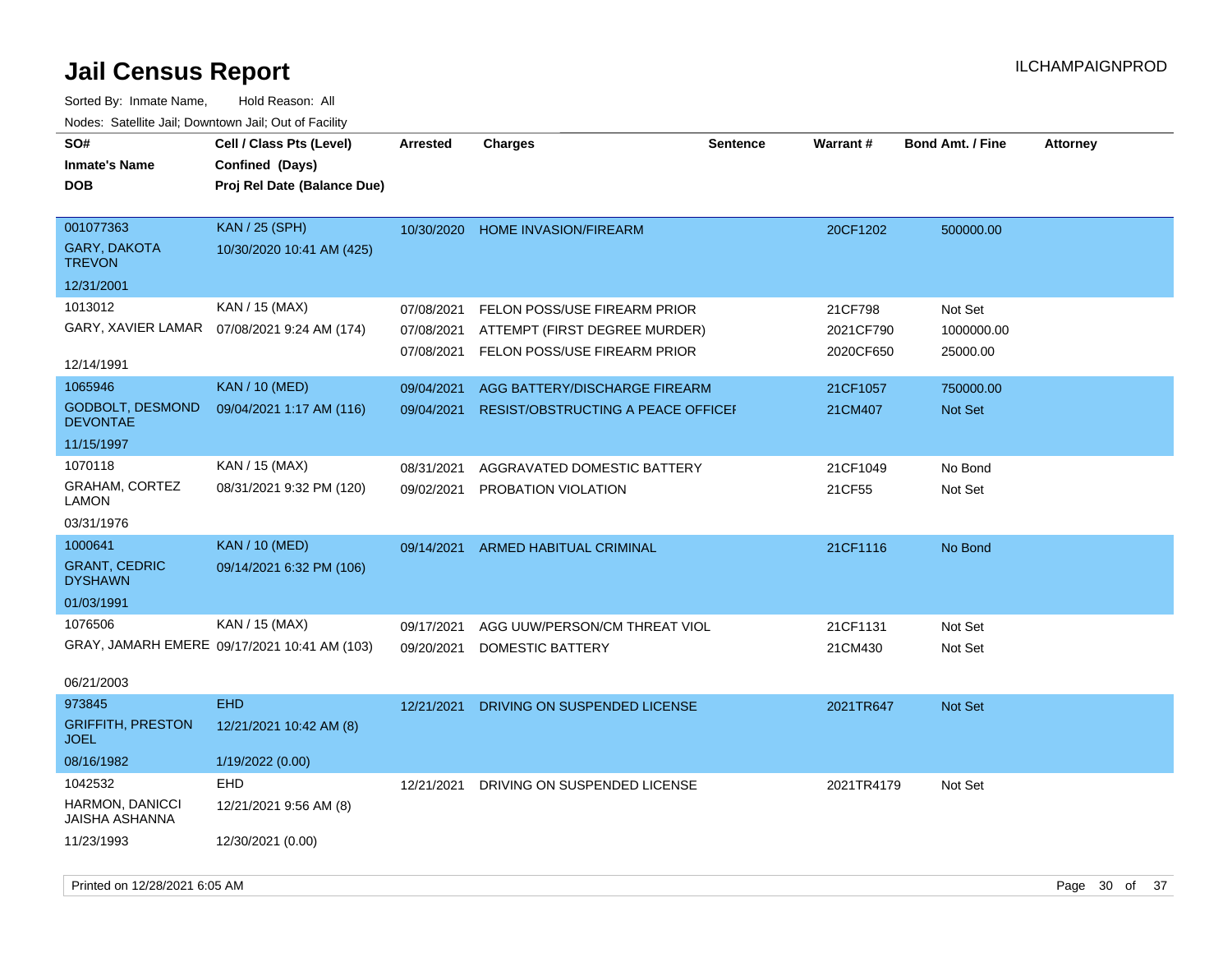| SO#<br><b>Inmate's Name</b><br><b>DOB</b> | Cell / Class Pts (Level)<br>Confined (Days)<br>Proj Rel Date (Balance Due) | <b>Arrested</b> | <b>Charges</b>                 | <b>Sentence</b>         | <b>Warrant#</b> | <b>Bond Amt. / Fine</b> | <b>Attorney</b> |
|-------------------------------------------|----------------------------------------------------------------------------|-----------------|--------------------------------|-------------------------|-----------------|-------------------------|-----------------|
| 1041176                                   | <b>DEW / 15 (MAX)</b>                                                      | 10/05/2021      | <b>PAROLE REVOCATION</b>       |                         |                 | <b>Not Set</b>          |                 |
| HART, DAVEON<br>LATTEEF                   | 10/05/2021 10:35 AM (85)                                                   | 10/06/2021      | AGGRAVATED DOMESTIC BATTERY    |                         |                 | <b>Not Set</b>          |                 |
| 03/15/1996                                |                                                                            |                 |                                |                         |                 |                         |                 |
| 1045186                                   | DEW / 15 (MAX)                                                             | 08/16/2021      | ARMED VIOLENCE/CATEGORY I      |                         | 21CF934         | 1000000.00              |                 |
| HOLBROOK, JOHNNIE<br><b>MATHIS</b>        | 08/16/2021 11:07 AM (135)                                                  | 08/16/2021      | FELON POSS/USE WEAPON/FIREARM  |                         | 19CF968         | Not Set                 |                 |
| 07/19/1996                                |                                                                            | 08/16/2021      | AGG FLEEING POLICE/21 MPH OVER |                         | 21CF988         | Not Set                 |                 |
|                                           |                                                                            | 08/16/2021      | FELON POSS/USE WEAPON/FIREARM  |                         | 21CF989         | Not Set                 |                 |
| 001078146                                 | <b>DEW / 15 (MAX)</b>                                                      | 07/09/2021      | AGG BATTERY/DISCHARGE FIREARM  |                         | 21CF795         | 1000000.00              |                 |
| HUNT, TEIGAN<br><b>JAZAIREO</b>           | 07/09/2021 12:41 PM (173)                                                  | 07/09/2021      | ARMED ROBBERY/ARMED W/FIREARM  |                         | 21CF806         | Not Set                 |                 |
| 05/14/2003                                |                                                                            |                 |                                |                         |                 |                         |                 |
| 989743                                    | DEW / 15 (ADS)                                                             | 04/13/2021      | AGG DISCHARGE FIREARM/VEH/SCH  |                         | 21CF400         | Not Set                 |                 |
| JACKSON, STEVE<br>ALLEN                   | 04/13/2021 2:45 AM (260)                                                   | 04/13/2021      | AGGRAVATED DOMESTIC BATTERY    |                         | 21CF399         | Not Set                 |                 |
| 06/04/1991                                |                                                                            |                 |                                |                         |                 |                         |                 |
| 50495                                     | <b>EHD</b>                                                                 | 08/10/2021      | DRIVING RVK/SUSP DUI/SSS 10-14 |                         | 2020CF997       | Not Set                 |                 |
| <b>JENKINS, ARNOLD</b><br><b>FARRIS</b>   | 08/10/2021 9:08 AM (141)                                                   | 08/10/2021      | DRIVING RVK/SUSP DUI/SSS 10-14 |                         | 2019CF1363      | Not Set                 |                 |
| 04/19/1962                                | 2/4/2022 (0.00)                                                            |                 |                                |                         |                 |                         |                 |
| 001077709                                 | EHD                                                                        | 07/06/2021      | DRIVING RVK/SUSP DUI/SSS 4-9   |                         | 2021CF167       | Not Set                 |                 |
| JINKINS, DEWAYNE<br>ALLEN                 | 07/06/2021 9:00 AM (176)                                                   |                 |                                |                         |                 |                         |                 |
| 01/02/1967                                | 1/1/2022 (0.00)                                                            |                 |                                |                         |                 |                         |                 |
| 1076450                                   | <b>DEW / 15 (MAX)</b>                                                      | 06/25/2020      | AGG DISCHARGE OF A FIREARM     | 6y/0m/0d (DOI 2020CF703 |                 | Not Set                 |                 |
| JONES, CARLOS<br><b>ANTONIO</b>           | 06/25/2020 2:13 PM (552)                                                   | 11/02/2020      | <b>HOME INVASION/FIREARM</b>   | 11y(DOC)                | 20CF1204        | No Bond                 |                 |
| 11/18/2001                                |                                                                            |                 |                                |                         |                 |                         |                 |
| 998873                                    | <b>EHD</b>                                                                 | 10/12/2021      | DRIVING RVK/SUSP DUI/SSS 3RD   |                         | 2021CF235       | Not Set                 |                 |
| KINCAID, AMANDA<br><b>MICHELLE</b>        | 10/12/2021 11:31 AM (78)                                                   |                 |                                |                         |                 |                         |                 |
| 01/07/1990                                | 1/9/2022 (0.00)                                                            |                 |                                |                         |                 |                         |                 |
| Printed on 12/28/2021 6:05 AM             |                                                                            |                 |                                |                         |                 |                         | Page 31 of 37   |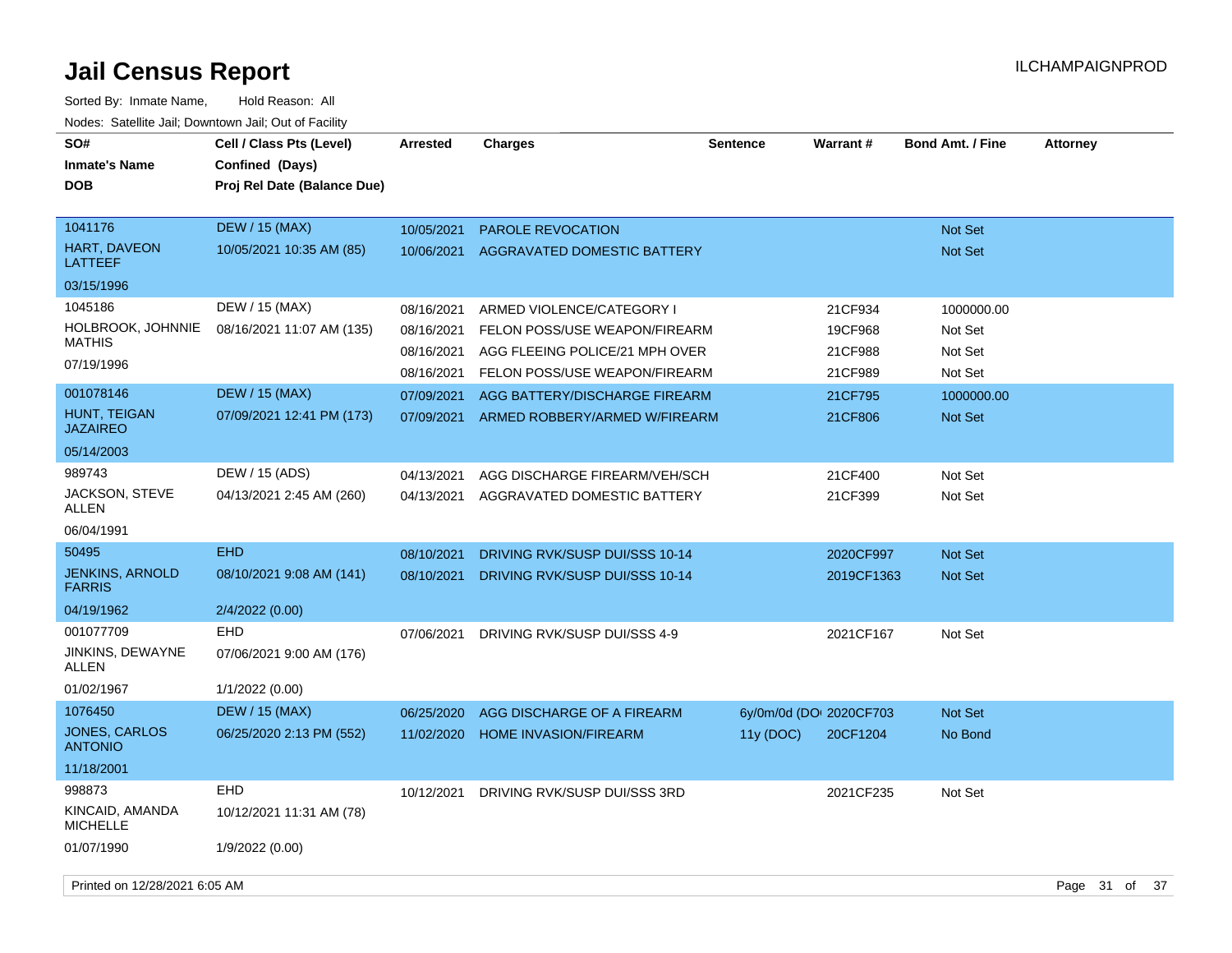Sorted By: Inmate Name, Hold Reason: All Nodes: Satellite Jail; Downtown Jail; Out of Facility

| SO#<br><b>Inmate's Name</b>              | Cell / Class Pts (Level)<br>Confined (Days) | <b>Arrested</b> | <b>Charges</b>                 | <b>Sentence</b> | Warrant#     | <b>Bond Amt. / Fine</b> | <b>Attorney</b> |
|------------------------------------------|---------------------------------------------|-----------------|--------------------------------|-----------------|--------------|-------------------------|-----------------|
| <b>DOB</b>                               | Proj Rel Date (Balance Due)                 |                 |                                |                 |              |                         |                 |
| 001078401                                | <b>DEW / 10 (ADS)</b>                       | 09/19/2021      | UNLAWFUL VEHICULAR INVASION    |                 | 21CF1134     | Not Set                 |                 |
| <b>KNIGHT, ERIC</b>                      | 09/19/2021 7:32 PM (101)                    | 09/19/2021      | HRSMT/THREATEN PERSON/KILL     |                 | 2021CF561    | 50000.00                |                 |
| 07/11/1991                               |                                             | 09/21/2021      | <b>BURGLARY</b>                |                 | 21CF1139     | Not Set                 |                 |
| 1064445                                  | DEW / 15 (MAX)                              | 04/23/2021      | FELON POSS/USE FIREARM/PAROLE  |                 | 21CF899      | Not Set                 |                 |
| LARUE, TERENCE<br><b>TRAMEL</b>          | 04/23/2021 11:18 AM (250)                   | 04/23/2021      | AGG DISCHARGE FIREARM/OCC VEH  |                 | 2021CF295    | 500000.00               |                 |
| 12/23/1998                               |                                             | 04/23/2021      | POSSESS 15<100 GRAMS COCAINE   |                 | 19CF1052     | 10000.00                |                 |
| 001078237                                | <b>KAN / 15 (ADS)</b>                       | 08/03/2021      | AGG DISCHARGE FIREARM/OCC VEH  |                 | 21CF928      | No Bond                 |                 |
| LAWS, TERON<br><b>RAMONTE</b>            | 08/03/2021 6:29 PM (148)                    |                 |                                |                 |              |                         |                 |
| 04/03/2001                               |                                             |                 |                                |                 |              |                         |                 |
| 001078470                                | DEW / 15 (MAX)                              | 10/10/2021      | MURDER/INTENT TO KILL/INJURE   |                 | 21CF1221     | Not Set                 |                 |
| LEE, AMAHRION<br><b>JA'MERE</b>          | 10/10/2021 1:23 PM (80)                     |                 |                                |                 |              |                         |                 |
| 11/05/2002                               |                                             |                 |                                |                 |              |                         |                 |
| 56792                                    | <b>DEW / 10 (MED)</b>                       | 02/02/2021      | <b>ARMED HABITUAL CRIMINAL</b> |                 | 2021CF141    | 500000.00               |                 |
| LILLARD, LAWRENCE<br><b>TYRONE</b>       | 02/02/2021 2:11 PM (330)                    | 02/22/2021      | DRIVING ON REVOKED LICENSE     |                 | 21TR426      | 5000.00                 |                 |
| 10/20/1982                               |                                             |                 |                                |                 |              |                         |                 |
| 46837                                    | KAN / 15 (MAX)                              | 09/07/2021      | <b>RESIDENTIAL BURGLARY</b>    |                 | 2019-CF-1207 | 25000.00                |                 |
| MARCRUM, JEFFERY<br>LEE.                 | 09/07/2021 11:43 AM (113)                   |                 |                                |                 |              |                         |                 |
| 11/17/1968                               |                                             |                 |                                |                 |              |                         |                 |
| 1069949                                  | <b>EHD</b>                                  | 11/30/2021      | DRIVING ON REVOKED LICENSE     |                 | 2021TR1726   | Not Set                 |                 |
| <b>MARSHALL, ERIC</b><br><b>VONTREAL</b> | 11/30/2021 3:13 PM (29)                     |                 |                                |                 |              |                         |                 |
| 04/28/1997                               | 12/29/2021 (0.00)                           |                 |                                |                 |              |                         |                 |
| 001078575                                | <b>KAN / 10 (MED)</b>                       | 11/09/2021      | <b>GUNRUNNING</b>              |                 | 21CF1330     | 750000.00               |                 |
| MCLAURIN, KEYON A                        | 11/09/2021 12:41 PM (50)                    |                 |                                |                 |              |                         |                 |

11/19/2002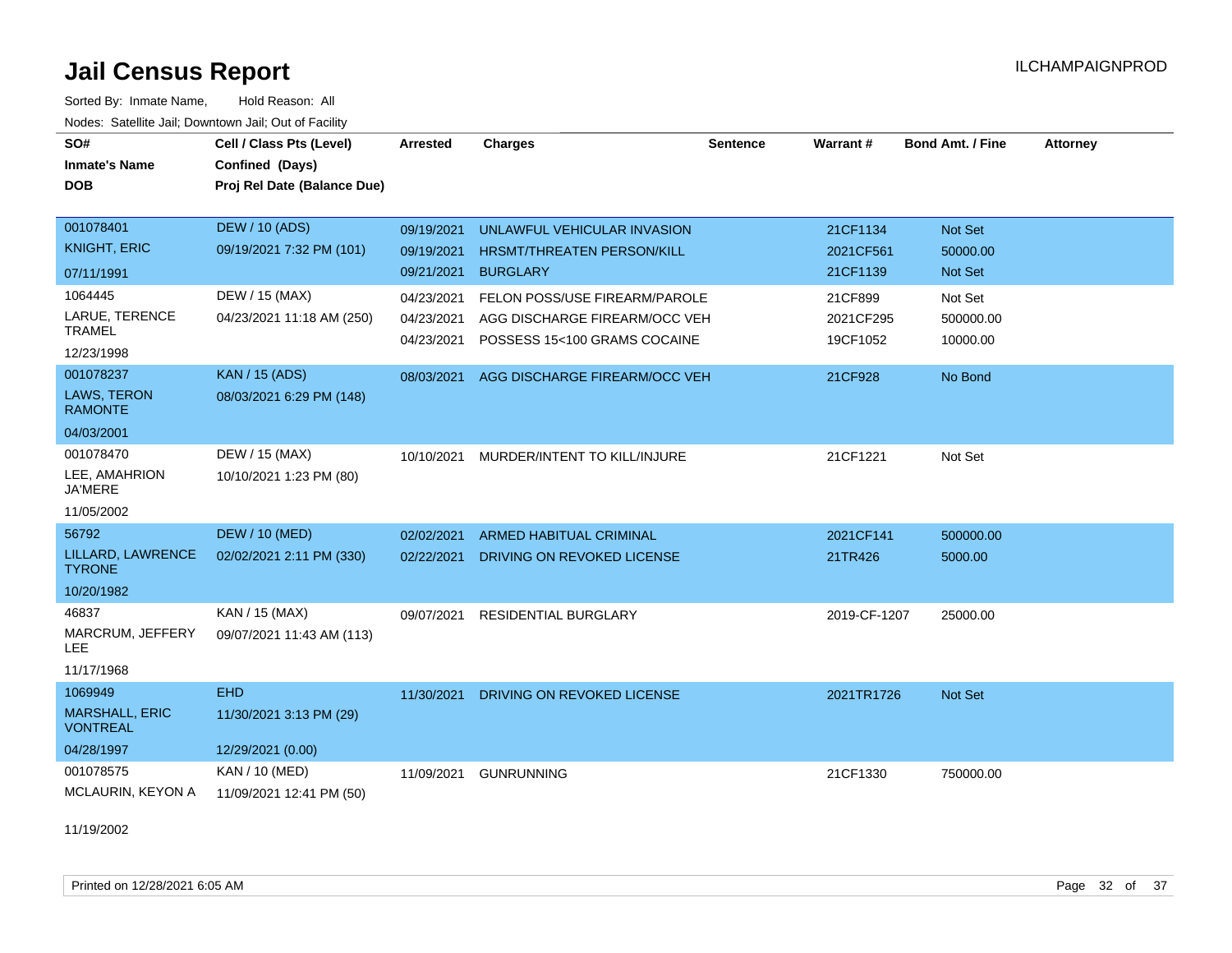| SO#<br><b>Inmate's Name</b>                     | Cell / Class Pts (Level)<br>Confined (Days)   | Arrested   | <b>Charges</b>                           | <b>Sentence</b> | Warrant#    | <b>Bond Amt. / Fine</b> | <b>Attorney</b> |
|-------------------------------------------------|-----------------------------------------------|------------|------------------------------------------|-----------------|-------------|-------------------------|-----------------|
| <b>DOB</b>                                      | Proj Rel Date (Balance Due)                   |            |                                          |                 |             |                         |                 |
| 1011046                                         | <b>KAN / 15 (ADS)</b>                         |            | 04/10/2021 ATTEMPT (FIRST DEGREE MURDER) |                 | 21CF392     | Not Set                 |                 |
| <b>MILES, DARRION</b><br><b>ANTONIO KEVONTA</b> | 04/11/2021 12:46 AM (262)                     |            |                                          |                 |             |                         |                 |
| 03/18/1990                                      |                                               |            |                                          |                 |             |                         |                 |
| 001077278                                       | DEW / 15 (MAX)                                | 10/06/2020 | MURDER/INTENT TO KILL/INJURE             |                 | 2020CF146   | 2000000.00              |                 |
| MILLER, D'ANDRE                                 | 10/06/2020 12:49 PM (449)                     | 10/06/2020 | AGG FLEEING POLICE/21 MPH OVER           |                 | 2019CF1171  | 50000.00                |                 |
| 09/08/1986                                      |                                               |            |                                          |                 |             |                         |                 |
| 1026477                                         | <b>KAN / 15 (ADS)</b>                         | 09/21/2021 | AGG DISCHARGE FIREARM/OCC VEH            |                 | 21CF1138    | Not Set                 |                 |
| NEWBILL, DEVONTRE<br><b>LAMONT</b>              | 09/21/2021 2:27 AM (99)                       | 09/22/2021 | PROBATION VIOLATION                      |                 | 20CF577     | Not Set                 |                 |
| 11/22/1993                                      |                                               |            |                                          |                 |             |                         |                 |
| 1072907                                         | <b>KAN</b>                                    | 07/14/2021 | CRIMINAL DAMAGE <\$500/SCHOOL            |                 | 2021CF840   | 5000.00                 |                 |
| NIKOLAEV, YEVGENIY                              | 07/14/2021 10:10 PM (168)                     |            | 07/14/2021 ATTEMPT (FIRST DEGREE MURDER) |                 | 2021-CF-832 | 2000000.00              |                 |
| 10/06/1983                                      |                                               |            |                                          |                 |             |                         |                 |
| 001078558                                       | <b>DEW / 10 (MED)</b>                         | 11/03/2021 | UNLAWFUL USE OF A WEAPON                 |                 | 21CF1352    | Not Set                 |                 |
| PARRISH, DOMINIC<br><b>WALTER</b>               | 11/03/2021 1:25 PM (56)                       |            |                                          |                 |             |                         |                 |
| 08/23/2001                                      |                                               |            |                                          |                 |             |                         |                 |
| 001077928                                       | EHD                                           | 09/01/2021 | AGG DOMESTIC BATTERY/STRANGLE            |                 | 2021CF515   | Not Set                 |                 |
| PATTON, MICHAEL<br><b>RYAN</b>                  | 09/01/2021 9:43 AM (119)                      |            |                                          |                 |             |                         |                 |
| 08/15/1994                                      | 12/31/2021 (0.00)                             |            |                                          |                 |             |                         |                 |
| 001078063                                       | <b>DEW / 15 (MAX)</b>                         | 06/15/2021 | AGG CRIM SEX ASSAULT/WEAPON              |                 | 2021CF678   | 1000000.00              |                 |
|                                                 | PERRY, ROBERT Junior 06/15/2021 4:37 PM (197) | 06/15/2021 | <b>ROBBERY</b>                           |                 | 2021CF159   | 25000.00                |                 |
| 12/21/1990                                      |                                               |            |                                          |                 |             |                         |                 |
| 001077614                                       | KAN / 15 (MAX)                                | 01/17/2021 | ATTEMPT (FIRST DEGREE MURDER)            |                 | 21CF66      | Not Set                 |                 |
| <b>DEVON</b>                                    | ROBINSON, DONTRELL 01/17/2021 3:08 PM (346)   |            |                                          |                 |             |                         |                 |
| 09/22/2002                                      |                                               |            |                                          |                 |             |                         |                 |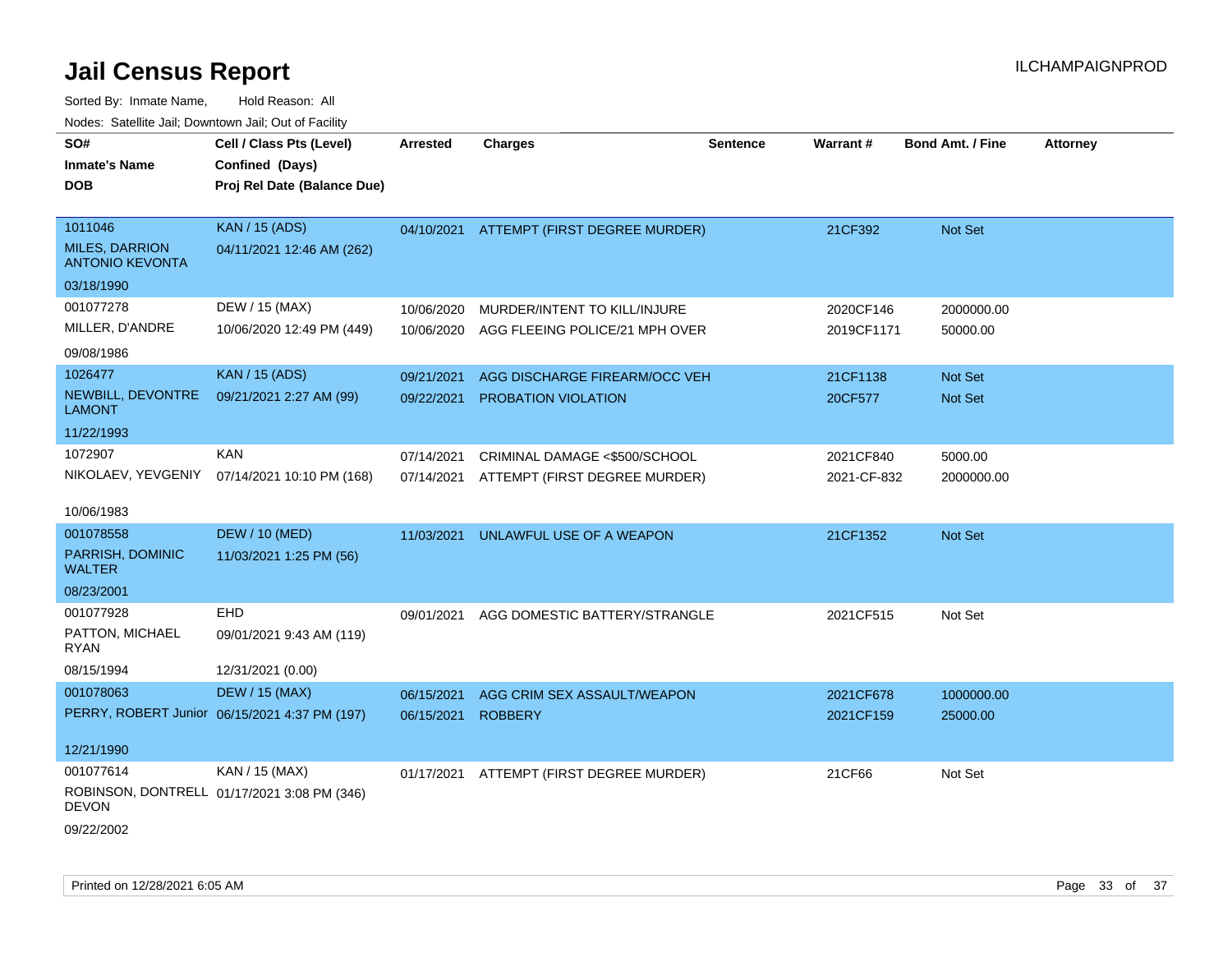| SO#                                    | Cell / Class Pts (Level)    | <b>Arrested</b> | <b>Charges</b>                   | <b>Sentence</b> | Warrant#    | <b>Bond Amt. / Fine</b> | <b>Attorney</b> |
|----------------------------------------|-----------------------------|-----------------|----------------------------------|-----------------|-------------|-------------------------|-----------------|
| <b>Inmate's Name</b>                   | Confined (Days)             |                 |                                  |                 |             |                         |                 |
| <b>DOB</b>                             | Proj Rel Date (Balance Due) |                 |                                  |                 |             |                         |                 |
|                                        |                             |                 |                                  |                 |             |                         |                 |
| 1061216                                | <b>KAN / 10 (MED)</b>       | 06/22/2021      | <b>HOME INVASION/FIREARM</b>     |                 | 21CF727     | Not Set                 |                 |
| <b>RUNGE, ANDRE</b><br><b>MARSEAN</b>  | 06/22/2021 4:42 PM (190)    |                 |                                  |                 |             |                         |                 |
| 12/05/1997                             |                             |                 |                                  |                 |             |                         |                 |
| 650295                                 | PIA / 50 (MAX)              | 04/22/2020      | CRIMINAL SEXUAL ASSAULT          |                 | 2020-CF407  | 750000.00               |                 |
| SANDAGE, JERALD                        | 04/22/2020 6:30 AM (616)    | 04/22/2020      | <b>CRIMINAL SEXUAL ASSAULT</b>   |                 | 2020-CF408  | 750000.00               |                 |
| <b>EUGENE</b>                          |                             | 04/22/2020      | <b>CRIMINAL SEXUAL ABUSE</b>     |                 | 2020-CF409  | 750000.00               |                 |
| 06/07/1971                             |                             | 04/22/2020      | <b>CRIMINAL SEXUAL ASSAULT</b>   |                 | 2020-CF410  | 750000.00               |                 |
|                                        |                             | 04/22/2020      | OFFICIAL MISCONDUCT              |                 | 2019-CF1811 | 25000.00                |                 |
| 50614                                  | <b>EHD</b>                  | 12/15/2021      | DRIVING RVK/SUSP DUI/SSS 3RD     |                 | 2021CF677   | Not Set                 |                 |
| <b>SANFORD, AMBER</b><br><b>NICOLE</b> | 12/15/2021 10:18 AM (14)    |                 |                                  |                 |             |                         |                 |
| 12/07/1979                             | 1/12/2022 (0.00)            |                 |                                  |                 |             |                         |                 |
| 1062194                                | DEW / 15 (MAX)              | 02/27/2020      | MURDER/OTHER FORCIBLE FELONY     |                 | 20CF-247    | 1000000.00              |                 |
| SIMMONS, MICHAEL<br>JAMAL              | 02/27/2020 1:11 PM (671)    | 09/23/2020      | AGG BATTERY/DISCHARGE FIREARM    |                 | 20CF1061    | Not Set                 |                 |
| 11/03/1997                             |                             |                 |                                  |                 |             |                         |                 |
| 001078115                              | <b>KAN / 15 (MAX)</b>       | 07/01/2021      | <b>ARMED VIOLENCE/CATEGORY I</b> |                 | 21CF772     | Not Set                 |                 |
| <b>SMITH, JAMES</b><br>NASHAUN, Junior | 07/01/2021 2:44 PM (181)    | 07/30/2021      | DRIVING ON SUSPENDED LICENSE     |                 | 21TR5804    | 1500.00                 |                 |
| 09/18/2000                             |                             |                 |                                  |                 |             |                         |                 |
| 001077868                              | DEW / 15 (MAX)              | 04/21/2021      | ARMED ROBBERY/ARMED W/FIREARM    |                 | 21CF445     | Not Set                 |                 |
| SPEARMENT,<br><b>KENTRELL</b>          | 04/21/2021 9:48 PM (252)    | 08/19/2021      | FLEEING/ATTEMPT ELUDE OFFICER    |                 | 2021TR1053  | 1000.00                 |                 |
| 01/21/2002                             |                             |                 |                                  |                 |             |                         |                 |
| 001077854                              | <b>EHD</b>                  | 09/15/2021      | DRIVING RVK/SUSP DUI/SSS 4-9     |                 | 2021CF306   | Not Set                 |                 |
| STUKINS, DANNY RAY                     | 09/15/2021 10:17 AM (105)   |                 |                                  |                 |             |                         |                 |
| 07/05/1985                             | 3/13/2022 (0.00)            |                 |                                  |                 |             |                         |                 |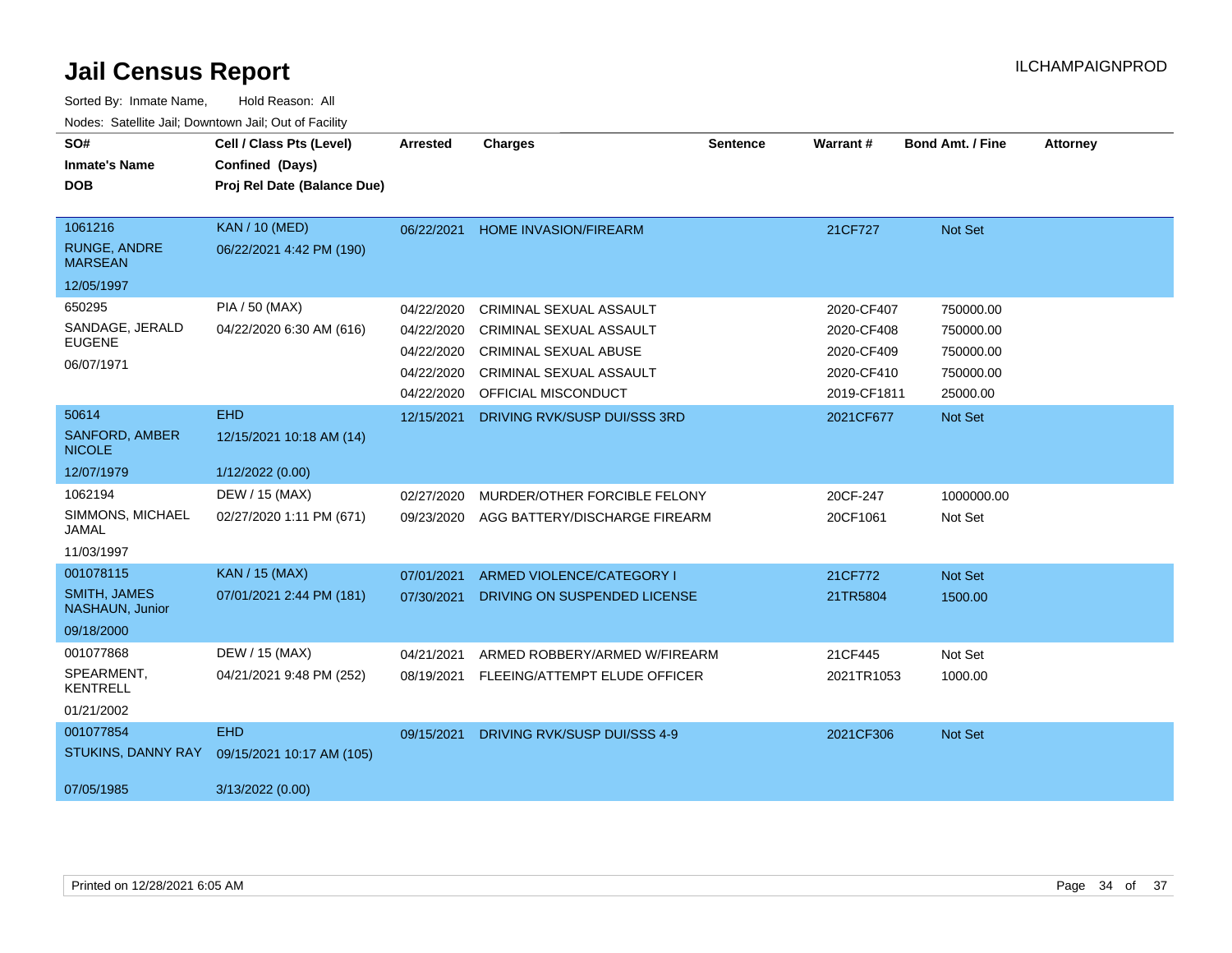| roaco. Catolino cali, Downtown cali, Out of Fability |                                               |                 |                               |                 |            |                         |                 |
|------------------------------------------------------|-----------------------------------------------|-----------------|-------------------------------|-----------------|------------|-------------------------|-----------------|
| SO#                                                  | Cell / Class Pts (Level)                      | <b>Arrested</b> | <b>Charges</b>                | <b>Sentence</b> | Warrant#   | <b>Bond Amt. / Fine</b> | <b>Attorney</b> |
| <b>Inmate's Name</b>                                 | Confined (Days)                               |                 |                               |                 |            |                         |                 |
| <b>DOB</b>                                           | Proj Rel Date (Balance Due)                   |                 |                               |                 |            |                         |                 |
|                                                      |                                               |                 |                               |                 |            |                         |                 |
| 1046632                                              | <b>KAN / 15 (MAX)</b>                         | 09/14/2021      | ARMED VIOLENCE/CATEGORY II    |                 | 21CF912    | 750000.00               |                 |
|                                                      | TATE, JAVON MARQUIS 09/14/2021 12:10 PM (106) |                 |                               |                 |            |                         |                 |
| 08/10/1996                                           |                                               |                 |                               |                 |            |                         |                 |
| 1033031                                              | KAN / 15 (MAX)                                | 08/19/2020      | *AGG BATTERY W/FIREARM/PERSON |                 | 2020-CF923 | 500000.00               |                 |
| TOMS, ANDREW<br><b>CHUCKY</b>                        | 08/19/2020 5:59 PM (497)                      |                 |                               |                 |            |                         |                 |
| 09/28/1978                                           |                                               |                 |                               |                 |            |                         |                 |
| 27007                                                | <b>KAN / 15 (MAX)</b>                         | 09/19/2021      | DOMESTIC BATTERY/OTHER PRIOR  |                 | 21CF1133   | No Bond                 |                 |
| <b>TUELL, ROBERT</b><br><b>STEPHEN</b>               | 09/19/2021 9:51 AM (101)                      |                 |                               |                 |            |                         |                 |
| 09/25/1967                                           |                                               |                 |                               |                 |            |                         |                 |
| 001078263                                            | KAN / 10 (ADS)                                | 08/11/2021      | AGG BATTERY/PUBLIC PLACE      |                 | 2020CF420  | 7500.00                 |                 |
| <b>TURK, BRANDON</b><br><b>LARSHAWN</b>              | 08/11/2021 6:23 PM (140)                      | 08/11/2021      | RECEIVE/POSS/SELL STOLEN VEH  |                 | 2020CF928  | 200000.00               |                 |
| 10/18/1995                                           |                                               |                 |                               |                 |            |                         |                 |
| 001078386                                            | <b>KAN / 10 (MED)</b>                         | 09/14/2021      | POSSESSION OF STOLEN FIREARM  |                 | 2021CF1099 | 250000.00               |                 |
| <b>TURNER, AMARIO</b>                                | 09/14/2021 11:42 PM (106)                     |                 |                               |                 |            |                         |                 |
| 09/23/2002                                           |                                               |                 |                               |                 |            |                         |                 |
| 1040925                                              | KAN / 10 (MED)                                | 10/05/2021      | AGG BATTERY/DISCHARGE FIREARM |                 | 2021CF1105 | 1000000.00              |                 |
| <b>WEATHERALL,</b><br>JOHNNY EARL JAMES              | 10/05/2021 4:17 PM (85)                       |                 |                               |                 |            |                         |                 |
| 04/29/1994                                           |                                               |                 |                               |                 |            |                         |                 |
| 1062558                                              | <b>DEW / 10 (MED)</b>                         | 10/02/2021      | FELON POSS/USE WEAPON/FIREARM |                 | 21CF1185   | <b>Not Set</b>          |                 |
| <b>WELLS, JIAMANTE</b><br><b>AMORE</b>               | 10/02/2021 8:29 PM (88)                       |                 |                               |                 |            |                         |                 |
| 09/02/1995                                           |                                               |                 |                               |                 |            |                         |                 |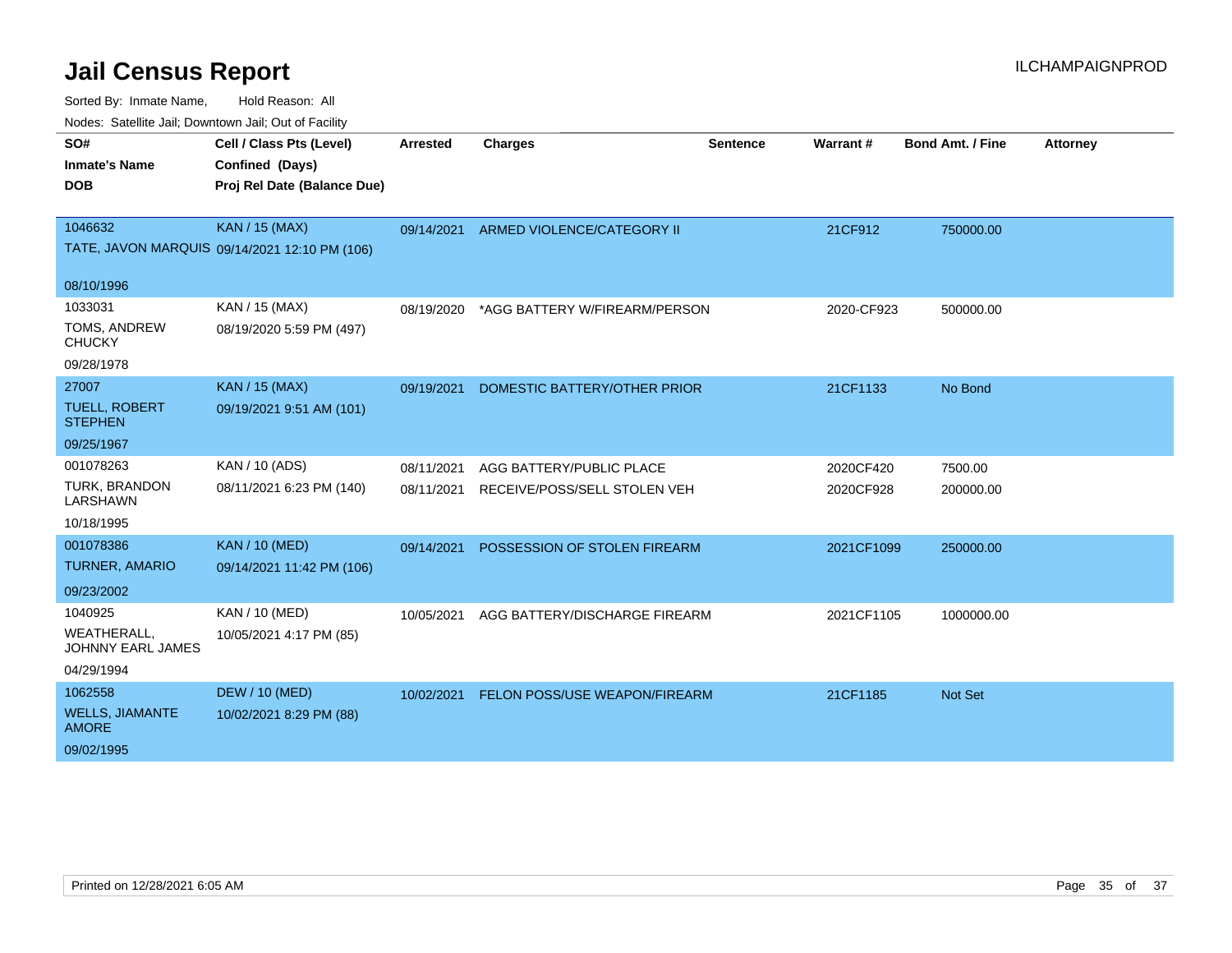| SO#                                        | Cell / Class Pts (Level)    | Arrested   | <b>Charges</b>                     | <b>Sentence</b> | Warrant#      | <b>Bond Amt. / Fine</b> | <b>Attorney</b> |
|--------------------------------------------|-----------------------------|------------|------------------------------------|-----------------|---------------|-------------------------|-----------------|
| <b>Inmate's Name</b>                       | Confined (Days)             |            |                                    |                 |               |                         |                 |
| <b>DOB</b>                                 | Proj Rel Date (Balance Due) |            |                                    |                 |               |                         |                 |
|                                            |                             |            |                                    |                 |               |                         |                 |
| 1002033                                    | <b>KAN / 15 (MAX)</b>       | 09/08/2021 | DRIVING ON SUSPENDED LICENSE       |                 | 2019-TR-11944 | 5000.00                 |                 |
| <b>WEST, ANTONIO</b>                       | 09/08/2021 11:01 PM (112)   | 09/08/2021 | ARMED ROBBERY/ARMED W/FIREARM      |                 | 2020-CF-1406  | 500000.00               |                 |
| <b>DEONTA</b>                              |                             | 09/08/2021 | AGG UNLAWFUL USE OF WEAPON/VEH     |                 | 2021-CF-AWOW  | <b>Not Set</b>          |                 |
| 04/15/1992                                 |                             | 09/08/2021 | <b>OBSTRCT JUSTICE/LEAVE STATE</b> |                 | 2021-CF-AWOW  | <b>Not Set</b>          |                 |
|                                            |                             | 09/08/2021 | ARMED VIOLENCE/CATEGORY I          |                 | 2021-CF-AWOW  | <b>Not Set</b>          |                 |
| 1022068                                    | DEW / 15 (ADS)              | 10/10/2021 | FELON POSS/USE WEAPON/FIREARM      |                 | 21CF1212      | Not Set                 |                 |
| <b>WILKINS, MICHAEL</b><br>CARL            | 10/10/2021 5:07 AM (80)     |            |                                    |                 |               |                         |                 |
| 07/10/1992                                 |                             |            |                                    |                 |               |                         |                 |
| 001077508                                  | <b>DEW / 15 (ADS)</b>       | 12/10/2020 | MURDER/STRONG PROB KILL/INJURE     | 55y (DOC)       | 2020CF1293    | No Bond                 |                 |
| <b>WILLIAMS, CALVIN</b><br><b>TIMOTHY</b>  | 12/10/2020 8:55 PM (384)    |            |                                    |                 |               |                         |                 |
| 10/23/2002                                 |                             |            |                                    |                 |               |                         |                 |
| 539662                                     | KAN / 10 (MED)              | 08/14/2021 | <b>AGGRAVATED BATTERY</b>          |                 | 21CF979       | No Bond                 |                 |
| WILLIAMS, JAVONTAE                         | 08/14/2021 1:28 AM (137)    | 08/14/2021 | AGGRAVATED DOMESTIC BATTERY        |                 | 2020CF1098    | 25000.00                |                 |
| <b>DEMAR</b>                               |                             | 08/14/2021 | DOM BTRY/CONTACT/1-2 PRECONV       |                 | 2021CF770     | 250000.00               |                 |
| 07/28/1991                                 |                             | 08/14/2021 | <b>CITY OV ARREST</b>              |                 | 2017OV893     | 1000.00                 |                 |
| 1037579                                    | <b>KAN / 10 (MED)</b>       | 08/17/2021 | FELON POSS/USE WEAPON/FIREARM      |                 | 2019CF73      | No Bond                 |                 |
| <b>WILLIAMS, STEVEN</b><br>PATRICK, Second | 08/17/2021 8:16 PM (134)    |            |                                    |                 |               |                         |                 |
| 11/25/1994                                 |                             |            |                                    |                 |               |                         |                 |
| 001078632                                  | <b>EHD</b>                  | 12/01/2021 | DRIVING ON SUSPENDED LICENSE       |                 | 2021TR1420    | Not Set                 |                 |
| <b>WILSON, CIERRA</b><br>LYNAI             | 12/01/2021 10:27 AM (28)    |            |                                    |                 |               |                         |                 |
| 03/24/1992                                 | 1/14/2022 (0.00)            |            |                                    |                 |               |                         |                 |
| 545746                                     | <b>KAN / 15 (ADS)</b>       | 08/07/2021 | FELON POSS/USE WEAPON/FIREARM      |                 | 21CF949       | Not Set                 |                 |
| <b>WOODS, MICHAEL</b>                      | 08/07/2021 8:40 AM (144)    | 08/07/2021 | <b>BURGLARY</b>                    |                 | 2020CF597     | 50000.00                |                 |
| <b>LACKENDRICK</b>                         |                             | 08/07/2021 | <b>WARRANT OUT OF COUNTY</b>       |                 | 2020TR9119    | 5000.00                 |                 |
| 10/06/1996                                 |                             |            |                                    |                 |               |                         |                 |